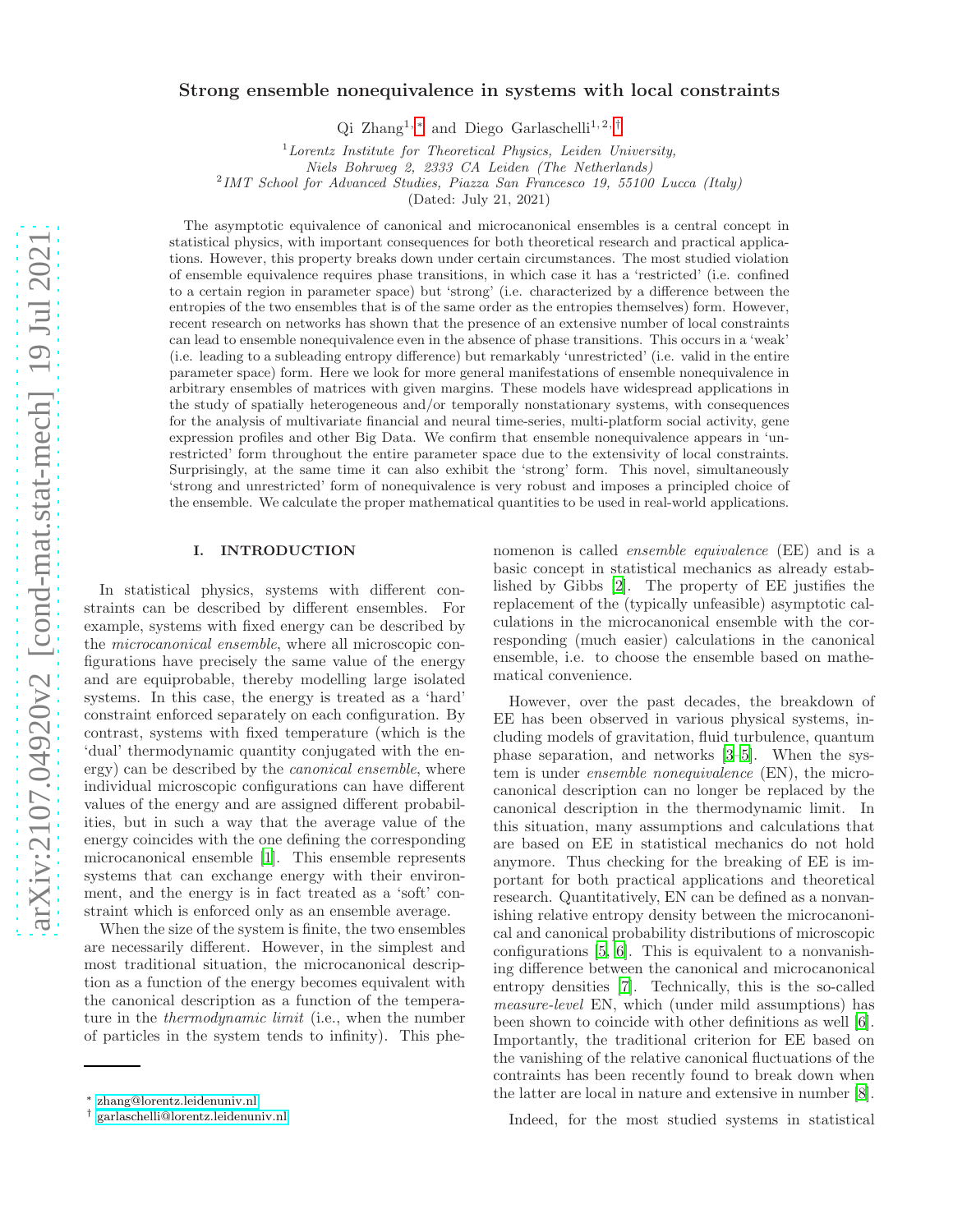physics, the number of constraints defining the ensembles of interest is finite. Traditional physical examples are global constraints such as the total energy and the total number of particles. Non-physical examples of systems under global constraints have also been considered, e.g. networks with given total numbers of edges and triangles [\[9\]](#page-22-3). In order to observe the breakdown of EE in these systems, one typically needs to introduce longrange interactions implying the non-additivity of the energy and possibly associated with the onset of phase transitions [\[10](#page-22-4)] (in the example of networks, the underlying mechanism is a sort of 'frustration' in the simultaneous realizability of the desired numbers of edges and triangles [\[9\]](#page-22-3)). In this form of EN, the relative entropy between canonical and microcanonical ensembles is of the same order as the canonical entropy itself [\[6,](#page-22-0) [9\]](#page-22-3). This is what we will refer to as a 'strong' form of EN. At the same time, this form of EN is also 'restricted', because it is confined to a selected (e.g. critical) region of the space of parameters. Outside this region, EE is restored.

Recently, a new manifestation of EN has been observed in a different class of network ensembles, where a constraint is enforced on the degree (number of links) and/or the strength (total weight of all incident links) of each node [\[5,](#page-21-3) [8,](#page-22-2) [11,](#page-22-5) [12\]](#page-22-6): unlike systems with global constraints, in these models the number of constraints grows linearly in the number of nodes. This crucial difference implies that, at variance with the more 'traditional' situation described above, the onset of EN in this class of models is completely unrelated to phase transitions and is instead the result of the presence of an extensive number of local constraints [\[7,](#page-22-1) [13,](#page-22-7) [14](#page-22-8)]. This situation is by far less studied, because systems with local constraints are not the traditional focus of statistical physics and have attracted attention only recently as models of complex systems with built-in spatial heterogenetity [\[15](#page-22-9)] and/or temporal non-stationarity [\[16\]](#page-22-10). In this different form of EN, the relative entropy between microcanonical and canonical ensembles is, at least for the cases studied so far, of lower order (i.e. subleading) with respect to the canonical entropy. For this reason, we may refer to this situation as a 'weak' (i.e. weaker than the one found in the presence of phase transitions) form of EN. However, this form of EN is 'unrestricted', precisely because it is not confined to specific values of the control parameters and holds in the entire parameter space. Rather than a property of a phase (or a phase boundary), in this case EN appears to be an intrinsic property of the system itself. In these models, no parameter value can restore EE.

The above results indicate that, so far, EN has manifested itself either in a 'strong but restricted' form (under a finite number of global constraints, but in presence of phase transitions), or in a 'unrestricted but weak' form (under an extensive number of local constraints, but without phase transitions). Clearly, a number of questions remain open. How general is the manifestation of EN under local constraints, both in terms of the underlying mechanism and in terms of the strength of the resulting effect? Besides networks, can the breaking of EE be observed in additional systems characterized by local constraints? If so, do these systems necessarily exhibit only the weak form of EN, or can the strong form appear as well? Finally, is there a (possibly modified) way to exploit the canonical ensemble in order to bypass the challenge of unfeasible microcanonical calculations even when EE breaks down, i.e. even when the two ensembles can no longer be treated interchangeably according to mathematical convenience?

In this paper, we will address these problems by exploring the effects of the presence of an extensive number of local constraints on more general ensembles than the ones that have been considered so far to model random networks with given node degrees [\[5,](#page-21-3) [11](#page-22-5), [13](#page-22-7), [17\]](#page-22-11). In particular, we consider the general setting where each of the  $n$  units of the system has a number  $m$  of 'state variables' (or 'degrees of freedom'), and where constraints are defined as sums over these state variables. Surprisingly, besides confirming the onset of an unrestricted form of EN in the thermodynamic limit where  $n$  diverges, we also find its simultaneous manifestation in strong form. This happens when each element of the system retains only a finite number  $m$  of degrees of freedom in the thermodynamic limit. For brevity, we will denote this situation as the 'strong and unrestricted' form of EN. To the best of our knowledge, this finding provides the first evidence that EN, even in its strong form, does not need phase transitions and can appear in the entire parameter space as an intrinsic property of the system, if the latter is subject to an extensive number of local constraints. This simultaneously 'strong and unrestricted' form of EN is the most robust among the ones studied so far. Spatial heterogeneity and temporal non-stationarity are simple candidate mechanisms that can lead to this phenomenon.

To emphasize the general and important consequences of this form of EN for a diverse range of practical applications, we consider generic ensembles of random matrices with fixed margins. These ensembles, which include matrices with  $0/1$  (or equivalently  $\pm 1$ ) and nonnegative integer entries subject to global or local constraints, arise for instance in studies of multi-cell gene expression profiles [\[18\]](#page-22-12), multiplex (online) social activity [\[19](#page-22-13)], multi-channel communication systems [\[20\]](#page-22-14), complex networks [\[21\]](#page-22-15), and multivariate time series in finance [\[16](#page-22-10)], neuroscience [\[22](#page-22-16)] or other disciplines. Our results imply that, in many practical situations, the assumption of EE is incorrect and leads to mathematically wrong conclusions. For the benefit of the aforementioned applications, we compensate for the 'disconnection' between the two ensembles by calculating explicitly the correct canonical and microcanonical quantities of interest via a generalized relationship that is either analytically computable or asymptotically determined by the covariance matrix of the constraints in the canonical ensemble. These calculations represent a practical tool for properly dealing with the consequences of EN in all real-world sit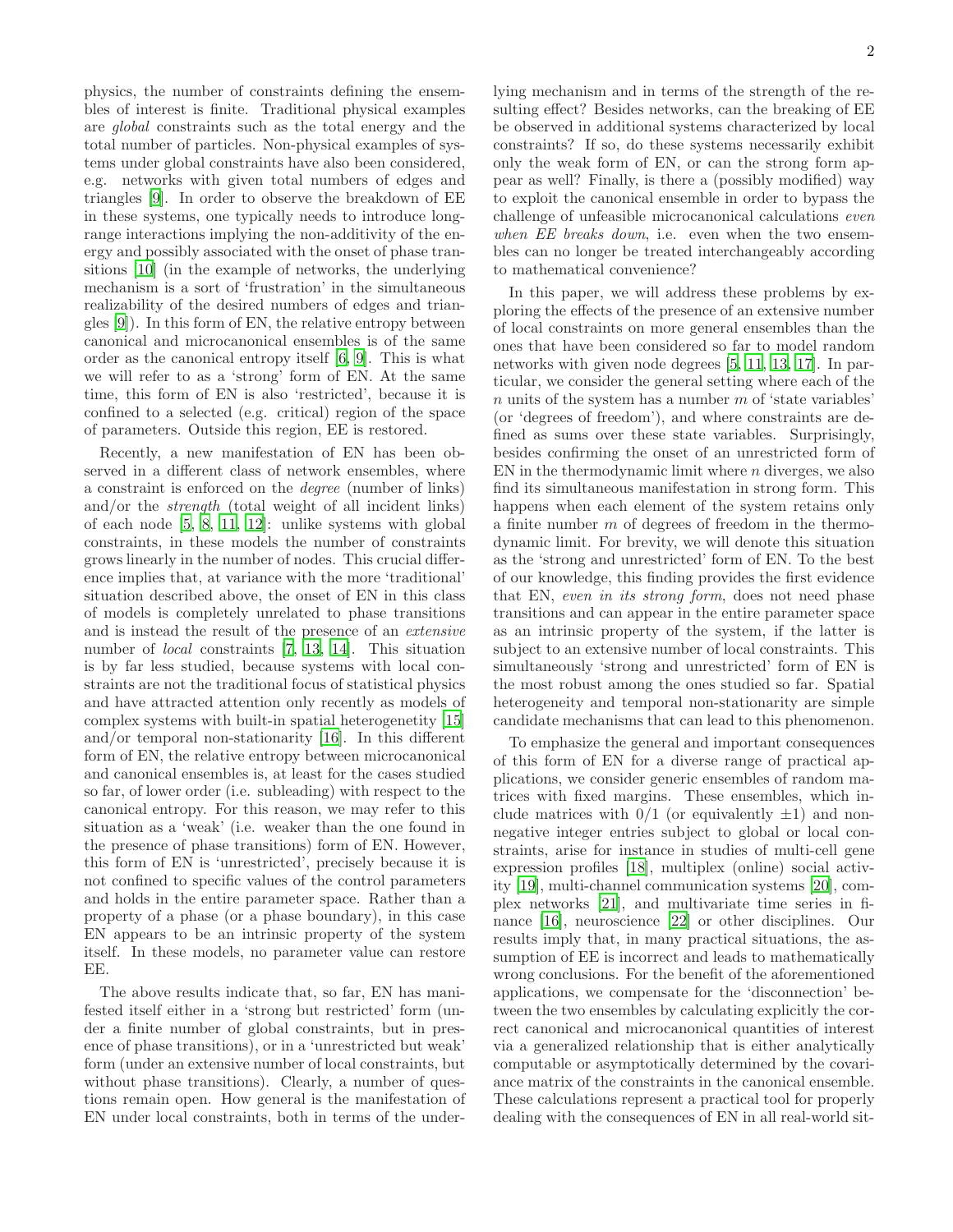uations.

## II. GENERAL FORMALISM

#### A. Matrix ensembles

A discrete  $n \times m$  matrix ensemble is a set G of available configurations for an  $n \times m$  integer-valued matrix  $\mathbf{G}$ , endowed with a suitably chosen probability distribution  $P(\mathbf{G})$  over such configurations, such that  $\sum_{\mathbf{G}\in\mathcal{G}} P(\mathbf{G}) =$ 1. An entry of the matrix is denoted by  $g_{ij}$  (with  $1 \leq i \leq n, 1 \leq j \leq m$ . We distinguish two main cases, the *binary* case where  $g_{ij}$  takes one of the two values  $\{0,1\}$  and the *weighted* case where  $g_{ij}$  takes a value in the set  $\{0, 1, 2, \ldots\}$  of non-negative integer values. The number  $n$  of rows in each matrix represents the number of elements (i.e. the size) of the system being modelled. The number m of columns represents instead the number of state variables, or degrees of freedom, for each element.

In general, each matrix G can represent one of the possible states of a (large) real-world system. For instance, G may represent the realization of a multivariate time series, where  $n$  is the number of units (e.g. brain regions, financial stocks, etc.) emitting signals, and  $m$  is the number of time steps during which the signals are recorded. G may also represent a multi-cell array of gene expression profiles, where  $n$  is the number of cells and  $m$  the number of genes for which expression levels are being measured. Similarly, G may represent the state of a multi-channel communication systems, where  $n$  is the length of the sequences being transmitted from sender to receiver (in information theory, such length defines the 'size' of the communication process) and  $m$  is the number of channels. Finally, G may represent the adjacency matrix of a bipartite graph, where n is the number of nodes in the layer of interest (e.g. people in a co-affiliation network), while  $m$  is the number of possible dimensions where nodes can co-occur (e.g. work, family, sport, friendship, etc.). In the special case  $m = n$ , the network can also be interpreted as a (binary or weighted) directed unipartite *graph*, i.e. one where there is a single set of  $n$  nodes that can be linked to each other via directed edges (note that, by contrast, undirected unipartite graphs are associated with a symmetric adjacency matrix, a property that we do not enforce in this paper; the nonequivalence of ensembles of binary or weighted undirected graphs with given constraints has been studied previously in [\[5,](#page-21-3) [8,](#page-22-2) [13,](#page-22-7) [14\]](#page-22-8)).

## B. Global and local constraints

In each of the examples mentioned above, the 'true' microscopic configuration (or microstate) of the system can be uniquely represented by a specific 'empirical' matrix  $\mathbf{G}^*$  in the set  $\mathcal G$  of all possible states. A schematic illustration is shown in Fig. [1.](#page-3-0) As ordinary in statistical mechanics, when the size of the system is large one

no longer focuses on the specific microstate G<sup>∗</sup> (which becomes not empirically accessible), but rather on the macrostate defined by a collection of microscopic configurations compatible with the empirical value  $\vec{C}^* \equiv \vec{C}(\mathbf{G}^*)$ of a certain observable quantify  $\vec{C}(\mathbf{G})$  playing the role of a constraint. The choice of  $\vec{C}(\mathbf{G})$  determines the probability distribution  $P(G)$  over G conditional on our knowledge of  $\vec{C}^*$ . In other words, it determines how our estimate of the microstate of the system concentrates around the compatible configurations once we observe  $\vec{C}^*$ . Intuitively, before anything is obserbed,  $P(G)$  is uniform on G.

In ordinary statistical physics, the quantity  $C({\bf G})$  is typically scalar (e.g. the total energy) or at most lowdimensional (e.g. a vector containing the total energy and the total number of particles), reflecting a few global conservation laws applying to a large homogeneous system at thermodynamic equilibrium. However, in models of complex systems  $C({\bf G})$  can be high-dimensional, as it may encode a large number of local constraints reflecting separate conservation laws imposed by spatial heterogeneity and/or temporal non-stationarity. For instance, if G<sup>∗</sup> is the observed configuration of a complex network with n nodes (i.e. the empirical  $n \times n$  adjacency matrix), it is well known that the knowledge of purely global properties such as the overall number of links is insufficient in order to produce a statistical ensemble of networks with properties similar to those found in G<sup>∗</sup>. Indeed, enforcing only the total number of links produces the popular Erd˝os-R´enyi random graph model, whose topological properties are way too homogenous as compared with those of real-world networks. By contrast, if the number of links of each node is enforced separately (as in the so-called configuration model), the resulting ensemble of graphs is found to successfully replicate many higher-order empirical topological properties [\[21\]](#page-22-15). As another example, if G<sup>∗</sup> represents a set of synchronous time series produced by the n components of a non-stationary system observed over  $m$  time steps, then the statistical properties of these time series will change over time. As a result, overall time-independent constraints will not be enough in order to produce ensembles of multivariate time series with properties close to those of G<sup>∗</sup> , and time-dependent (i.e. local in time) constraints will in general be needed [\[16\]](#page-22-10).

In our setting, we consider the general case where the distribution  $P(G)$  defining the (binary or weighted) matrix ensemble is induced by a K-dimensional vector  $\vec{C}(\mathbf{G})$ of constraints imposed on the matrices. We will assume that the  $K$  constraints are all non-redundant, e.g. they are not trivial copies or linear combinations of each other [\[7](#page-22-1)]. We will consider both global and local constraints. As global constraint we will consider the scalar quantity  $t(G)$  defined as the total sum of all the entries of the matrix **G**, i.e.  $t(\mathbf{G}) = \sum_{i=1}^{n} \sum_{j=1}^{m} g_{ij}$ . The number of constraints in this case is  $K = 1$  and the 'empirical' value of t will be denoted as  $t^* \equiv t(\mathbf{G}^*)$ . As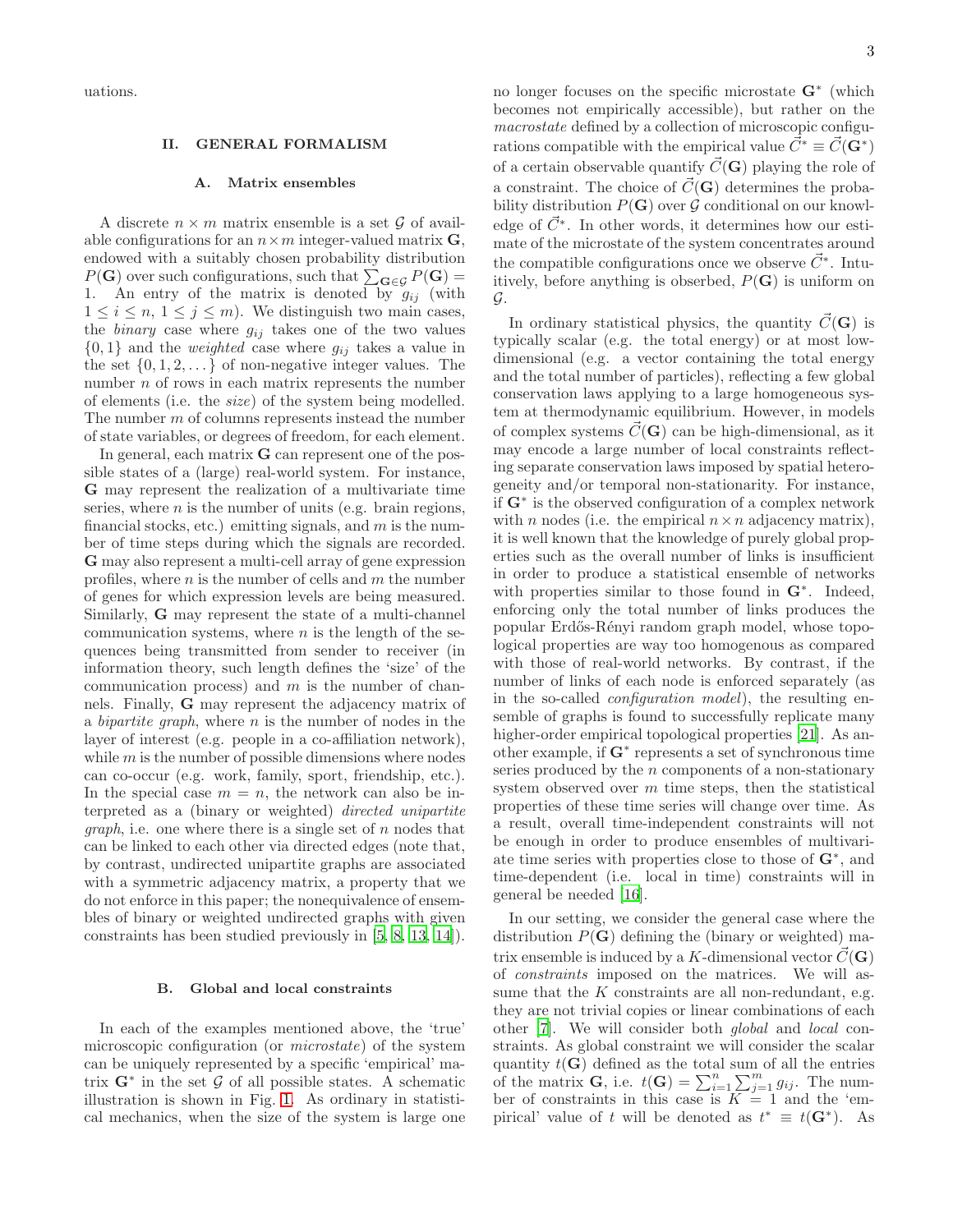4



<span id="page-3-0"></span>FIG. 1. Schematic illustration of how the state of different real-world systems with n elements and  $m$  degrees of freedom can be represented in an  $n \times m$  matrix **G**. The collection of all possible states of the system is the set of all such matrices. Typically, real-world systems have a strong heterogeneity or nonstationarity. This empirical fact implies that their possible states are not sufficiently characterized by the knowledge of a single *global* constraint (t: solid orange box). More informative ensembles can be constructed by specifying one-  $(\vec{r}:$  solid blue boxes) or two-sided  $(\vec{r}, \vec{c}:$  solid blue and dashed red boxes) *local* constraints.

local constraints, we will consider two possibilities: onesided local constraints and two-sided local constraints. A one-sided local constraint is the n-dimensional vector  $\vec{r}(\mathbf{G})$  where the entry  $r_i(\mathbf{G}) = \sum_{j=1}^m g_{ij}$   $(i = 1, n)$ represents the sum of the entries of the matrix  $\bf{G}$  along its i-th row. The number of constraints is in this case  $K = n$  and the empirical value of  $\vec{r}$  will be denoted as  $\vec{r}^* \equiv \vec{r}(\mathbf{G}^*)$ . A two-sided local contraint is a pair of vectors  $(\vec{r}(\mathbf{G}), \vec{c}(\mathbf{G}))$ , where  $\vec{r}(\mathbf{G})$  is still the *n*-dimensional vector representing the n row sums of G, while  $\vec{c}(\mathbf{G})$ is the  $m$ -dimensional vector representing the  $m$  column sums of G, i.e. where each entry  $c_j(G) = \sum_{i=1}^n g_{ij}$  $(j = 1, m)$  is the sum of the entries of G along its j-th column. The number of constraints is therefore  $K = n + m$ and the empirical value of the pair  $(\vec{r}, \vec{c})$  will be denoted as  $(\vec{r}^*, \vec{c}^*) \equiv (\vec{r}(\mathbf{G}^*), \vec{c}(\mathbf{G}^*))$ . A visual illustration of these constraints for possible data structures of practical interest is shown in Fig. [1.](#page-3-0)

Purely global constraints lead to completely homogeneous expectations for the entries of the matrices in the ensemble. This result follows intuitively from symmetry arguments, and will be confirmed explicitly in the specific cases considered later. By contrast, local constraints lead to different expectations for entries in different rows and/or columns. Since, as we mentioned above, realworld complex systems are generally very heterogeneous in space and/or time, the only models that can capture the main features of such systems are those constructed from (one- or two-sided) local constraints. This is very important because, as we will show, it is precisely in pres-

ence of local constraints (of either type) that the property of EE breaks down. This result implies that spatial heterogeneity and/or temporal non-stationarity might be natural origins for the breaking of EE.

## C. Soft constraints: canonical ensemble

Any constraint, whether global or local, can be enforced either as a soft constraint (canonical ensemble) or as a hard constraint (microcanonical ensemble). We start with the case of soft constraints, i.e. when one imposes that the ensemble average

$$
\langle \vec{C} \rangle \equiv \sum_{\mathbf{G} \in \mathcal{G}} P(\mathbf{G}) \vec{C}(\mathbf{G}) \tag{1}
$$

is fixed to a specific value  $\vec{C}^*$ .

The functional form of the resulting canonical probability  $P_{\text{can}}$  over  $\mathcal G$  is found by maximizing Shannon's entropy functional

<span id="page-3-1"></span>
$$
S_n[P] \equiv -\sum_{\mathbf{G} \in \mathcal{G}} P(\mathbf{G}) \ln P(\mathbf{G}) \tag{2}
$$

(where the subscript  $n$  indicates that the entropy is calculated for given n), subject to the condition  $\langle \vec{C} \rangle = \vec{C}^*$ . The result [\[23\]](#page-22-17) of this constrained maximization problem is the parametric solution

$$
P_{\text{can}}(\mathbf{G}|\vec{\theta}) = \frac{e^{-H(\mathbf{G},\vec{\theta})}}{Z(\vec{\theta})},\tag{3}
$$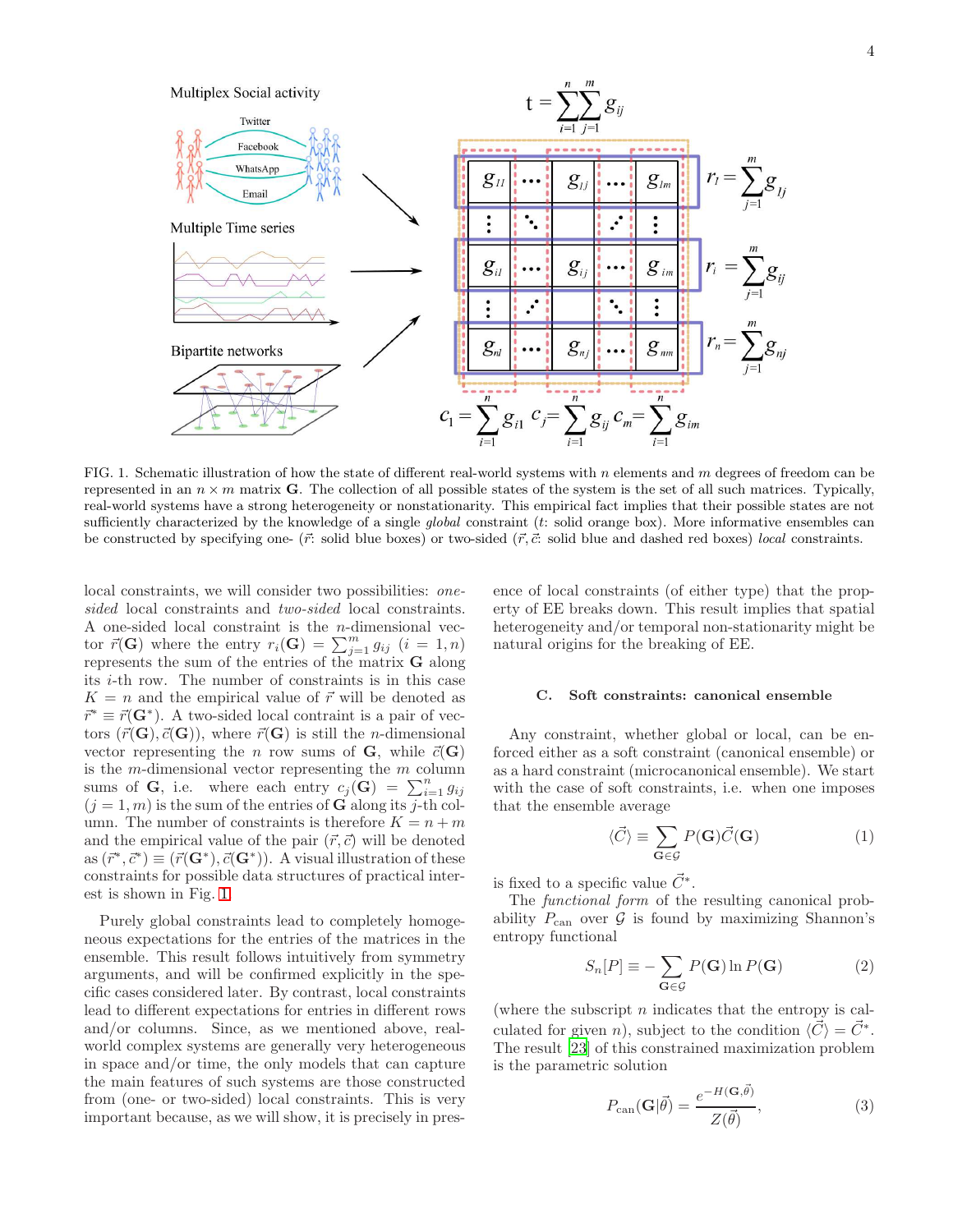where  $\vec{\theta}$  is a vector of Lagrange multipliers coupled to the constraint  $\vec{C}$ , the Hamiltonian  $H(\mathbf{G}, \vec{\theta}) = \vec{\theta} \cdot \vec{C}(\mathbf{G})$ is a linear combination of the constraints, and the par*tition function*  $Z(\vec{\theta}) = \sum_{\mathbf{G} \in \mathcal{G}} e^{-H(\mathbf{G}, \vec{\theta})}$  is the normalization constant.

The numerical values of the canonical probability are found by setting

<span id="page-4-0"></span>
$$
P_{\text{can}}^*(\mathbf{G}) \equiv P_{\text{can}}(\mathbf{G}|\vec{\theta}^*)
$$
\n(4)

where  $\vec{\theta}^*$  is the unique parameter value that realizes the 'soft' constraint

<span id="page-4-1"></span>
$$
\langle \vec{C} \rangle_{\vec{\theta}^*} = \vec{C}^* \tag{5}
$$

where the symbol  $\langle \cdot \rangle_{\vec{\theta}}$  denotes an ensemble average with respect to  $P_{\text{can}}(\mathbf{G}|\vec{\theta})$ , i.e.

$$
\langle \vec{C} \rangle_{\vec{\theta}} = \sum_{\mathbf{G} \in \mathcal{G}} P_{\text{can}}(\mathbf{G} | \vec{\theta}) \, \vec{C}(\mathbf{G}). \tag{6}
$$

Equivalently, the unique value  $\vec{\theta}^*$  is the one that maximizes the log-likelihood function

$$
\mathcal{L}^*(\vec{\theta}) \equiv \ln P_{\text{can}}(\mathbf{G}^*|\vec{\theta}),\tag{7}
$$

where  $\mathbf{G}^*$  is the empirical configuration, or equivalently any configuration that realizes the empirical constraint exactly, i.e. such that  $\vec{C}(\mathbf{G}^*) = \vec{C}^*$  [\[23\]](#page-22-17). The uniqueness of  $\vec{\theta}^*$  follows whenever  $\mathcal{L}^*(\vec{\theta})$  can be differentiated at least twice [\[7\]](#page-22-1), as we confirm below for all the models considered in this paper.

Inserting Eq.  $(4)$  into Eq.  $(2)$ , we obtain the value of the canonical entropy

<span id="page-4-5"></span>
$$
S_{\text{can}}^* \equiv S_n[P_{\text{can}}^*] = -\mathcal{L}^*(\vec{\theta}^*) = -\ln P_{\text{can}}^*(\mathbf{G}^*) \qquad (8)
$$

where we have omitted the dependence on  $n$  to simplify the notation. The last equality is very useful, as it show that  $S_{\text{can}}^*$  can be calculated by simply evaluating  $P_{\text{can}}^*(\mathbf{G})$ on the single configuration  $\mathbf{G}^*$  [\[7\]](#page-22-1).

#### D. Hard constraints: microcanonical ensemble

In the case of hard constraints, one requires that each individual configuration realizes the value  $\vec{C}^*$ . This means that the 'soft' constraint in Eq. [\(5\)](#page-4-1) is replaced by the much stricter constraint

<span id="page-4-2"></span>
$$
\vec{C}(\mathbf{G}) = \vec{C}^* \tag{9}
$$

for each allowed configuration G. The microcanonical probability  $P_{\text{mic}}$  is found by enforcing this stronger requirement, while still maximizing the entropy  $S_n[P]$  defined in Eq. [\(2\)](#page-3-1). The result is the uniform distribution

<span id="page-4-3"></span>
$$
P_{\text{mic}}^*(\mathbf{G}) = \begin{cases} \Omega_{\vec{C}^*}^{-1} & \vec{C}(\mathbf{G}) = \vec{C}^* \\ 0 & \vec{C}(\mathbf{G}) \neq \vec{C}^* \end{cases}, \quad (10)
$$

where  $\Omega_{\vec{C}^*}$  is the number of configurations in  $\mathcal G$  realizing the 'hard' constraint in Eq. [\(9\)](#page-4-2). The corresponding microcanonical entropy is obtained by inserting Eq. [\(10\)](#page-4-3) into Eq. [\(2\)](#page-3-1):

<span id="page-4-4"></span>
$$
S_{\rm mic}^* \equiv S_n[P_{\rm mic}^*] = \ln \Omega_{\vec{C}^*},\tag{11}
$$

which is also known as Boltzmann entropy.

Crucially, in order to define the microcanonical ensemble it is necessary that  $\Omega_{\vec{C}^*} > 0$ , i.e. that there is at least one configuration realizing the constraint. In other words, the value of  $\vec{C}^*$  should be realizable in (at least) one single configuration, and not only as an ensemble value. This requirement is not strictly necessary for the canonical ensemble (even though our interpretation of  $\vec{C}^*$  as the 'empirical' value makes the requirement always natural). In any case, since in this paper we are going to study the (non)equivalence between the two ensembles, we need both of them to be well defined in order to be compared, for a given value of  $\vec{C}^*$ . Therefore we are going to assume that the value of  $\vec{C}^*$ , irrespective of the ensemble considered, is always realizable by at least one configuration, i.e. such that  $\Omega_{\vec{C}} \geq 0$ .

Notably, calculating  $\Omega_{\vec{C}^*}$  (especially in presence of many constraints and because of the discrete nature of the problem of interest for us) can be a complicated enumeration problem. Therefore the microcanonical ensemble is typically much more difficult to deal with mathematically than the canonical ensemble. For this reason, if the property of EE holds, one prefers to operate in the canonical ensemble and work out its asymptotics in the limit of large system size, trusting that the result would return the correct asymptotics for the microcanonical ensemble as well. The above approach is at the core of many stardard calculations in statistical mechanics textbooks, where the property of EE is typically assumed to hold in general (at least in absence of phase transitions and long-range interactions). However, when EE breaks down, this approach will lead to mathematically incorrect results. We will study this problem in detail, for the ensembles considered, in the rest of the paper. To do so, we first need to define what we mean by thermodynamic limit.

#### <span id="page-4-6"></span>E. The thermodynamic limit

We will consider the thermodynamic limit defined as  $n \to +\infty$ , i.e. when the size of the system diverges. However, the limit is not completely defined until we also specify how both m and  $\vec{C}^*$  behave as n grows.

First of all, we consider two possibilities for the behaviour of  $m$  as  $n$  diverges:

• *m* remains finite as  $n \to \infty$ : in this case, we have  $m = O(1)$  where  $O(x)$  indicates a quantity that has a finite limit if divided by x as  $n \to +\infty$ , i.e.  $O(x)$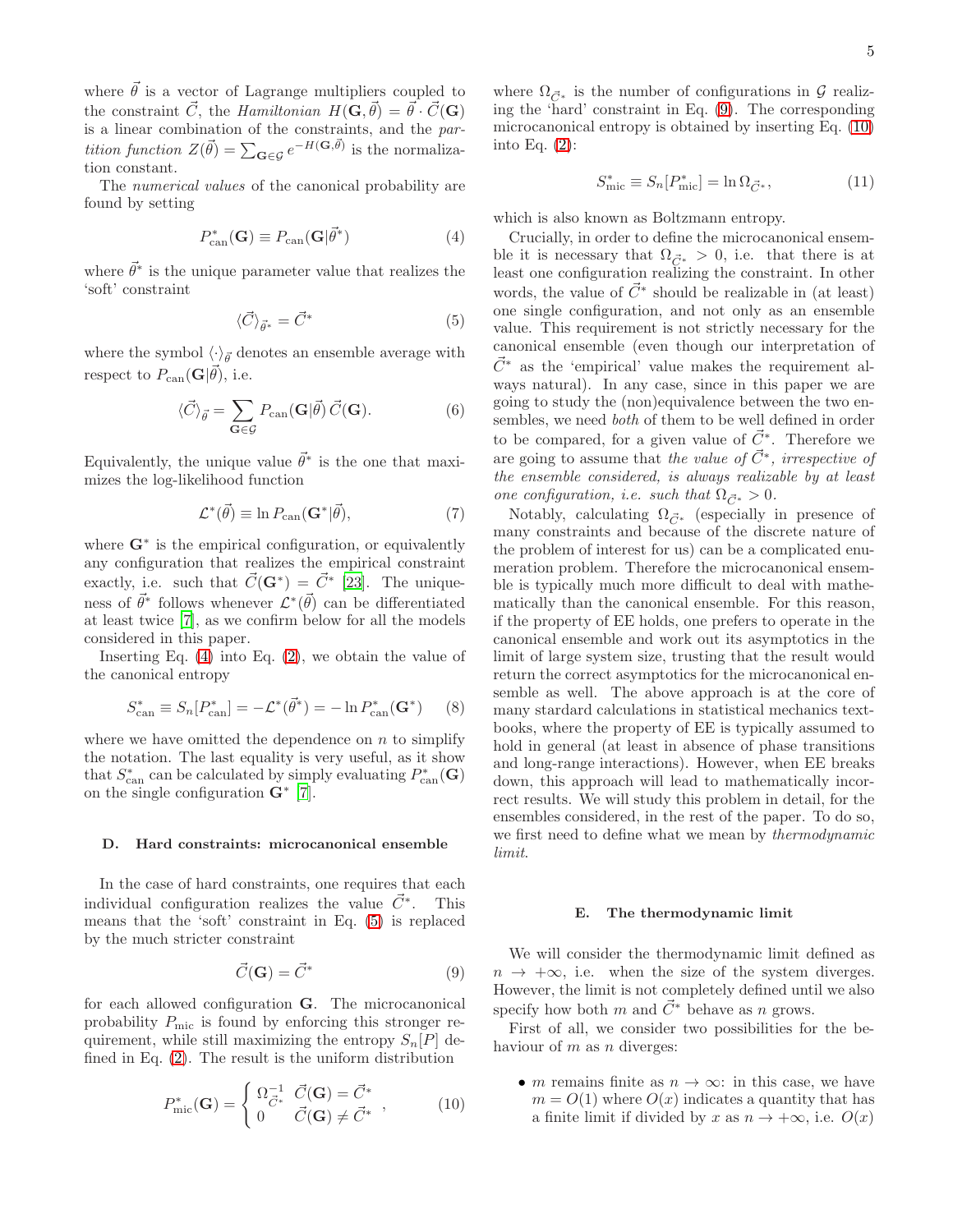is asymptotically of the same leading order<sup>[1](#page-5-0)</sup> as  $x$ ;

• *m* diverges as  $n \to \infty$ : in this case, for simplicity and realism we assume that m can diverge at most as fast as *n*, i.e. *m* is at most  $O(n)$ ; it is indeed difficult to imagine a physical situation where the number m of state variables characterizing each of the  $n$  units grows faster than the number  $n$  of units themselves.

In simple words, the above assumptions mean that the number of state variables should be either (asymptotically) independent of the number  $n$  of units being added to the system (as in the case of 'intrinsic' observations, e.g. for multivariate time series) or at most proportional to n (as in the case of 'relational' observations, e.g. for networks). We will show that these two situations lead to very different asymptotic results in terms of the strength of EN. Importantly, the requirement that  $m$  grows at most proportionally to  $n$  implies that the number  $K$  of both one-sided  $(K = n)$  and two-sided  $(K = n + m)$  local constraints is always *extensive*, i.e.  $K = O(n)$  which grows linearly in the size  $n$  of the system, irrespective of the behaviour of m.

A separate, equally important consideration concerns the scaling of the value of the constraint  $\vec{C}^*$  in the thermodynamic limit  $n \to +\infty$ . Also here, we distinguish between two situations that we denote as the sparse and the dense regimes.

- We define sparse matrices those for which each of the m column sums (irrespective of whether such sums are chosen as constraints) is *finite* in the thermodynamic limit, i.e.  $c_j^* = O(1)$   $(j = 1, ..., m)$ . This implies that, in the canonical ensemble, the expected value of any entry  $g_{ij}$  of the matrix **G** is on average  $O(1/n)$ ; correspondingly, in the microcanonical ensemble the allowed matrices are dominated by zeroes (whence the name 'sparse matrices'). Note that for the row sums one has  $r_i^* =$  $O(m/n)$  for all i. If m grew slower than n, these row sums would vanish as  $n \to +\infty$ , which would imply that asympotically no microcanonical configuration would realize the local constraints. Since we require  $\Omega_{\vec{C}^*} > 0$  (see above), this means that in the sparse case we necessarily need  $m = O(n)$ . Consequently,  $r_i^* = O(1)$ ,  $r_i^*/m = O(1/n)$   $(i = 1, ..., n)$ ,  $t^* = O(n)$ , and  $t^*/mn = O(1/n)$ .
- By contrast, we define dense matrices those for which each of the  $m$  column sums (again, irrespective of whether they are chosen as constraints) di*verges* proportionally to  $n$  in the thermodynamic

limit, i.e.  $c_j^* = O(n)$   $(j = 1, ..., m)$ . In the canonical ensemble, the expected value of  $g_{ij}$  is therefore  $O(1)$ , which makes the allowed matrices in the corresponding microcanonical ensemble 'dense'. The row sums are now  $r_i^* = O(m)$  and we have  $r_i^*/m = O(1)$  (for all *i*) and  $t^*/mn = O(1)$ . In this case, we consider  $m$  as either remaining finite, in which case we have  $m = O(1)$ ,  $r_i^* = O(1)$  $(i = 1, \ldots, n)$  and  $t^* = O(n)$ , or diverging proportionally to  $n$  (see above), in which case we have  $m = O(n)$ ,  $r_i^* = O(n)$   $(i = 1, ..., n)$ , and  $t^* = O(n^2)$ .

• Note that, in principle, in the weighted case we may even consider a sort of superdense regime where some of the individual entries of the matrix diverge in the thermodynamic limit. This possibility is related to a Bose-Einstein condensation concentrating a finite fraction of the total weight  $t^*$  of the matrix in a finite number of entries [\[8\]](#page-22-2). However, we will not consider this extreme case here for simplicity, as it would not arise in most real-world applications.

Combined with the scaling of  $\vec{C}^*$ , the behaviour of m as a function of  $n$  in the thermodynamic limit can determine different asymptotic regimes, and in particular lead to the weak or strong form of EN. The strong form, for the cases considered below, turns out to be possible in the regime where the matrices are dense and m is finite as  $n \to +\infty$ .

#### <span id="page-5-3"></span>F. Ensemble (non)equivalence

There are various ways to mathematically define the property of ensemble (non)equivalence. These include the notions of EE in the thermodynamic, macrostate and measure sense which, under mild assumptions, can be proven to be equivalent [\[6](#page-22-0)]. We will adopt the definition in the measure sense, which states that the ensembles are equivalent if the relative entropy

$$
S_n[P^*_{\text{mic}}||P^*_{\text{can}}] \equiv \sum_{\mathbf{G}\in\mathcal{G}} P^*_{\text{mic}}(\mathbf{G}) \ln \frac{P^*_{\text{mic}}(\mathbf{G})}{P^*_{\text{can}}(\mathbf{G})}
$$
(12)

(which is the Kullback-Leibler divergence for given  $n$  between the microcanonical and canonical entropies and is guaranteed to be non-negative [\[24\]](#page-22-18)), when rescaled by  $n$ , vanishes in the thermodynamic limit [\[6](#page-22-0)], i.e. if the specific relative entropy vanishes:

<span id="page-5-1"></span>
$$
s[P_{\text{mic}}^*||P_{\text{can}}^*] \equiv \lim_{n \to +\infty} \frac{S_n[P_{\text{mic}}^*||P_{\text{can}}^*]}{n} = 0 \tag{13}
$$

or equivalently

<span id="page-5-2"></span>
$$
S_n[P^*_{\text{mic}}||P^*_{\text{can}}] = o(n),\tag{14}
$$

where  $o(x)$  indicates a quantity that goes to zero when divided by x as  $n \to +\infty$ .

<span id="page-5-0"></span><sup>&</sup>lt;sup>1</sup> Note that the 'big-O' notation we use here is not always used with the same meaning throughout the literature: some authors prefer the 'big- $\Theta$ ' notation  $\Theta(x)$  to indicate a quantity that is of the same leading order as the argument x, and the 'big-O' notation to indicate only an upper bound for it.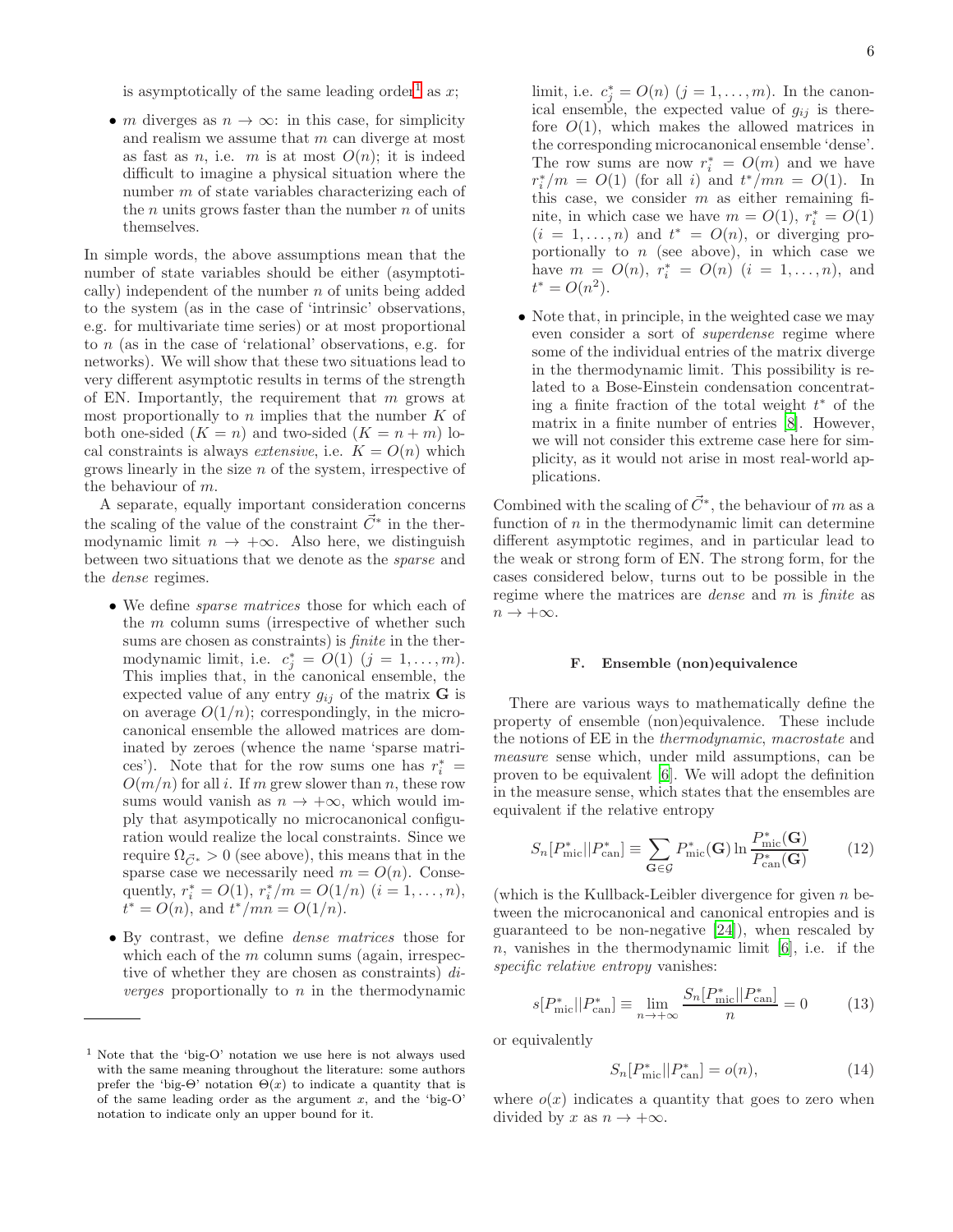Importantly, it can be shown [\[5,](#page-21-3) [7\]](#page-22-1) that

<span id="page-6-0"></span>
$$
S_n[P^*_{\text{mic}}||P^*_{\text{can}}] = \ln \frac{P^*_{\text{mic}}(G^*)}{P^*_{\text{can}}(G^*)} = S^*_{\text{can}} - S^*_{\text{mic}}.\tag{15}
$$

The inequality  $S_n[P^*_{\text{mic}}||P^*_{\text{can}}] \geq 0$ , which is a general property of the relative entropy, implies therefore  $S_{\text{can}}^* \geq$  $S_{\mathrm{mic}}^*$  and indicates the presence of an 'extra entropy' in the canonical ensemble. This extra entropy is due to the fact that, while in the microcanonical ensemble the constraint  $\vec{C}$  is a deterministic quantity fixed to the value  $\vec{C}^*$  through the hard constraint introduced in Eq. [\(9\)](#page-4-2), in the canonical ensemble it is a random variable fluctuating around the expected value  $\vec{C}^*$  as dictated by the soft constraint defined in Eq. [\(5\)](#page-4-1). With respect to the canonical ensemble, the hardness of the constraint in the microcanonical ensemble implies additional dependencies (i.e. smaller entropy) among the entries of G. The definition of EE in Eq. [\(13\)](#page-5-1) states that, if the extra entropy  $S_n[P^*_{\text{mic}}||P^*_{\text{can}}]$ , once divided by n, vanishes in the thermodynamic limit, then the ensembles are equivalent.

From Eq. [\(15\)](#page-6-0) it is clear that Eq. [\(13\)](#page-5-1) is equivalent to the condition

$$
\lim_{n \to +\infty} \frac{S_n[P_{\text{can}}^*] - S_n[P_{\text{mic}}^*]}{n} = 0
$$
\n(16)

or in other words to the asymptotic (for  $n$  large) relation

$$
S_{\text{mic}}^* = S_{\text{can}}^* - o(n). \tag{17}
$$

This implies

<span id="page-6-1"></span>
$$
\Omega_{\vec{C}^*} = e^{S_{\text{can}}^* - o(n)},\tag{18}
$$

i.e.  $\Omega_{\vec{C}^*}$  is approximated by  $e^{S_{\text{can}}^*}$  up to a subexponential  $(in n)$  correction factor. The above asymptotics is used in statistical mechanics textbooks whenever the property of EE is believed to hold, i.e. in absence of phase transitions or long-range interactions. When EE does not hold, Eq. [\(18\)](#page-6-1) breaks down. In this case, the extra entropy in the canonical ensemble grows at least as fast as n. Recent research has shown that this breakdown can happen even in complete absence of phase transitions, hence also in situations where EE was typically believed to hold. Here we are going to show that, additionally, the breakdown can occur with previously undocumented strength, i.e. the extra entropy can grow as fast as the entropy itself.

Combining Eqs. [\(15\)](#page-6-0) and [\(11\)](#page-4-4), one obtains the following exact generalization of Eq. [\(18\)](#page-6-1), valid irrespective of whether EE holds:

<span id="page-6-2"></span>
$$
\Omega_{\vec{C}^*} = e^{S_{\text{can}}^* - S_n[P_{\text{mic}}^*||P_{\text{can}}^*]}.
$$
\n(19)

Clearly, the above expression reduces to Eq. [\(18\)](#page-6-1) in case of EE, i.e. when Eq. [\(14\)](#page-5-2) holds. Although exact, Eq. [\(19\)](#page-6-2) is not very useful unless one can calculate  $S_n[P^*_{\text{mic}}||P^*_{\text{can}}]$ explicitly. An equivalent exact expression, which only

requires the knowledge of  $P_{\text{can}}^*$  and is again valid even when EE does not hold, has been derived [\[7\]](#page-22-1):

<span id="page-6-3"></span>
$$
\Omega_{\vec{C}^*} = \sum_{\mathbf{G} \in \mathcal{G}} \int_{-\vec{\pi}}^{\vec{\pi}} \frac{d\vec{\psi}}{(2\pi)^K} e^{i\vec{\psi}[\vec{C}^* - \vec{C}(\mathbf{G})]}
$$

$$
= \int_{-\vec{\pi}}^{+\vec{\pi}} \frac{d\vec{\psi}}{(2\pi)^K} P_{\text{can}}^{-1}(\mathbf{G}^* | \vec{\theta}^* + i\vec{\psi}) \tag{20}
$$

(where  $\int_{-\vec{\pi}}^{+\vec{\pi}} d\vec{\psi} \equiv \prod_{k=1}^{K} \int_{-\pi}^{+\pi} d\psi_k$ ). We will confirm that the above expression provides the exact result in cases where the complex integral can be calculated explicitly and  $\Omega_{\vec{C}^*}$  can be evaluated independently via combinatorial enumeration. Indeed, Eq. [\(20\)](#page-6-3) highlights a beautiful connection between canonical and microcanonical probabilities through an extension to complex numbers.

When the integral in Eq. [\(20\)](#page-6-3) cannot be calculated directly, it is still possible to use a saddle-point technique leading to [\[7](#page-22-1)]

<span id="page-6-4"></span>
$$
\Omega_{\vec{C}^*} = \frac{e^{S_{\text{can}}^*}}{\sqrt{\det(2\pi\Sigma^*)}} \prod_{k=1}^K [1 + O(1/\lambda_k^*)]
$$

$$
= e^{S_{\text{can}}^*} \prod_{k=1}^K \frac{1 + O(1/\lambda_k^*)}{\sqrt{2\pi\lambda_k^*}}
$$
(21)

where  $\Sigma^*$  is the covariance matrix of the K constraints in the canonical ensemble, whose entries are defined as

<span id="page-6-6"></span>
$$
\Sigma_{ij}^* = \Sigma_{ij}|_{\vec{\theta} = \vec{\theta}^*}
$$
 (22)

with

<span id="page-6-5"></span>
$$
\Sigma_{ij} \equiv -\frac{\partial^2 \mathcal{L}^*(\vec{\theta})}{\partial \theta_i \partial \theta_j} \n= \frac{\partial^2 \ln Z(\vec{\theta})}{\partial \theta_i \partial \theta_j} \n= \langle C_i C_j \rangle_{\vec{\theta}} - \langle C_i \rangle_{\vec{\theta}} \langle C_j \rangle_{\vec{\theta}} \n= \text{Cov}_{\vec{\theta}}[C_i, C_j]
$$
\n(23)

and  $\{\lambda_k^*\}_{k=1}^K$  are the eigenvalues of  $\Sigma^*$ . We recall that covariance matrices are positive-semidefinite, so all their eigenvalues are non-negative. If  $\lambda_k^*$  is finite, then the quantity  $O(1/\lambda_k^*)$  in Eq. [\(21\)](#page-6-4) cannot in general be calculated explicitly, although it generates a correction that does not change the leading order of  $\Omega_{\vec{C}^*}$  and  $S^*_{\text{mic}}$ . If  $\lambda_k^*$  is infinite (i.e., if it diverges in the thermodynamic limit), then  $O(1/\lambda_k^*)$  will vanish asymptotically and we have  $1 + O(1/\lambda_k^*) = 1 + o(1)$ . This implies that, if all the eigenvalues of  $\Sigma^*$  diverge, then Eq. [\(21\)](#page-6-4), when inserted into certain expressions, can lead to an exact result. This includes the case of local constraints, for which K diverges in the thermodynamic limit. We will therefore discuss the asymptotic behaviour of the eigenvalues of Σ<sup>∗</sup> in each of the examples considered later.

Equation  $(21)$  generalizes Eq.  $(18)$  to the case where EE does not necessarily hold. Note that our initial assumption that the  $K$  constraints are non-redundant implies that  $\lambda_k^* > 0$  for all k, i.e.  $\Sigma^*$  is positive-definite [\[7\]](#page-22-1).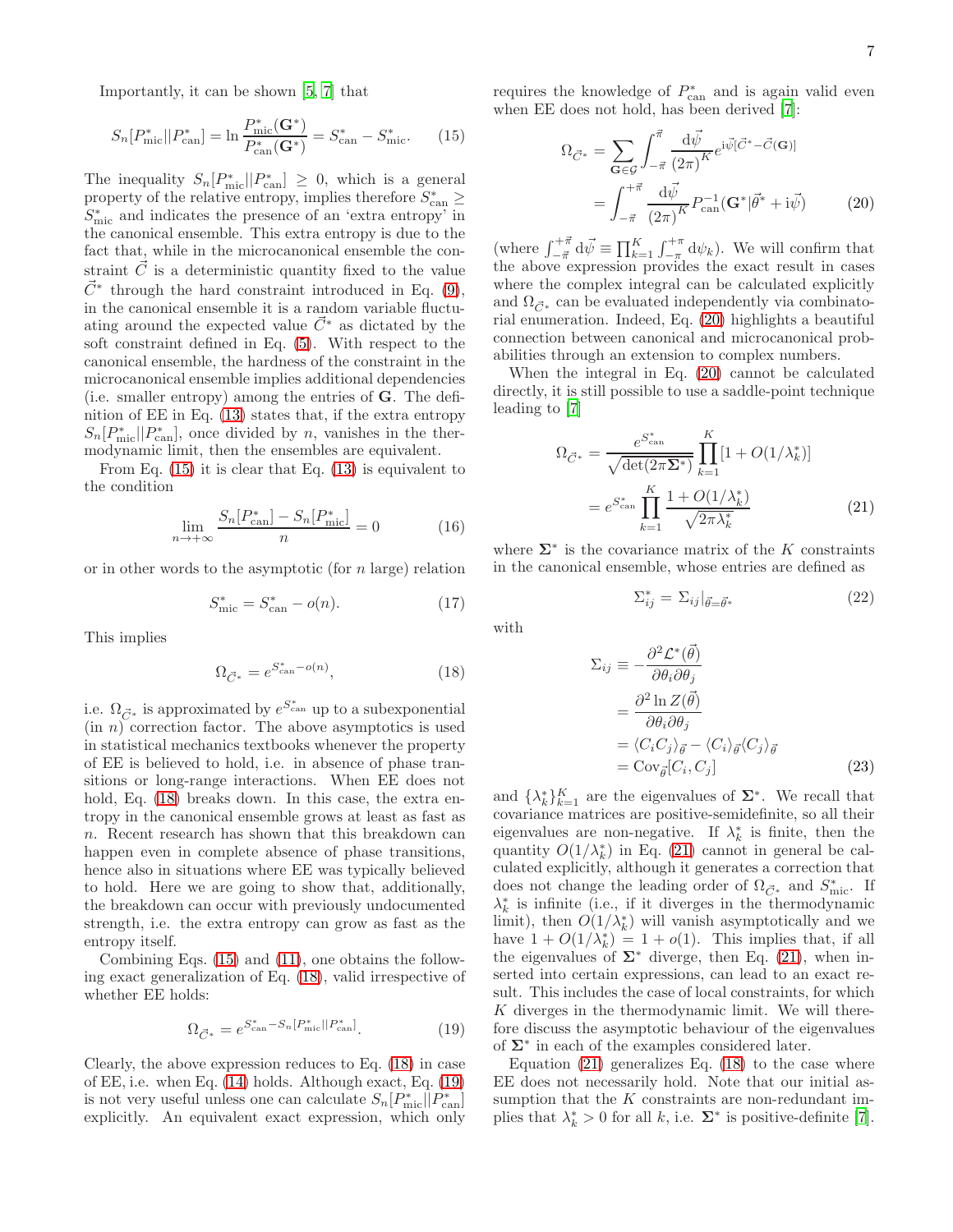Keeping this assumption also in the thermodynamic limit (as ensured by our choice of both global and local constraints defined above), we note two consequences. First, since Eq. [\(23\)](#page-6-5) shows that  $\Sigma^*$  is the Hessian matrix of second derivatives of  $-\mathcal{L}^*(\vec{\theta})$ , the fact that  $\Sigma^*$  is positivedefinite implies that  $\vec{\theta}^*$  is a unique global maximum for  $\mathcal{L}^*(\vec{\theta})$  [\[7](#page-22-1)], confirming what we had anticipated previously. Second, the product in Eq.  $(21)$  is at most of the same order as the denominator. Therefore, in full generality, we can exploit Eq.  $(21)$  to rewrite Eq.  $(19)$  as

<span id="page-7-0"></span>
$$
\Omega_{\vec{C}^*} = e^{S_{\text{can}}^* - O(\alpha_n)},\tag{24}
$$

where we have defined [\[7\]](#page-22-1)

<span id="page-7-1"></span>
$$
\alpha_n \equiv \ln \sqrt{\det(2\pi \Sigma^*)} = \frac{1}{2} \sum_{k=1}^{K} \ln(2\pi \lambda_k^*). \tag{25}
$$

We can now make three important considerations. First, Eq. [\(24\)](#page-7-0) means that

<span id="page-7-2"></span>
$$
S_n[P^*_{\text{mic}}||P^*_{\text{can}}] = O(\alpha_n),\tag{26}
$$

showing that the speed of growth of  $S_n[P^*_{\text{mic}}||P^*_{\text{can}}]$  with  $n$  can be calculated explicitly through Eq. [\(25\)](#page-7-1) using the knowledge of  $\Sigma^*$ , which requires only the canonical ensemble. This is useful when microcanonical calculations are unfeasible. Second, if  $K$  is finite, or if  $K$  diverges but all (except possibly a finite number of) the eigenvalues of  $\Sigma^*$  diverge, then the product inside Eq. [\(21\)](#page-6-4) gives a subleading contribution to  $S_n[P^*_{\text{mic}}||P^*_{\text{can}}]$ , which therefore has the same asymptotic behaviour as  $\alpha_n$ :

<span id="page-7-6"></span>
$$
S_n[P^*_{\text{mic}}||P^*_{\text{can}}] = \alpha_n[1 + o(1)].\tag{27}
$$

This result, which is stronger than Eq. [\(26\)](#page-7-2), means that in such a case one can obtain exact estimates of quantities that depend on  $S_n[P^*_{\text{mic}}||P^*_{\text{can}}]$ , using only the knowledge of  $\alpha_n$ . Third, Eq. [\(26\)](#page-7-2) shows that the definition of EE given by Eq. [\(14\)](#page-5-2) coincides with

<span id="page-7-3"></span>
$$
\alpha_n = o(n) \tag{28}
$$

which, again, can be ascertained by evaluating only  $\Sigma^*$ and avoiding any microcanonical calculation. Indeed, Eq. [\(28\)](#page-7-3) can be formulated as an equivalent definition of EE in the measure sense [\[7\]](#page-22-1). If  $\alpha_n$  grows faster than  $o(n)$ , then the system is under EN.

## III. WEAK AND STRONG ENSEMBLE NONEQUIVALENCE

In this section we illustrate the main results, i.e. we identify systems for which the breaking of EE occurs in a form that is at the same time 'strong' and 'unrestricted' and we calculate the relative entropy in various such systems. To this end, we first make some general considerations leading to a rigorous definition of 'strong' EN and subsequently study specific examples within our matrix ensembles.

## A. Relative entropy ratio

Equation [\(21\)](#page-6-4) reveals that the asymptotic behaviour of  $\Omega_{\vec{C}^*}$  depends on that of K and of the eigenvalues of the covariance matrix  $\Sigma^*$ . We can indeed convince ourselves of this fact by looking at results of previous studies from a novel perspective.

Specifically, if  $K = o(n)$  and if we exclude phase transitions, then Eq. [\(21\)](#page-6-4) leads to Eq. [\(18\)](#page-6-1), i.e. the ensembles are equivalent. This includes the traditional situation where one has a finite number of constraints, as well as more complicated cases where the number of constraints is subextensive (e.g. random graphs with constraints on a subextensive subset of node degrees [\[17](#page-22-11)]). In order to break EE in this case, one needs phase transitions corresponding to singularities of the partition function [\[6\]](#page-22-0). For instance, in the case of graphs with fixed numbers of edges and triangles (or wedges) [\[25\]](#page-22-19), there is a region in parameter space where one gets  $S_n[P^*_{\text{mic}}||P^*_{\text{can}}] = O(n^2)$ and therefore  $\Omega_{\vec{C}^*} = e^{S_{\text{can}}^* - O(n^2)}$ . Since also  $S_{\text{can}}^*$  and  $S_{\text{mic}}^*$  are  $O(n^2)$  in this case, it follows that

<span id="page-7-4"></span>
$$
S_n[P^*_{\text{mic}}||P^*_{\text{can}}] = O(S^*_{\text{can}})
$$
\n(29)

(note that in general  $S_{\text{can}}^* \geq S_{\text{mic}}^*$  due to the nonnegativity of the Kullback-Leibler divergence and to Eq. [\(15\)](#page-6-0), therefore  $O(S_{\text{can}}^*)$  is necessarily the leading order). This is what we have previously referred to as a form of EN that is 'restricted' (i.e. valid only in a certain region in parameter space arising from a phase transition and outside which EE is restored) but 'strong' (i.e. where the relative entropy is of the same order as the entropy itself).

If  $K = O(n)$ , then Eq. [\(18\)](#page-6-1) is in general no longer valid. For instance, in the case of sparse graphs with fixed degrees  $(K = n)$ , all the eigenvalues of  $\Sigma^*$  are finite in the thermodynamic limit [\[5](#page-21-3), [13\]](#page-22-7); one indeed obtains  $S_n[P^*_{\text{mic}}||P^*_{\text{can}}] = O(n)$  [\[5](#page-21-3)] and hence  $\Omega_{\vec{C}^*} = e^{S^*_{\text{can}} - O(n)}$ . Note that in this case the product in Eq. [\(21\)](#page-6-4) (which in general cannot be calculated exactly) is of the same order as the denominator and should be taken into account. In the case of *dense* graphs with fixed degrees (again  $K =$ n), all the eigenvalues of  $\Sigma^*$  are instead  $O(n)$  [\[13](#page-22-7)]; one indeed obtains  $S_n[P^*_{\text{mic}}||P^*_{\text{can}}] = O(n \ln n)$  [\[13\]](#page-22-7) and hence  $\Omega_{\vec{C}^*} = e^{S_{\text{can}}^* - O(n \ln n)}$ . The product in Eq. [\(21\)](#page-6-4) is in this case negliglible with respect to the denominator, which can be calculated exactly. In any case, since  $S_{\text{can}}^*$  and  $S_{\text{mic}}^*$  are still  $O(n^2)$  for both sparse and dense networks with fixed degrees, these situations correspond to

<span id="page-7-5"></span>
$$
S_n[P^*_{\text{mic}}||P^*_{\text{can}}] = o(S^*_{\text{can}}),\tag{30}
$$

i.e. to what we have defined 'weak' EN. On the other hand, this type of EN is not associated with phase transitions (which are indeed absent in the mentioned examples of graphs with fixed degrees) and is therefore 'unrestricted', i.e. valid in the entire parameter space.

The above considerations suggest that, in order to rig-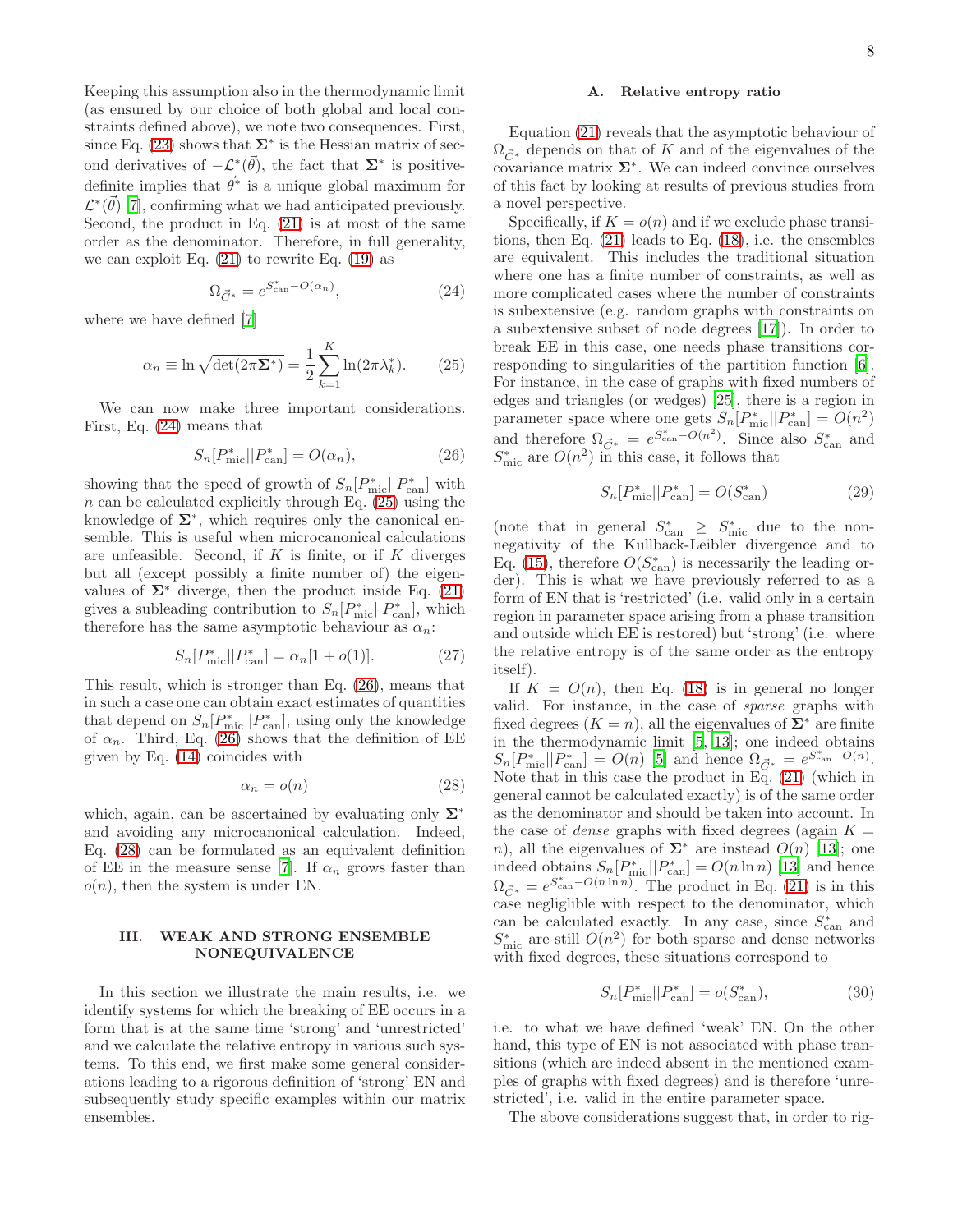orously define the strength of EN, we may define the ratio

<span id="page-8-4"></span>
$$
R_n \equiv \frac{S_n[P_{\text{mic}}^*||P_{\text{can}}^*]}{S_n[P_{\text{can}}^*]} = 1 - \frac{S_n[P_{\text{mic}}^*]}{S_n[P_{\text{can}}^*]} \tag{31}
$$

between the relative entropy and the canonical entropy, calculated for fixed n, and consider its limit as  $n \to +\infty$ , i.e.

<span id="page-8-3"></span>
$$
R_{\infty} \equiv \lim_{n \to \infty} R_n
$$
  
= 
$$
\lim_{n \to \infty} \frac{S_n[P_{\text{mic}}^*||P_{\text{can}}^*]}{S_n[P_{\text{can}}^*]}
$$
  
= 
$$
1 - \lim_{n \to \infty} \frac{S_n[P_{\text{mic}}^*]}{S_n[P_{\text{can}}^*]}.
$$
 (32)

For brevity, we will call  $R_n$  the *relative entropy ratio* and  $R_{\infty}$  the *limiting relative entropy ratio*. Note that the inequality  $S_{\text{can}}^* \geq S_{\text{mic}}^* \geq 0$  implies  $0 \leq R_n \leq 1$  for all  $n > 0$ . The condition characterizing our notion of strong EN in Eq. [\(29\)](#page-7-4) coincides with  $R_{\infty}$  being strictly positive. The value of  $R_{\infty}$  in that case quantifies exactly the asymptotic proportionality between  $S_n[P^*_{\text{mic}}||P^*_{\text{can}}]$  and  $S_n[P^*_{\text{can}}]$ , which is otherwise left unquantified by Eq. [\(29\)](#page-7-4) alone. We will therefore adopt the strict inequality

<span id="page-8-6"></span>
$$
R_{\infty} > 0 \tag{33}
$$

(which in turns implies the breakdown of Eq. [\(28\)](#page-7-3), the converse being in general not true) as our definition of strong EN. By contrast, the condition characterizing our notion of weak EN in Eq. [\(30\)](#page-7-5) can be rephrased as the equality  $R_{\infty} = 0$ . Note that one may have  $R_{\infty} = 0$  also in cases where the ensembles are equivalent. We will therefore adopt the condition  $R_{\infty} = 0$ , in conjunction with the violation of Eq. [\(28\)](#page-7-3), as our definition of weak EN. Note that our discussion following Eq. [\(21\)](#page-6-4) implies that, if all but at most a finite number of the eigenvalues of  $\Sigma^*$  diverge, then the exact value of  $R_\infty$  can be retrieved by replacing  $S_n[P^*_{\text{mic}}||P^*_{\text{can}}]$  with  $\alpha_n$  given by Eq. [\(25\)](#page-7-1), i.e. using only the canonical covariances between the constraints, without microcanonical calculations.

Note that Eq. [\(19\)](#page-6-2) implies

<span id="page-8-7"></span>
$$
\Omega_{\vec{C}^*} = e^{S_{\text{can}}^*(1 - R_n)} = O\left(\left(e^{S_{\text{can}}^*}\right)^{1 - R_{\infty}}\right). \tag{34}
$$

So, in presence of strong nonequivalence  $(R_{\infty} > 0)$ ,  $\Omega_{\vec{C}^*}$ is of strictly smaller order compared with the ordinary estimate in Eq. [\(18\)](#page-6-1). This is actually due to the canonical ensemble having much bigger entropy than the microcanonical one: indeed, Eq. [\(15\)](#page-6-0) implies

<span id="page-8-8"></span>
$$
S_{\text{mic}}^* = S_{\text{can}}^*(1 - R_n) \tag{35}
$$

and, inverting,

<span id="page-8-9"></span>
$$
S_{\text{can}}^* = \frac{1}{1 - R_n} S_{\text{mic}}^*.
$$
 (36)

Note that the factor  $1/(1 - R_n)$  can be arbitrarily large since  $R_n$  can be arbitrarily close to 1.

Given the above definitions of 'weak' and 'strong' EN in terms of the limiting relative entropy ratio, in what follows we will consider the specific ensembles of matrices introduced in the previous section, under both global and local constraints, and calculate the value of  $\alpha_n$  and  $R_\infty$ in each case.

#### B. Global constraints

As already discussed, ensembles of (binary or weighted)  $n \times m$  matrices with a global constraint are  $\sum_{i=1}^{n}$ defined by requiring that the single quantity  $t(G)$  =  $\sum_{i=1}^{n} \sum_{j=1}^{m} g_{ij}$  takes, either 'hardly' or 'softly', a specific value  $t^* \equiv t(\mathbf{G}^*)$ . For this simple choice of the constraint, both  $S_{\text{can}}^*$  and  $S_{\text{mic}}^*$  can be calculated exactly. This allows us to check that the complex integral in Eq. [\(20\)](#page-6-3) indeed provides the exact value of  $\Omega_{t^*}$ . Moreover, we can confirm the correctness of the asymptotic formula in Eq. [\(21\)](#page-6-4). All these approaches show that for both binary and weighted matrices with a global constraint the canonical and microcanonical ensembles are equivalent.

### *1. Binary matrices under a global constraint*

Let us start with the case when the global constraint t ∗ is imposed on binary matrix ensembles characterized by  $g_{ij} \in \{0, 1\}$ . The calculation of the canonical entropy  $S_{\text{can}}^*$  is straightforward (see Appendix) by first calculating the likelihood

<span id="page-8-0"></span>
$$
P_{\text{can}}(\mathbf{G}^*|\theta) = \frac{e^{-\theta t^*}}{(1 + e^{-\theta})^{mn}}\tag{37}
$$

and then looking for the value  $\theta^*$  that maximizes  $P_{\text{can}}(\mathbf{G}^*|\theta)$  or, equivalently, realizes the soft constraint  $\langle t \rangle_{\theta^*} = t^*$ . The result is

<span id="page-8-1"></span>
$$
\theta^* = \ln \frac{mn - t^*}{t^*}.\tag{38}
$$

Using Eq. [\(8\)](#page-4-5), we can then easily evaluate  $S_{\text{can}}^*$  from Eqs. [\(37\)](#page-8-0) and [\(38\)](#page-8-1) as

<span id="page-8-5"></span>
$$
S_{\text{can}}^{*} = -\ln P_{\text{can}}(\mathbf{G}^{*}|\theta^{*}) = \ln \frac{(mn)^{mn}}{(t^{*})^{t^{*}}(mn - t^{*})^{mn - t^{*}}}.
$$
\n(39)

The calculation of the microcanonical entropy  $S_{\text{mic}}^*$  is in this case even simpler than that of the canonical one, since the number  $\Omega_{t^*}$  of configurations realizing the hard constraint  $t(G) = t^*$  is simply the number of ways in which  $t^*$  'ones' can be placed in  $mn$  available positions, i.e. the binomial coefficient  $\Omega_{t^*} = \binom{mn}{t^*}$ . This implies

<span id="page-8-2"></span>
$$
S_{\text{mic}}^* = \ln \Omega_{t^*} = \ln \binom{mn}{t^*}.
$$
 (40)

Importantly, it is possible to confirm that, upon extending the argument of the likelihood to the complex domain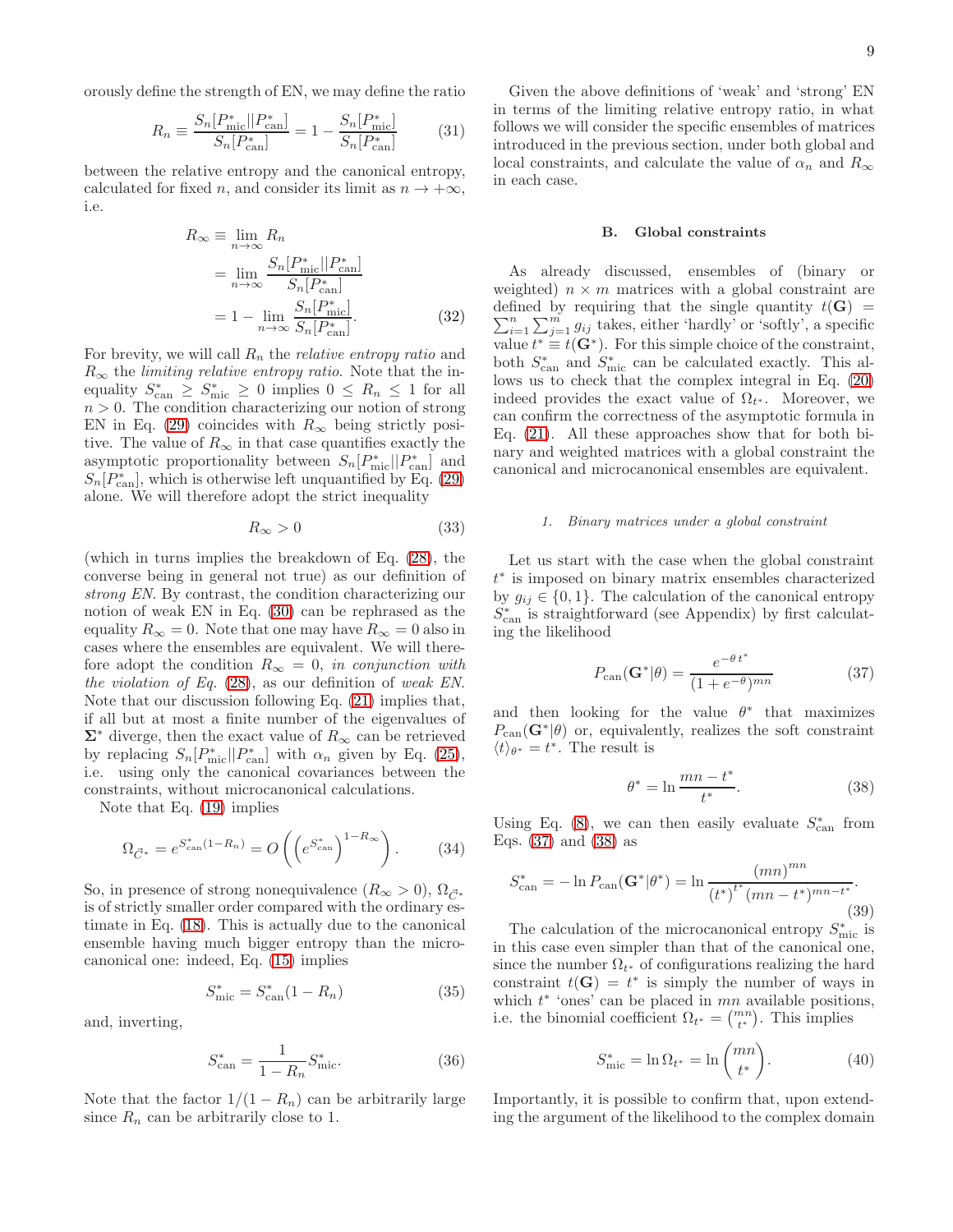and calculating  $P_{\text{can}}(\mathbf{G}^*|\theta^*+i\psi)$ , the integral formula in Eq. [\(20\)](#page-6-3) returns a value of  $\Omega_{t^*}$  that produces the exact value of the microcanonical entropy  $S_{\text{mic}}^*$  given in Eq. [\(40\)](#page-8-2):

$$
S_{\text{mic}}^{*} = \ln \int_{-\pi}^{+\pi} \frac{d\psi}{2\pi} P_{\text{can}}^{-1} (\mathbf{G}^* | \theta^* + i\psi)
$$

$$
= \ln \int_{-\pi}^{+\pi} \frac{d\psi}{2\pi} \frac{(1 + e^{-\theta^* - i\psi})^{mn}}{e^{-(\theta^* + i\psi) t^*}}
$$

$$
= \ln \binom{mn}{t^*}, \tag{41}
$$

where the (instructive) calculation justifying the last equality is reported in the Appendix.

Combining the expressions for  $S_{\text{mic}}^*$  and  $S_{\text{can}}^*$  into Eq. [\(15\)](#page-6-0), we obtain the relative entropy between the two ensembles:

<span id="page-9-2"></span>
$$
S_n[P^*_{\text{mic}}||P^*_{\text{can}}] = \ln \frac{(mn)^{mn}}{\binom{mn}{t^*} (t^*)^{t^*} (mn - t^*)^{mn - t^*}}.
$$
 (42)

In this simple example, the inequality  $S_n[P^*_{\text{mic}}||P^*_{\text{can}}] > 0$ clearly arises from the presence of dependencies among the entries of G in the microcanonical ensemble and the absence of such dependencies in the canonical one. Indeed, while in the microcanonical ensemble the hard constraint  $t(G) = t^*$  makes all the entries of G mutually dependent, in the canonical ensemble the soft constraint  $\langle t \rangle_{\theta^*} = t^*$  leaves each entry  $g_{ij}$  independent and identically (Bernoulli-)distributed with probability

$$
p(g_{ij}|\theta^*) = \frac{e^{-\theta^* g_{ij}}}{1 + e^{-\theta^*}}, \quad g_{ij} \in \{0, 1\}
$$
 (43)

(see Appendix). Consequently, while in the microcanonical ensemble the constraint  $t(G)$  is a deterministic quantity fixed to the value  $t^*$ , in the canonical ensemble  $t(\mathbf{G})$ is a random variable with expected value  $t^*$  and variance

<span id="page-9-3"></span>
$$
\Sigma^* = \text{Var}_{\theta^*}[t] = nm \frac{e^{-\theta^*}}{(1 + e^{-\theta^*})^2} = t^* \left(1 - \frac{t^*}{mn}\right) \tag{44}
$$

(see Appendix), where  $\Sigma^*$  is the only (recall that here  $K = 1$ ) of the covariance matrix  $\Sigma^*$  introduced in Eq. [\(23\)](#page-6-5).

As discussed in Subsection [II F,](#page-5-3)  $S_n[P^*_{\text{mic}}||P^*_{\text{can}}]$  and  $\Sigma^*$ are asymptotically related through Eq. [\(26\)](#page-7-2), and the (non)equivalence of canonical and microcanonical ensembles is decided by the asymptotic behaviour of these two quantities. We will confirm both results in the particular case under consideration here. However, for compactness, we do this in conjunction with the weighted case, after introducing the latter below.

### *2. Weighted matrices under a global constraint*

We now consider the case when the global constraint  $t^*$  is enforced on weighted matrices where  $g_{ij}$  is a nonnegative integer. As we show in the Appendix, in the canonical ensemble the likelihood can be calculated as

<span id="page-9-5"></span>
$$
P_{\text{can}}(\mathbf{G}^*|\theta) = e^{-\theta t^*} (1 - e^{-\theta})^{mn}
$$
 (45)

and is maximised by the parameter value

<span id="page-9-6"></span>
$$
\theta^* = \ln \frac{mn + t^*}{t^*}
$$
\n(46)

(note the change of sign with respect to the binary case) realizing the soft constraint  $\langle t \rangle_{\theta^*} = t^*$ . The canonical entropy is therefore

<span id="page-9-4"></span>
$$
S_{\text{can}}^{*} = -\ln P_{\text{can}}(\mathbf{G}^{*}|\theta^{*}) = \ln \frac{(mn + t^{*})^{mn + t^{*}}}{(t^{*})^{t^{*}}(mn)^{mn}}.
$$
 (47)

In the microcanonical ensemble, the number  $\Omega_{t^*}$  of configurations realizing the hard constraint  $t(G) = t^*$ coincides with the number of so-called weak compositions of the positive integer  $t^*$  into exactly  $mn$  parts, i.e. the number of ways of writing the positive integer  $t^*$  as the sum of an ordered sequence of  $mn$  nonnegative integers (note that two sequences that differ in the order of their terms represent different configurations). This number is given by the negative binomial coefficient  $\Omega_{t^*} = \binom{mn+t^*-1}{t^*}$  [\[26](#page-22-20)], whence

<span id="page-9-0"></span>
$$
S_{\text{mic}}^* = \ln \Omega_{t^*} = \ln \binom{mn + t^* - 1}{t^*}.
$$
 (48)

In this case as well, one can confirm that the integration of the complex quantity  $P_{\text{can}}^{-1}(\mathbf{G}^*|\theta^*+i\psi)$  as specified in Eq. [\(20\)](#page-6-3) produces precisely the same value of  $\Omega_{t^*}$  used in Eq. [\(48\)](#page-9-0) (see Appendix), thus retrieving the exact entropy

$$
S_{\text{mic}}^{*} = \ln \int_{-\pi}^{+\pi} \frac{d\psi}{2\pi} P_{\text{can}}^{-1} (\mathbf{G}^{*} | \theta^{*} + i\psi)
$$
  
= 
$$
\ln \int_{-\pi}^{\pi} \frac{d\psi}{2\pi} \frac{(1 - e^{-\theta^{*} - i\psi})^{-mn}}{e^{-(\theta^{*} + i\psi)t^{*}}}
$$
  
= 
$$
\ln \binom{mn + t^{*} - 1}{t^{*}}.
$$
 (49)

The relative entropy  $S_n[P^*_{\text{mic}}||P^*_{\text{can}}]$ , calculated using Eq.  $(15)$ , equals

<span id="page-9-1"></span>
$$
S_n[P^*_{\text{mic}}||P^*_{\text{can}}] = \ln \frac{(mn + t^*)^{mn + t^*}}{\binom{mn + t^* - 1}{t^*} (t^*)^{t^*}(mn)^{mn}}.
$$
 (50)

Again, the origin of a non-zero relative entropy lies in the presence of dependencies among all the entries of G in the microcanonical ensemble, where they are coupled by the hard constraint  $t(G) = t^*$ , and in the absence of such dependencies in the canonical ensemble, where each entry  $g_{ij}$  is independent and now *geometrically* (see Appendix) distributed with probability

$$
p(g_{ij}|\theta^*) = e^{-\theta^* g_{ij}} (1 - e^{-\theta^*}), \quad g_{ij} \in \{0, 1, 2, \dots\}.
$$
 (51)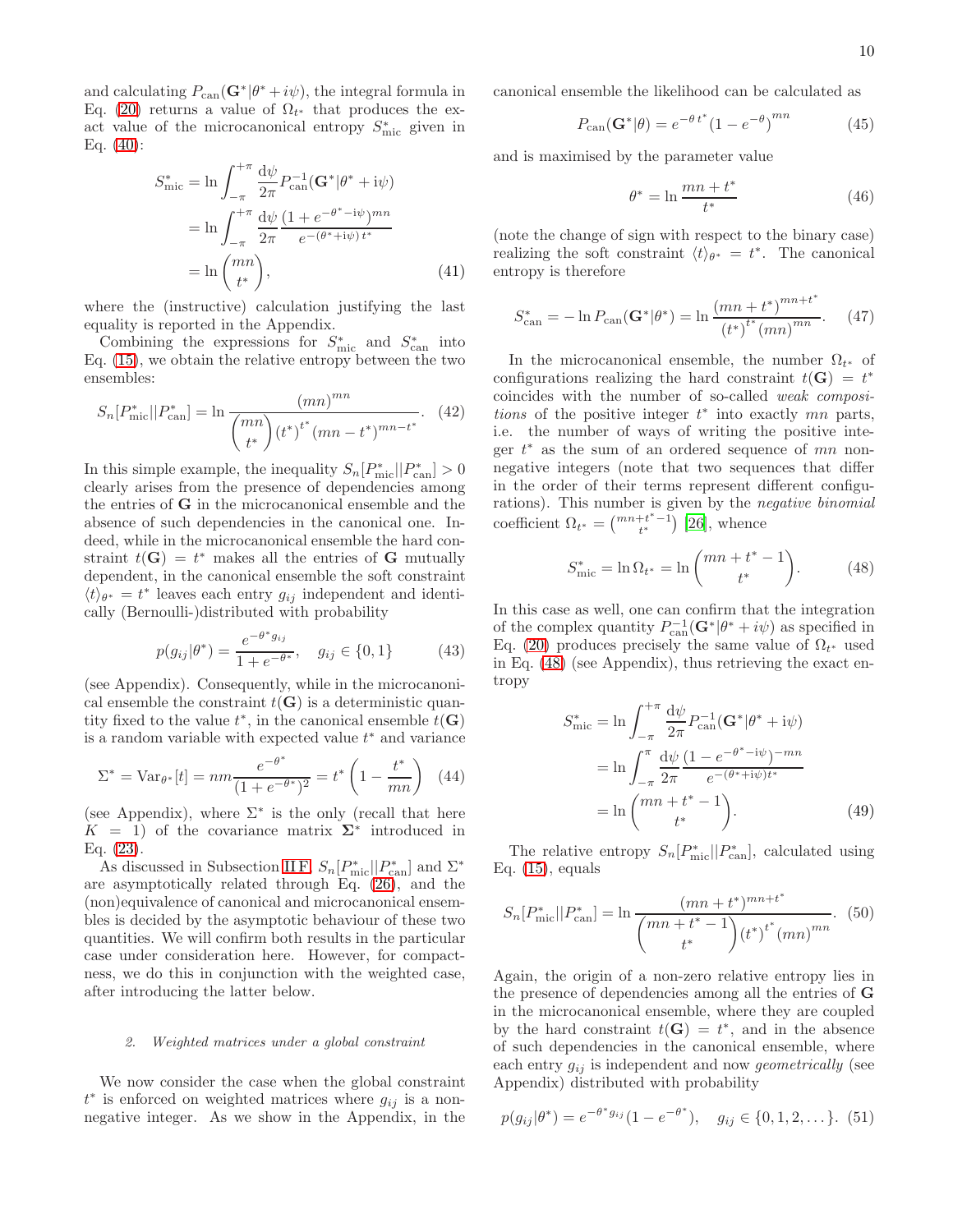As a consequence, while in the microcanonical ensemble the constraint  $t(G)$  is fixed to the constant value  $t^*$ , in the canonical ensemble it is a random variable with expected value  $t^*$  and variance

<span id="page-10-1"></span>
$$
\Sigma^* = \text{Var}_{\theta^*}[t] = nm \frac{e^{-\theta^*}}{(1 - e^{-\theta^*})^2} = t^* \left(1 + \frac{t^*}{mn}\right) \tag{52}
$$

(see Appendix).

## <span id="page-10-5"></span>*3. Ensemble equivalence for matrices under a global constraint*

We can now study, in a combined fashion, the (non)equivalence of the canonical and microcanonical ensembles of both binary and weighted matrices with a global constraint  $t^*$ . To this end, we preliminarly notice that the reason why the quantity  $\binom{k+l-1}{l}$  is called negative binomial is the fact that it can be formally rewritten as the following binomial coefficient with negative signs:

<span id="page-10-6"></span>
$$
\binom{k+l-1}{l} = (-1)^l \binom{-k}{l}.\tag{53}
$$

The above relation allows us to conveniently rewrite the relative entropy for the weighted case appearing in Eq. [\(50\)](#page-9-1) as

$$
S_n[P^*_{\text{mic}}||P^*_{\text{can}}] = \ln \frac{(-mn)^{-mn}}{\binom{-mn}{t^*} (t^*)^{t^*} (-mn - t^*)^{-mn - t^*}}.
$$
\n(54)

Upon comparison with the corresponding Eq. [\(42\)](#page-9-2) valid in the binary case, we can express the relative entropy in general as

<span id="page-10-0"></span>
$$
S_n^{\pm}[P_{\text{mic}}^*||P_{\text{can}}^*] = \ln \frac{(\pm mn)^{\pm mn}}{\left(\frac{\pm mn}{t^*}\right) (t^*)^{t^*} (\pm mn - t^*)^{\pm mn - t^*}},\tag{55}
$$

where the superscript " $+$ " applies to binary matrices (note that  $t^* \leq mn$  in this case) and the superscript "−" applies to weighted matrices. Note that the expression for the weighted case can be formally retrieved by changing the sign of  $m$  in the expression valid for the binary case.

As we discussed in Subsection IIF, checking for (non)equivalence requires studying the asymptotic behaviour of the relative entropy. In this case, we can calculate the asymptotic behaviour of  $S_n^{\pm}[P_{\text{mic}}^*||P_{\text{can}}^*]$  explicitly from the exact expression given by Eq. [\(55\)](#page-10-0). Note that, in both the sparse and dense case (see Subsection  $IIE$ ),  $t^*$  and  $mn$  diverge in the thermodynamic limit. We can therefore apply Stirling's formula

<span id="page-10-4"></span>
$$
k! = \sqrt{2\pi k} \left(\frac{k}{e}\right)^k [1 + o(1)] \tag{56}
$$

to Eq. [\(55\)](#page-10-0), which yields

<span id="page-10-2"></span>
$$
S_n^{\pm}[P_{\text{mic}}^*||P_{\text{can}}^*] = \frac{1}{2} \ln \left[2\pi t^* \left(1 - \frac{t^*}{\pm mn}\right)\right] \left[1 + o(1)\right].
$$
\n(57)

For purely pedagogical reasons, we check that the asymptotic behaviour found above is consistent with the one we would retrieve by using the expansion in Eq. [\(21\)](#page-6-4), which leads to Eq. [\(26\)](#page-7-2) and reduces the problem of the calculation of  $S_n^{\pm}[P_{\text{mic}}^*||P_{\text{can}}^*]$  to that of its leading order  $\alpha_n$ . To this end, we note that in this case the matrix  $\Sigma^*$ , being a  $1 \times 1$  matrix, coincides with its only eigenvalue

$$
(\lambda^*)^{\pm} = t^* \left( 1 - \frac{t^*}{\pm mn} \right),\tag{58}
$$

where we have used Eq.  $(44)$  for binary  $(+)$  and Eq.  $(52)$ for weighted  $(-)$  matrices. Therefore

<span id="page-10-3"></span>
$$
\alpha_n^{\pm} = \ln \sqrt{2\pi (\lambda^*)^{\pm}}
$$
  
= 
$$
\frac{1}{2} \ln \left[ 2\pi t^* \left( 1 - \frac{t^*}{\pm mn} \right) \right],
$$
 (59)

which has indeed the same leading order as Eq. [\(57\)](#page-10-2), thereby confirming the correctness of the saddle-point calculation. As an even stronger result, we are under the conditions for which Eq. [\(27\)](#page-7-6) holds, a relationship that can be confirmed by comparing Eqs. [\(57\)](#page-10-2) and [\(59\)](#page-10-3). It should also be noted that, since  $t^*$  diverges in the thermodynamic limit, so does  $(\lambda^*)^{\pm}$  and Eq. [\(21\)](#page-6-4) leads to

$$
\Omega_{t^*}^{\pm} = \frac{e^{S_n^{\pm}[P_{\text{can}}^*]}}{\sqrt{2\pi t^* \left(1 - \frac{t^*}{\pm mn}\right)}} [1 + o(1)],\tag{60}
$$

which is precisely what we get by applying Eq. [\(56\)](#page-10-4) to the binomial and negative binomial coefficients appearing in the exact expression for  $\Omega_{t^*}^{\pm}$  in the binary and weighted case respectively.

As stated in Eq. [\(28\)](#page-7-3), checking whether the ensembles are equivalent boils down to checking whether  $\alpha_n = o(n)$ . Note that the only effect of the asymptotic scaling of  $t^*$  is that the quantity  $1 - t^*/(\pm mn)$  in Eq. [\(59\)](#page-10-3) converges to 1 in the sparse case  $t^*/mn = O(1/n)$  and to a different, but still finite and positive constant in the dense case  $t^*/mn = O(1)$  (see Subsection IIE). Therefore in both cases we have  $\alpha_n = O(\ln t^*) = O(\ln mn)$ . This implies  $\alpha_n = o(n)$  independently of the asymptotic behaviour of m. This result shows that, in presence of a global constraint, both binary and weighted matrices are under EE, irrespective of the scaling of  $t^*$  and  $m$ . This finding confirms, in a generalized setting, the result obtained for networks with a given total number of links [\[5\]](#page-21-3). Since EE is preserved, we avoid the calculation of the limiting relative entropy ratio  $R_{\infty}$  defined in Eq. [\(32\)](#page-8-3) in this case.

# C. One-sided local constraints

We now consider ensembles of binary and weighted  $n \times m$  matrices with one-sided local constraints, i.e. under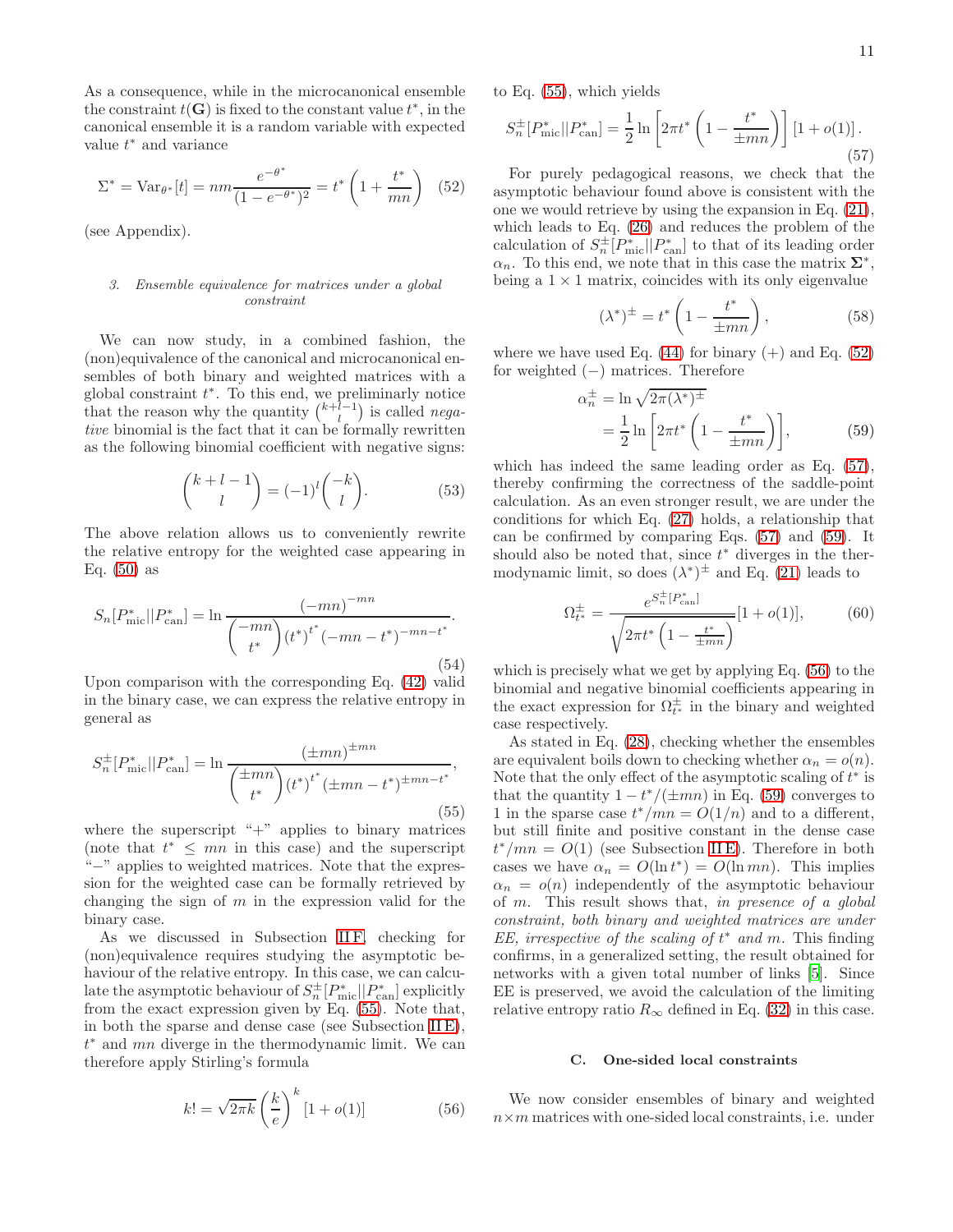the requirement that the *n*-dimensional vector  $\vec{r}(\mathbf{G})$  with entries  $r_i(\mathbf{G}) = \sum_{j=1}^m g_{ij}$   $(i = 1, n)$  takes a specific value  $\vec{r}^* \equiv \vec{r}(\mathbf{G}^*)$ . Note that, unlike the case of global constraints, here the number of constraints is extensive. As in the case with global constraints, it turns out that both  $S_{\text{can}}^*$  and  $S_{\text{mic}}^*$  can still be calculated exactly. Therefore we can again confirm the correctness of both the exact integral formula in Eq. [\(20\)](#page-6-3) and the asymptotic expansion in Eq. [\(21\)](#page-6-4). Despite these extensions are mathematically straightforward, we find a deep physical difference with respect to the case with global constraints: the presence of an extensive number of local constraints implies the breaking of the equivalence of canonical and microcanonical ensembles for both binary and weighted matrices. The calculation of the limiting relative entropy ratio  $R_{\infty}$ allows us to quantify the strength of nonequivalence and also to identify the conditions leading to the 'strong and unrestricted' form.

## *1. Binary matrices under one-sided local constraints*

Let us first examine the case when the one-sided local constraints  $\vec{r}$  are imposed on ensembles of binary matrices. As we show in the Appendix, in the canonical ensemble the likelihood is

<span id="page-11-1"></span>
$$
P_{\text{can}}(\mathbf{G}^*|\vec{\theta}) = \frac{e^{-\vec{\theta}\cdot\vec{r}^*}}{\prod_{i=1}^n (1 + e^{-\theta_i})^m}
$$
(61)

and reaches its maximum when the parameter  $\vec{\theta}$  takes the value  $\vec{\theta}^*$  with entries

<span id="page-11-0"></span>
$$
\theta_i^* = \ln \frac{m - r_i^*}{r_i^*} \qquad i = 1, n,\tag{62}
$$

corresponding to the soft constraint  $\langle \vec{r} \rangle_{\vec{\theta^*}} = \vec{r}^*$ . Substituting Eq. [\(62\)](#page-11-0) into Eq. [\(61\)](#page-11-1), we obtain the canonical entropy as

<span id="page-11-2"></span>
$$
S_{\text{can}}^{*} = -\ln P_{\text{can}}(\mathbf{G}^{*}|\vec{\theta}^{*})
$$
  
= 
$$
\sum_{i=1}^{n} \ln \frac{m^{m}}{(r_{i}^{*})^{r_{i}^{*}}(m - r_{i}^{*})^{m - r_{i}^{*}}}.
$$
 (63)

Let us now turn to the microcanonical ensemble. Since the constraints are only one-sided, it is immediate to realize that the number  $\Omega_{\vec{r}^*}$  of configurations realizing the hard constraint  $\vec{r}(\mathbf{G}) = \vec{r}^*$  is a product of row-specific binomial coefficients, so that the microcanonical entropy  $S_{\mathrm{mic}}^{*}$  can still be calculated exactly as the following simple generalization of Eq. [\(40\)](#page-8-2):

<span id="page-11-3"></span>
$$
S_{\text{mic}}^* = \ln \Omega_{\vec{r}^*} = \ln \prod_{i=1}^n \binom{m}{r_i^*} = \sum_{i=1}^n \ln \binom{m}{r_i^*}.
$$
 (64)

For the same reason,  $S_{\text{mic}}^*$  can also be exactly retrieved by explicitly integrating the complex-valued quantity

 $P_{\text{can}}(\mathbf{G}^*|\vec{\theta}^* + i\vec{\psi})$  as prescribed by Eq. [\(20\)](#page-6-3) (see Appendix):

$$
S_{\text{mic}}^{*} = \ln \int_{-\vec{\pi}}^{+\vec{\pi}} \frac{d\vec{\psi}}{(2\pi)^{n}} P_{\text{can}}^{-1} (\mathbf{G}^{*} | \vec{\theta}^{*} + i\vec{\psi})
$$

$$
= \ln \prod_{i=1}^{n} \int_{-\pi}^{+\pi} \frac{d\psi_{i}}{2\pi} \frac{(1 + e^{-\theta_{i}^{*} - i\psi_{i}})^{m}}{e^{-(\theta_{i}^{*} + i\psi_{i})r_{i}^{*}}}
$$

$$
= \sum_{i=1}^{n} \ln \binom{m}{r_{i}^{*}}.
$$
(65)

Combining the above results, we can calculate the relative entropy from Eq. [\(15\)](#page-6-0) as

<span id="page-11-4"></span>
$$
S_n[P^*_{\text{mic}}||P^*_{\text{can}}] = \sum_{i=1}^n \ln \frac{m^m}{\binom{m}{r_i^*} (r_i^*)^{r_i^*} (m - r_i^*)^{m - r_i^*}}.\tag{66}
$$

The above quantity encodes the following difference between the two ensembles: in the microcanonical ensemble, the hard constraint  $\vec{r}(\mathbf{G}) = \vec{r}^*$  makes all the entries in each row of G mutually dependent, while leaving different rows independent of each other; on the other hand, in the canonical ensemble the soft constraint  $\langle \vec{r} \rangle_{\vec{\theta}^*} = \vec{r}^*$  leaves all entries of the matrix independent. As in the case with a global constraint, each entry  $g_{ij}$ is still Bernoulli-distributed, but now with row-specific probability

$$
p(g_{ij}|\vec{\theta}^*) = \frac{e^{-\theta_i^* g_{ij}}}{1 + e^{-\theta_i^*}}, \quad g_{ij} \in \{0, 1\},\tag{67}
$$

as we show in the Appendix. Correspondingly, in the microcanonical ensemble  $\vec{r}$  is a deterministic vector fixed to the value  $\vec{r}^*$ , while in the canonical ensemble it is a random vector with expected value  $\vec{r}^*$ . The covariance matrix  $\Sigma^*$  between the entries of  $\vec{r}$  (i.e. between the n constraints) in the canonical ensemble is a diagonal matrix with entries

<span id="page-11-5"></span>
$$
\Sigma_{ij}^* = \delta_{ij} r_i^* \left( 1 - \frac{r_i^*}{m} \right) \tag{68}
$$

where  $\delta_{ij} = 1$  if  $i = j$  and  $\delta_{ij} = 0$  if  $i \neq j$  (see Appendix). This implies that the eigenvalues  $\{\lambda_i^*\}_{i=1}^n$  of  $\Sigma^*$  are

$$
\lambda_i^* = r_i^* \left( 1 - \frac{r_i^*}{m} \right) \qquad i = 1, n. \tag{69}
$$

Again, we are going to discuss the (non)equivalence of the two ensembles together with the corresponding case of weighted matrices, after studying the latter below.

### *2. Weighted matrices under one-sided local constraints*

We now move to the case when the one-sided local constraints  $\vec{r}^*$  are imposed on ensembles of weighted matrices. The canonical ensemble under such constraints is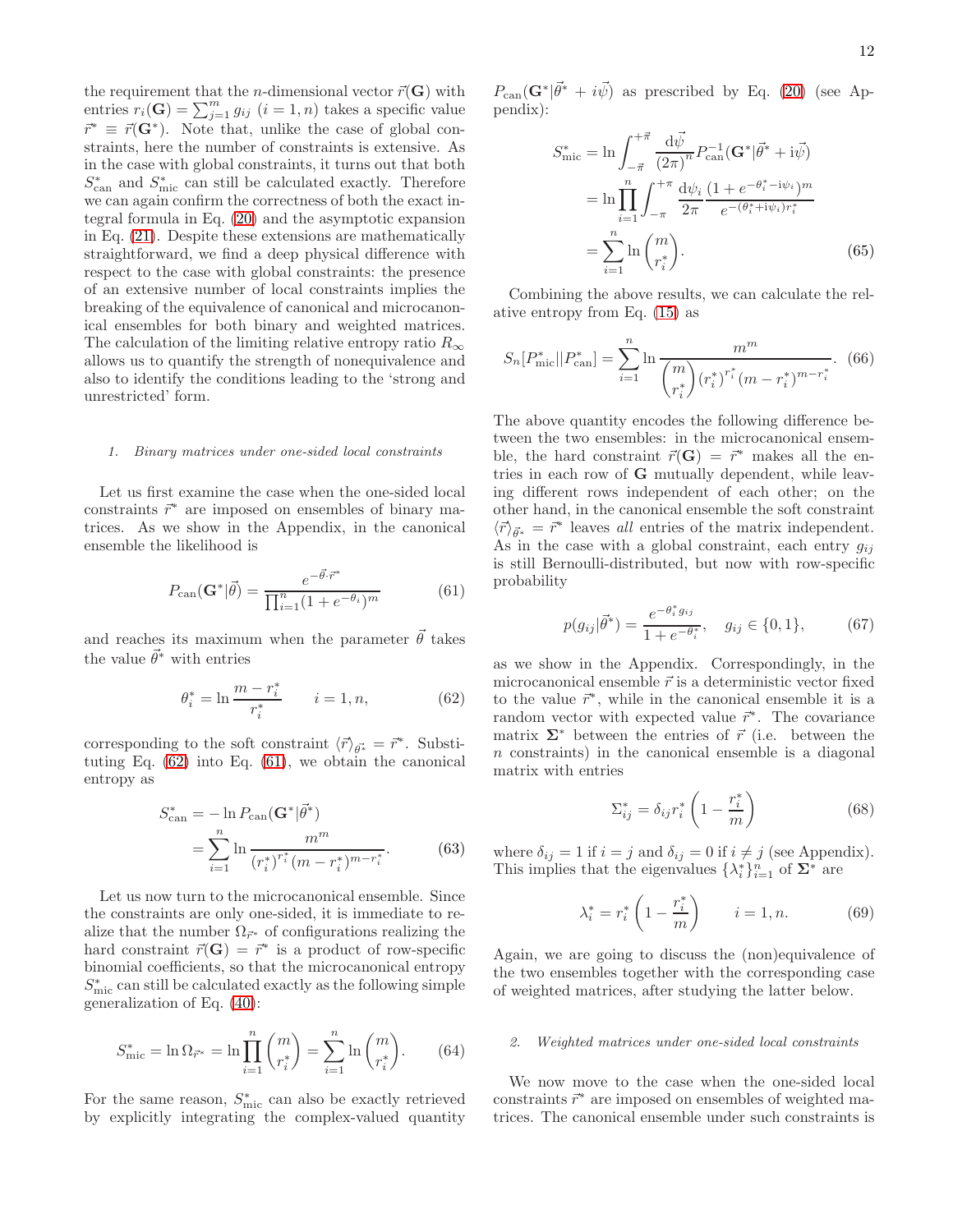characterized by the likelihood

<span id="page-12-1"></span>
$$
P_{\text{can}}(\mathbf{G}^*|\vec{\theta}) = \frac{e^{-\vec{\theta}\cdot\vec{r}^*}}{\prod_{i=1}^n (1 - e^{-\theta_i})^{-m}},\tag{70}
$$

which is maximized by the parameter value  $\vec{\theta}^*$  with entries

<span id="page-12-0"></span>
$$
\theta_i^* = \ln \frac{m + r_i^*}{r_i^*} \qquad i = 1, n \tag{71}
$$

realizing the soft constraint  $\langle \vec{r} \rangle_{\vec{\theta^*}} = \vec{r}^*$  (see Appendix). If we insert Eq.  $(71)$  into Eq.  $(70)$ , we get

<span id="page-12-2"></span>
$$
S_{\text{can}}^{*} = -\ln P_{\text{can}}(\mathbf{G}^{*}|\vec{\theta}^{*})
$$

$$
= \sum_{i=1}^{n} \ln \frac{(m + r_{i}^{*})^{m + r_{i}^{*}}}{(r_{i}^{*})^{r_{i}^{*}} m^{m}}.
$$
(72)

The microcanonical entropy  $S_{\text{mic}}^*$  is instead given by the following generalization of Eq. [\(48\)](#page-9-0):

<span id="page-12-3"></span>
$$
S_{\text{mic}}^* = \ln \Omega_{\vec{r}^*} = \sum_{i=1}^n \ln \binom{m + r_i^* - 1}{r_i^*},\qquad(73)
$$

where we have expressed the number  $\Omega_{\vec{r}^*}$  of configurations realizing the hard constraint  $\vec{r}(\mathbf{G}) = \vec{r}^*$  as a product of row-specific negative binomial coefficients. Again, the microcanonical entropy can be obtained equivalently from Eq. [\(20\)](#page-6-3) as follows (see Appendix):

<span id="page-12-9"></span>
$$
S_{\text{mic}}^{*} = \ln \int_{-\vec{\pi}}^{+\vec{\pi}} \frac{\mathrm{d}\vec{\psi}}{(2\pi)^{n}} P_{\text{can}}^{-1} (\mathbf{G}^{*} | \vec{\theta}^{*} + \mathrm{i} \vec{\psi})
$$
  

$$
= \ln \prod_{i=1}^{n} \int_{-\pi}^{+\pi} \frac{\mathrm{d}\psi_{i}}{2\pi} \frac{(1 - e^{-\theta_{i}^{*} - \mathrm{i}\psi_{i}})^{-m}}{e^{-(\theta_{i}^{*} + \mathrm{i}\psi_{i})r_{i}^{*}}}
$$
  

$$
= \sum_{i=1}^{n} \ln \binom{m + r_{i}^{*} - 1}{r_{i}^{*}}.
$$
 (74)

The relative entropy, which can be obtained from Eq. [\(15\)](#page-6-0) as usual, equals

<span id="page-12-4"></span>
$$
S_n[P^*_{\text{mic}}||P^*_{\text{can}}] = \sum_{i=1}^n \ln \frac{(m+r_i^*)^{m+r_i^*}}{\binom{m+r_i^*-1}{r_i^*} (r_i^*)^{r_i^*} m^m}
$$
(75)

and encodes the difference between the microcanonical ensemble, where the entries of each row of G are mutually coupled by the hard constraint  $\vec{r}(\mathbf{G}) = \vec{r}^*$  (while different rows are independent), and the canonical ensemble, where all entries of **G** are independent and *geometrically* (see Appendix) distributed with row-dependent probability

$$
p(g_{ij}|\vec{\theta}^*) = e^{-\theta_i^* g_{ij}} (1 - e^{-\theta_i^*}), \quad g_{ij} \in \{0, 1, 2, \dots\}.
$$
 (76)

As a consequence, while in the microcanonical ensemble the constraint  $\vec{r}$  is fixed to the value  $\vec{r}^*$ , in the canonical ensemble it is a random vector fluctuating around

 $\vec{r}^*$  according to the diagonal covariance matrix  $\Sigma^*$  with entries

<span id="page-12-6"></span>
$$
\Sigma_{ij}^* = \delta_{ij} r_i^* \left( 1 + \frac{r_i^*}{m} \right) \tag{77}
$$

(see Appendix) and eigenvalues

$$
\lambda_i^* = r_i^* \left( 1 + \frac{r_i^*}{m} \right) \qquad i = 1, n. \tag{78}
$$

## *3. Ensemble nonequivalence for matrices under one-sided local constraints*

We can now compactly discuss the (non)equivalence of canonical and microcanonical ensembles of both binary and weighted matrices under one-sided local constraints. As for the case of global constraints discussed in Sub-section [III B 3,](#page-10-5) we still have an exact knowledge of the canonical entropy, the microcanonical entropy, and the relative entropy. Moreover, these quantities can all be written, using Eq. [\(53\)](#page-10-6), in compact expressions formally valid for both binary  $(+)$  and weighted  $(-)$  matrices. Indeed, the canonical entropy can be expressed by combining the expressions for  $S_n[P_{\text{can}}^*] = S_{\text{can}}^*$  in Eqs. [\(63\)](#page-11-2) and [\(72\)](#page-12-2) into the unified formula

<span id="page-12-7"></span>
$$
S_n^{\pm}[P_{\text{can}}^*] = \sum_{i=1}^n \ln \frac{m^{\pm m}}{(r_i^*)^{r_i^*} (m \mp r_i^*)^{\pm m - r_i^*}}
$$
(79)

and, similarly, the microcanonical entropy can be obtained by formally combining Eqs. [\(64\)](#page-11-3) and [\(73\)](#page-12-3) into

<span id="page-12-8"></span>
$$
S_n^{\pm}[P_{\text{mic}}^*] = \sum_{i=1}^n \ln \left[ (\pm 1)^{r_i^*} \binom{\pm m}{r_i^*} \right]. \tag{80}
$$

The above expressions can be used to calculate the relative entropy as

<span id="page-12-5"></span>
$$
S_n^{\pm}[P_{\text{mic}}^*||P_{\text{can}}^*] = \sum_{i=1}^n \ln \frac{(\pm m)^{\pm m}}{\left(\frac{\pm m}{r_i^*}\right) (r_i^*)^{r_i^*} (\pm m - r_i^*)^{\pm m - r_i^*}}
$$
\n(81)

which indeed combines the expressions given in Eq. [\(66\)](#page-11-4) for binary  $(+)$  matrices and Eq. [\(75\)](#page-12-4) for weighted  $(-)$ matrices. Equation [\(81\)](#page-12-5) extends Eq. [\(55\)](#page-10-0) to the case of one-sided local constraints. We now consider different regimes.

• In the sparse case where  $r_i^* = O(1)$  (for all i) and  $m = O(n)$  (see Subsection IIE), we can use Stirling's formula, given by Eq.  $(56)$ , to expand m! (but not  $r_i^*$ !) appearing in the (negative) binomial coefficient to get

<span id="page-12-10"></span>
$$
\begin{pmatrix} \pm m \\ r_i^* \end{pmatrix} \approx \frac{\left(\pm m\right)^{r_i^*}}{r_i^*!} \tag{82}
$$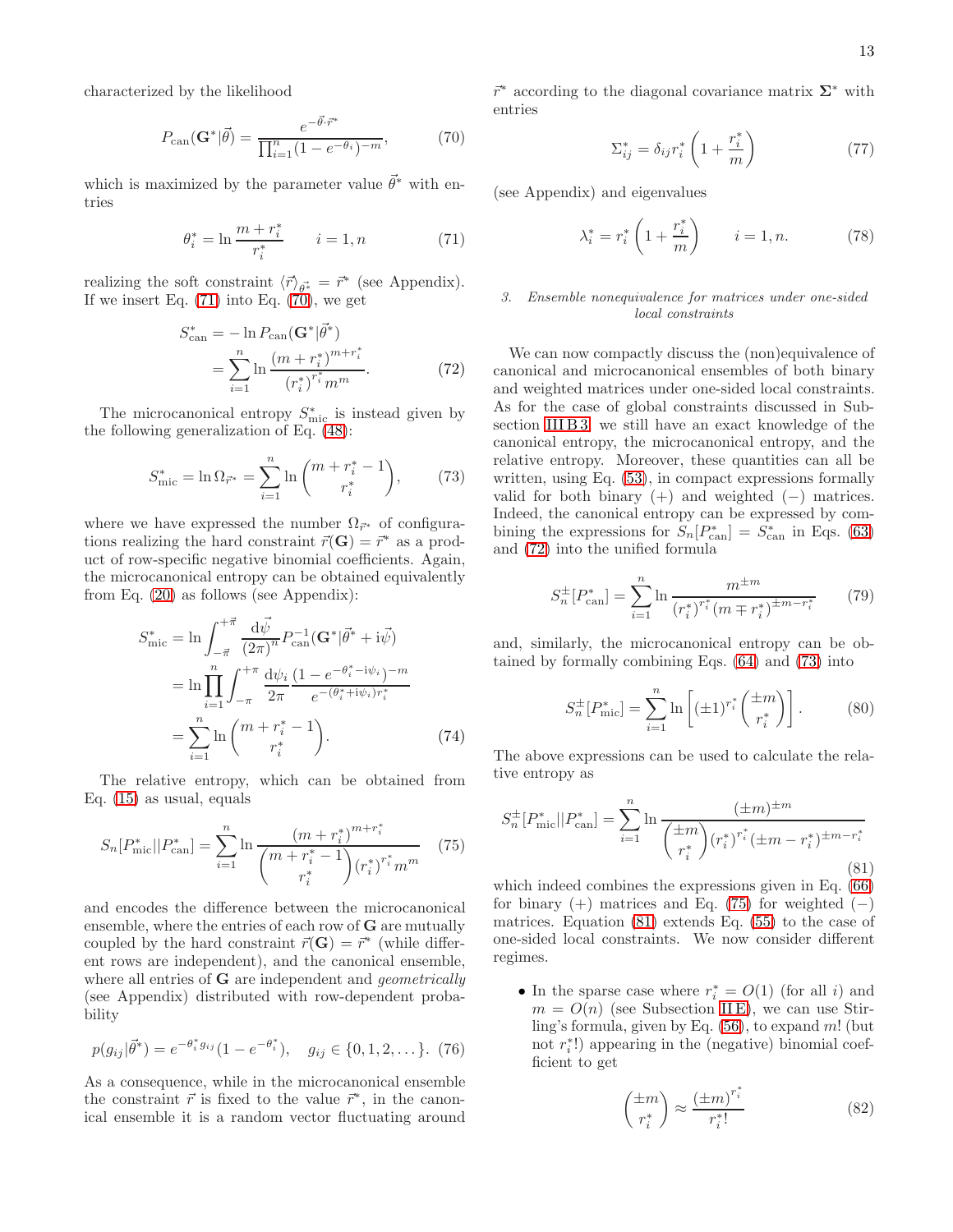and consequently

<span id="page-13-2"></span>
$$
S_n^{\pm}[P_{\text{mic}}^*||P_{\text{can}}^*] \approx \sum_{i=1}^n \ln \frac{e^{r_i^*} r_i^*!}{(r_i^*)^{r_i^*}} = O(n). \tag{83}
$$

• In the dense case where both  $r_i^*$  (for all i) and m are  $O(n)$ , as discussed in Subsection IIE (so that  $r_i^*/m$  converges to a finite constant), we can use Stirling's formula to expand both  $m!$  and  $r_i^*!$  into Eq.  $(81)$  to obtain

<span id="page-13-0"></span>
$$
S_n^{\pm}[P_{\text{mic}}^*||P_{\text{can}}^*] = \frac{1}{2} \sum_{i=1}^n \ln \left[2\pi r_i^* \left(1 - \frac{r_i^*}{\pm m}\right)\right] [1 + o(1)]
$$
  
=  $O(n \ln n)$  (84)

for binary (+) (in which case  $r_i^* \leq m$ ) and weighted (−) matrices.

• In the dense case where both  $m$  and  $r_i^*$  are finite, there is no asymptotic expansion that allows to sim-plify Eq. [\(81\)](#page-12-5) in general, so  $S_n^{\pm}[P_{\text{mic}}^*||P_{\text{can}}^*]$  has to be evaluated explicitly (simple examples are provided below). The important general consideration is that, irrespective of the specific values of  $m$  and  $r_i^*$ ,

<span id="page-13-3"></span>
$$
S_n^{\pm}[P_{\text{mic}}^*||P_{\text{can}}^*] = O(n). \tag{85}
$$

Again, we can confirm that the above asymptotic expressions are consistent with what we would obtain from Eq. [\(26\)](#page-7-2), which follows from the saddle-point approximation given by Eq.  $(21)$ . To see this, noting that here  $K = n$  and that Eqs. [\(68\)](#page-11-5) and [\(77\)](#page-12-6) indicate that  $(\Sigma^*)^{\pm}$ is a diagonal matrix with entries

<span id="page-13-5"></span>
$$
(\Sigma_{ij}^*)^{\pm} = \delta_{ij} r_i^* \left( 1 - \frac{r_i^*}{\pm m} \right)
$$
 (86)

for binary  $(+)$  and weighted  $(-)$  one-sided constraints respectively, we can compactly express Eq. [\(25\)](#page-7-1) as

<span id="page-13-1"></span>
$$
\alpha_n^{\pm} = \ln \sqrt{\det \left[2\pi (\Sigma^*)^{\pm}\right]}
$$
  
= 
$$
\frac{1}{2} \sum_{i=1}^n \ln \left[2\pi (\Sigma_{ii}^*)^{\pm}\right]
$$
  
= 
$$
\frac{1}{2} \sum_{i=1}^n \ln \left[2\pi r_i^* \left(1 - \frac{r_i^*}{\pm m}\right)\right].
$$
 (87)

In the dense regime with diverging  $m$ , the conditions guaranteeing the strong result in Eq. [\(27\)](#page-7-6) (all but a finite number of diverging eigenvalues of  $\Sigma^*$ ) hold, as can be confirmed by comparing Eqs. [\(84\)](#page-13-0) and [\(87\)](#page-13-1). Moreover, noticing from Eq. [\(56\)](#page-10-4) that  $e^{k}k!/k^{k} = \sqrt{2\pi k}[1+o(1)]$ , we see that Eq. [\(87\)](#page-13-1) confirms the asymptotic behaviour of the relative entropy obtained also in Eqs. [\(83\)](#page-13-2) and [\(85\)](#page-13-3) for the other two regimes, under the respective assumptions on the scaling of  $m$  and  $k$ . Coincidentally, we also

see that the stronger result in Eq. [\(27\)](#page-7-6) turns out to be a very good approximation for the relative entropy even in these two regimes where, technically, the required conditions are not met. This means that, for the one-sided dense case with finite  $m$ , we can rewrite Eq. [\(26\)](#page-7-2) asymptotically (i.e. for large  $n$ ) as

<span id="page-13-4"></span>
$$
S_n^{\pm} [P_{\text{mic}}^* || P_{\text{can}}^*] = C_1(m) \alpha_n^{\pm}
$$
  
= C\_1(m) \ln \sqrt{\det[2\pi (\mathbf{\Sigma}^\*)^{\pm}]} (88)

where  $C_1(m)$  is a finite and positive constant. Moreover, from the known inequality  $e^{k}k!/k^{k} \geq \sqrt{2\pi k}$  for the factorial, we see that  $C_1(m) \geq 1$  as implied by comparing Eqs. [\(81\)](#page-12-5) and [\(87\)](#page-13-1). Finally, we also know from Stirling's approximation that  $C_1(m)$  is not much bigger than 1, i.e.  $C_1(m) \gtrsim 1$ , and that it rapidly approaches 1: indeed when  $m$  diverges Eq.  $(27)$  holds exactly, which implies

<span id="page-13-6"></span>
$$
\lim_{m \to \infty} C_1(m) = 1. \tag{89}
$$

The fact that, in all regimes,  $S_n^{\pm}[P_{\text{mic}}^*||P_{\text{can}}^*]$  (or equivalently  $\alpha_n$ ) is at least of order  $O(n)$  shows that Eq. [\(28\)](#page-7-3) is violated and that EE breaks down for both binary and weighted matrices under one-sided local constraints, irrespective of the density and of the behaviour of  $m$ . This important finding generalizes the result, documented so far only for ensembles of binary graphs with given degree sequence [\[5](#page-21-3), [13,](#page-22-7) [14](#page-22-8)] (and possibly modular structure [\[11\]](#page-22-5)) and weighted graphs with given strength sequence [\[8\]](#page-22-2), that EE breaks down in the presence of an extensive (i.e. growing like  $n$ ) number of local constraints. Here, this result is extended to more general ensembles of matrices, i.e. asymmetric, rectangular matrices describing e.g. bipartite graphs, multivariate time series, multiplex social activity, multi-cast communication systems and multicell gene expression profiles with variable  $m$ . More importantly, this generalized setting allows for a qualitatively new phenomenon to emerge, namely the onset of 'strong' EN, as we now show.

Indeed, we can investigate the 'strength' of nonequivalence by comparing the asymptotic behaviour of the relative entropy with that of the canonical entropy given by Eq. [\(79\)](#page-12-7). This expression can be evaluated in the usual three regimes as follows.

In the sparse case with  $r_i^* = O(1)$  and  $m = O(n)$ , noticing that asymptotically (for large  $n$ ) we have  $(m \mp r_i^*)^{\pm m - r_i^*} \approx m^{\pm m - r_i^*} e^{\mp r_i^*},$  Eq. [\(79\)](#page-12-7) reduces to

$$
S_n^{\pm}[P_{\text{can}}^*] \approx \sum_{i=1}^n r_i^* \ln \frac{e^{\pm 1}m}{r_i^*} = O(n \ln n), \qquad (90)
$$

which dominates over the order  $O(n)$  of the corresponding relative entropy  $S_n^{\pm}[P_{\text{mic}}^*||P_{\text{can}}^*]$  calculated previously in Eq. [\(83\)](#page-13-2) for the sparse case. This implies that the lim-iting relative entropy ratio defined in Eq. [\(32\)](#page-8-3) is  $R_{\infty}^{\pm} = 0$ for both binary  $(+)$  and weighted  $(-)$  constraints, meaning that in this case the breaking of EE is still 'weak' as in the case of graphs with local constraints.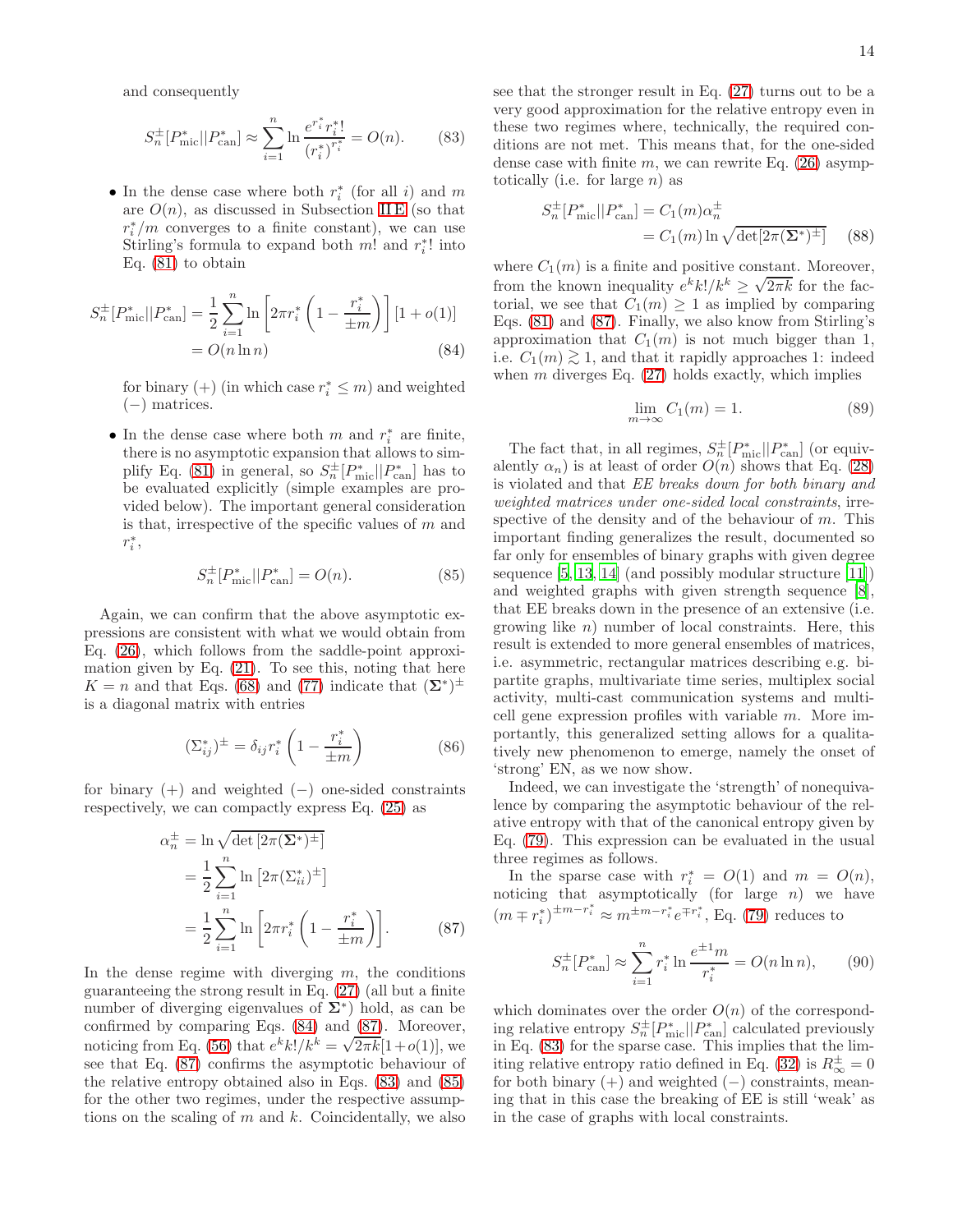In the dense case with  $r_i^* = O(n)$  and  $m = O(n)$ , Eq. [\(79\)](#page-12-7) can be evaluated as

$$
S_n^{\pm} [P_{\text{can}}^*] = \sum_{i=1}^n \left[ \pm m \ln \frac{m}{m \mp r_i^*} + r_i^* \ln \frac{m \mp r_i^*}{r_i^*} \right]
$$
  
=  $O(n^2)$  (91)

which, again, dominates over the order  $O(n \ln n)$  of the corresponding relative entropy calculated in Eq. [\(84\)](#page-13-0). Therefore we still have  $R^{\pm}_{\infty} = 0$  (weak nonequivalence).

Finally, the dense case where both  $m$  and  $r_i^*$  remain finite as  $n \to \infty$  is the subject of the rest of this Section. Equation [\(79\)](#page-12-7) implies that

$$
S_n^{\pm}[P_{\text{can}}^*] = O(n) \tag{92}
$$

which, upon comparison with Eq. [\(85\)](#page-13-3), shows that now the relative entropy grows as fast as the canonical entropy, signalling the 'strong' form of EN. Using the combined expressions given in Eqs. [\(79\)](#page-12-7) and [\(80\)](#page-12-8), we can explicitly calculate the relative entropy ratio introduced in Eq. [\(31\)](#page-8-4) as follows:

<span id="page-14-0"></span>
$$
R_n^{\pm} = 1 - \frac{\sum_{i=1}^n \ln\left[ (\pm 1)^{r_i^*} \left( \frac{1}{r_i^*} \right) \right]}{\sum_{i=1}^n \ln \frac{m^{\pm m}}{\left( r_i^* \right)^{r_i^*} \left( m \mp r_i^* \right)^{\pm m - r_i^*}}} > 0. \tag{93}
$$

Using Eqs. [\(87\)](#page-13-1) and [\(88\)](#page-13-4), we obtain the alternative asymptotic (for large  $n$ ) expression

<span id="page-14-1"></span>
$$
R_{n}^{\pm} = \frac{S_{n}^{\pm}[P_{\text{mic}}^{*}||P_{\text{can}}^{*}]}{S_{n}^{\pm}[P_{\text{can}}^{*}]} = C_{1}(m) \frac{\alpha_{n}^{\pm}}{\sum_{i=1}^{n} \ln \frac{m^{\pm n}}{(r_{i}^{*})^{r_{i}^{*}}(m \mp r_{i}^{*})^{\pm m - r_{i}^{*}}}} = \frac{C_{1}(m)}{2} \frac{\sum_{i=1}^{n} \ln \left[2\pi r_{i}^{*} \left(1 - \frac{r_{i}^{*}}{\pm m}\right)\right]}{\sum_{i=1}^{n} \ln \frac{m^{\pm n}}{(r_{i}^{*})^{r_{i}^{*}}(m \mp r_{i}^{*})^{\pm m - r_{i}^{*}}}}.
$$
(94)

Comparing Eqs. [\(93\)](#page-14-0) and [\(94\)](#page-14-1) confirms that, as noticed above,  $C_1(m) \approx 1$  also for finite m.

In general, taking the thermodynamic limit  $n \to \infty$  in Eq. [\(93\)](#page-14-0) or [\(94\)](#page-14-1) requires the specification of the value of  $r_i^*$  for all *i*. For the sake of illustration, we can consider the simplest case where each constraint has the same value  $r_i^* = r^*$   $(i = 1, n)$ . Note that the resulting canonical entropy of matrices with constant one-sided constraint  $r^*$ , given by Eq. [\(79\)](#page-12-7), coincides with the canonical entropy of matrices with the implied global constraint  $t^* = nr^*$ , given by Eqs. [\(39\)](#page-8-5) and [\(47\)](#page-9-4) in the binary and weighted case respectively. However, the microcanonical entropy in the one-sided case, given by Eq. [\(80\)](#page-12-8), is strictly smaller than the corresponding one for matrices with the implied global constraint  $t^* = nr^*$ , given by Eqs. [\(40\)](#page-8-2) and [\(48\)](#page-9-0) in the binary and weighted case respectively. From Eq. [\(93\)](#page-14-0) we immediately find

<span id="page-14-2"></span>
$$
R_{\infty}^{\pm} = \lim_{n \to \infty} R_n^{\pm} = 1 - \frac{\ln\left[ (\pm 1)^{r^*} (\frac{\pm m}{r^*}) \right]}{\ln \frac{m^{\pm m}}{(r^*)^{r^*} (m \mp r^*)^{\pm m - r^*}}} > 0, \quad (95)
$$

confirming strong nonequivalence as defined in Eq. [\(33\)](#page-8-6). To gain numerical and visual insight about the behaviour of  $R^{\pm}_{\infty}$  in Eq. [\(95\)](#page-14-2), let us consider the binary and weighted cases separately.

In the binary case, Eq. [\(62\)](#page-11-0) implies that, if  $r_i^* = r^*$  for all *i*, then the Lagrange multipliers  $\theta_i^*$  are all equal to

$$
\theta^*_{+} \equiv \ln \frac{m - r^*}{r^*}.\tag{96}
$$

Then, writing  $p^* \equiv r^*/m = e^{-\theta^*_{+}}/(1 + e^{-\theta^*_{+}}) \in (0,1),$ from Eq. [\(95\)](#page-14-2) we obtain

<span id="page-14-3"></span>
$$
R_{\infty}^{+} = 1 - \frac{\ln {m \choose r^{*}}}{\ln \frac{m^{m}}{(r^{*})^{r^{*}}(m-r^{*})^{m-r^{*}}}}
$$
  
= 
$$
1 - \frac{\ln {m \choose p^{*}m}}{\ln \frac{m^{m}}{(p^{*}m)^{p^{*}m}(m-p^{*}m)^{m-p^{*}m}}}
$$
 > 0. (97)

Using the above expression, in Fig. [2](#page-15-0) we plot  $R_{\infty}^{+}$  as a function of either  $p^*$  (for fixed m) or m (for fixed  $p^*$ ). We see that, for a wide range of values of  $p^*, R^+_{\infty}$  remains appreciably large for values of  $m$  up to one hundred. Moreover, values of  $p^*$  closer to 0 or 1 than to 1/2 make  $R^+_{\infty}$ larger. So, for empirical applications where the level of 'multiplexity' is moderate (i.e. small  $m$ ), and especially away from the uniform case  $(p^* = 1/2)$ , there is a significant entropy reduction from the canonical to the microcanonical ensemble. By contrast, as  $m$  increases while  $p^*$ remains fixed,  $R^+_{\infty}$  decreases like  $\frac{\ln 2\pi m}{m}$ , as can be easily realized by applying Stirling's formula to Eq. [\(97\)](#page-14-3). This coincides with the system progressively moving to the different regime where both  $m$  and  $r_i^*$  grow as  $n$  grows, which results in weak EN and  $R_{\infty}^{+} = 0$  as previously noticed. Similarly, if  $r_i^*$  remains finite while  $m$  grows, we enter the sparse regime for which  $R^+_{\infty} = 0$  as previously noticed.

In the weighted case, Eq. [\(71\)](#page-12-0) implies that if  $r_i^* = r^*$ for all *i*, then  $\theta_i^* = \theta_{-}^*$  for all *i* with

$$
\theta_-^* \equiv \ln \frac{m + r^*}{r^*}.\tag{98}
$$

Then, writing  $q^* \equiv e^{-\theta^* - 1} = \frac{r^*}{m+n}$  $\frac{r}{m+r^*} \in (0,1)$ , from Eq. [\(95\)](#page-14-2) we obtain

$$
R_{\infty}^{-} = 1 - \frac{\ln\left(\frac{m + r^{*} - 1}{r^{*}}\right)}{\ln\frac{(m + r^{*})^{m + r^{*}}}{m^{m}(r^{*})^{r^{*}}}} = 1 - \frac{\ln\left(\frac{(m - 1 + q^{*})}{(1 - q^{*})}\right)}{\ln\left(\frac{(m - 1 + q^{*})}{1 - q^{*}}\right)} > 0.
$$
\n(99)

Figure [3](#page-16-0) shows the behaviour of  $R_{\infty}^-$  either as a function of  $q^*$  (with m fixed) or as a function of m (with  $q^*$ fixed). Considerations similar to the binary case apply. The main difference is that, while  $R_{\infty}^{+}$  has a symmetric behaviour around the value  $p^* = 1/2$  (arising from the fundamental symmetry of exchanging  $p^*$  with  $1 - p^*$  and  $g_{ij} = 1$  with  $g_{ij} = 0$  in the binary case),  $R_{\infty}^-$  decreases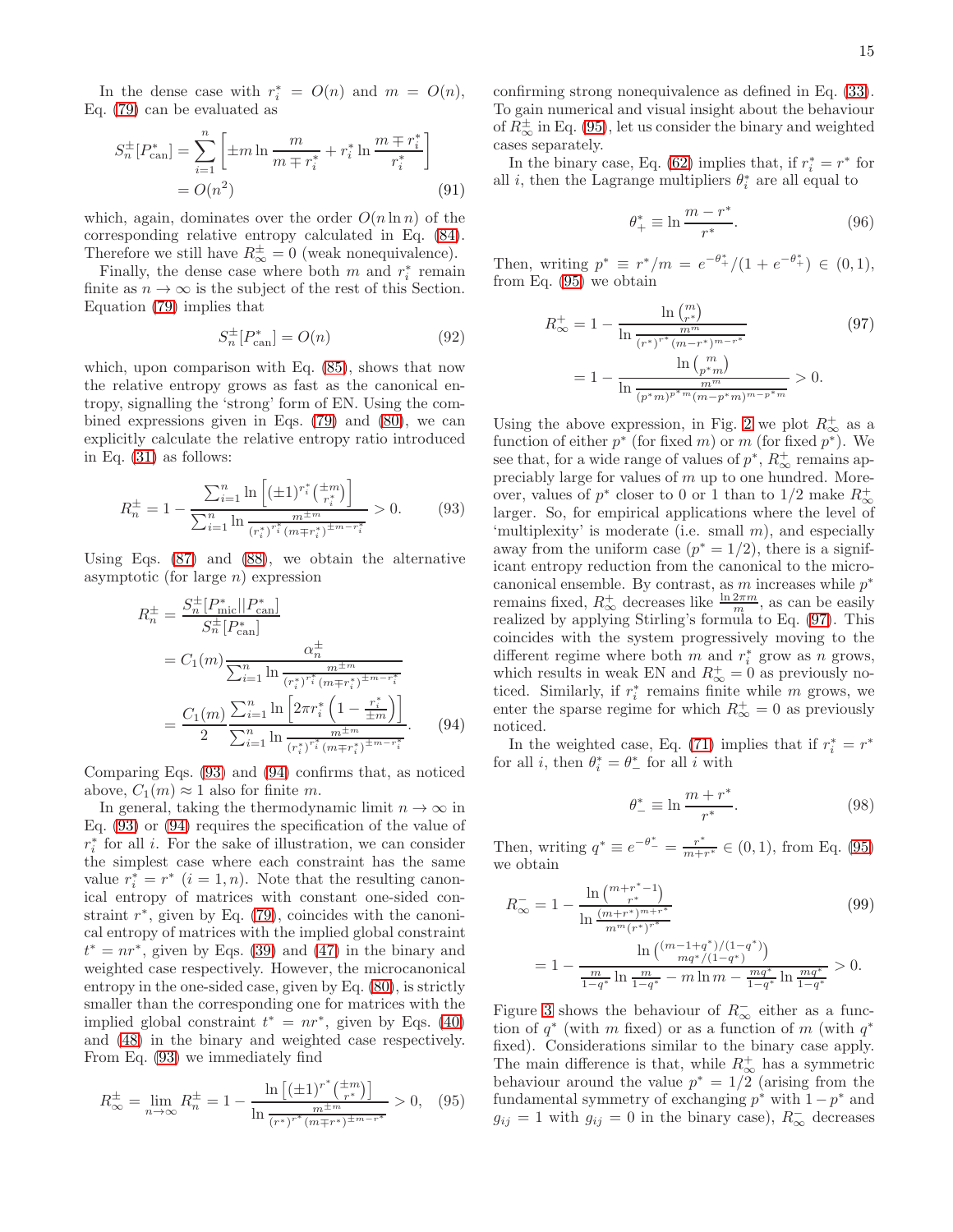

<span id="page-15-0"></span>FIG. 2. Strong ensemble nonequivalence, signalled by a positive limiting entropy ratio  $R_{\infty}^{+} > 0$ , for binary matrices under homogeneous one-sided local constraints  $(r_i^* = r^* \,\forall i)$  in the dense case with finite m and  $r^*$ . (a)  $R^+_{\infty}$  as a function of  $p^* = r^*/m$ for various values of m. Note that  $R^{\pm}_{\infty}$  is larger for smaller m and for values of  $p^*$  more distant from the uniform case  $(p^* = 1/2)$ . (b)  $R^+_{\infty}$  as a function of m for various values of p<sup>\*</sup>. Note that, as m grows,  $R^+_{\infty}$  decays like  $\ln(2\pi m)/m$ .

monotonically as a function of  $q^*$  (due to the lack of any symmetry of that sort in the weighted case). So now  $R_\infty^$ is larger for smaller  $m$  and  $q^*$ .

The above results illustrate what we had anticipated previously, i.e. that if  $m$  is finite (and the matrices are necessarily dense) then the ensembles feature a strong form of EN. Here, this form of EN is also 'unrestricted', as it holds irrespective of the value of  $\vec{C}^*$  or  $\vec{\theta}^*$ , i.e. throughout the parameter space. To the best of our knowledge, this is the first evidence of a situation for which EN occurs in a simultaneously 'strong and unrestricted' form, i.e. the most robust manifestation of the breaking of EE documented so far. Its ultimate origin is the presence of an extensive number of local constraints, and not of phase transitions.

#### D. Two-sided local constraints

We now discuss binary and weighted matrices under two-sided local constraints  $(\vec{r}(\mathbf{G}), \vec{c}(\mathbf{G}))$ , where  $\vec{r}(\mathbf{G})$  is still the *n*-dimensional vector of row sums while  $\vec{c}(\mathbf{G})$  is the m-dimensional vector of column sums, with entries  $c_j(\mathbf{G}) = \sum_{i=1}^n g_{ij}$   $(j = 1, ..., m)$ . We constrain both vectors to a given value  $(\vec{r}^*, \vec{c}^*) \equiv (\vec{r}(\mathbf{G}^*), \vec{c}(\mathbf{G}^*))$ . Note that the number of constraints is still extensive. Unlike the case of one-sided constraints, for two-sided constraints it is not possible to calculate the exact number  $\Omega_{\vec{r}^*,\vec{c}^*}$  of configurations in the microcanonical ensemble. By contrast, all canonical calculations can still be carried out analytically (although the value of the Lagrange multipliers can be determined only via implicit expressions). Therefore, as we show below, the matrix  $\Sigma^*$  of canonical covariances between the constraints becomes a crucial

tool to calculate the asymptotic behaviour of the relevant microcanonical quantities.

### *1. Binary matrices under two-sided local constraints*

As usual, we start from the binary case. As shown in the Appendix, in the canonical ensemble the likelihood is

$$
P_{\text{can}}(\mathbf{G}^*|\vec{\alpha}, \vec{\beta}) = \frac{e^{-\vec{\alpha} \cdot \vec{r}^* - \vec{\beta} \cdot \vec{c}^*}}{\prod_{i=1}^n \prod_{j=1}^m [1 + e^{-(\alpha_i + \beta_j)}]} \qquad (100)
$$

and is maximized by the parameter values  $(\vec{\alpha}^*, \vec{\beta}^*)$  defined implicitly by the following set of  $n + m$  coupled nonlinear equations:

<span id="page-15-1"></span>
$$
r_i^* = \sum_{j=1}^m \frac{e^{-(\alpha_i^* + \beta_j^*)}}{1 + e^{-(\alpha_i^* + \beta_j^*)}}, \quad i = 1, n,
$$
 (101)

$$
c_j^* = \sum_{i=1}^n \frac{e^{-(\alpha_i^* + \beta_j^*)}}{1 + e^{-(\alpha_i^* + \beta_j^*)}}, \quad j = 1, m.
$$
 (102)

Unfortunately, in general these equations cannot be solved analytically to express  $(\vec{\alpha}^*, \vec{\beta}^*)$  as an explicit function of  $(\vec{r}^*, \vec{c}^*)$ . This is due to the fact that the presence of both row and column constraints couples all parameters. However, the equations can be solved numerically and the unique solution  $(\vec{\alpha}^*, \vec{\beta}^*)$  can then be inserted into  $P_{\text{can}}(\mathbf{G}|\vec{\alpha}, \vec{\beta})$ . This gives complete analytical control over the canonical ensemble. In particular, the canonical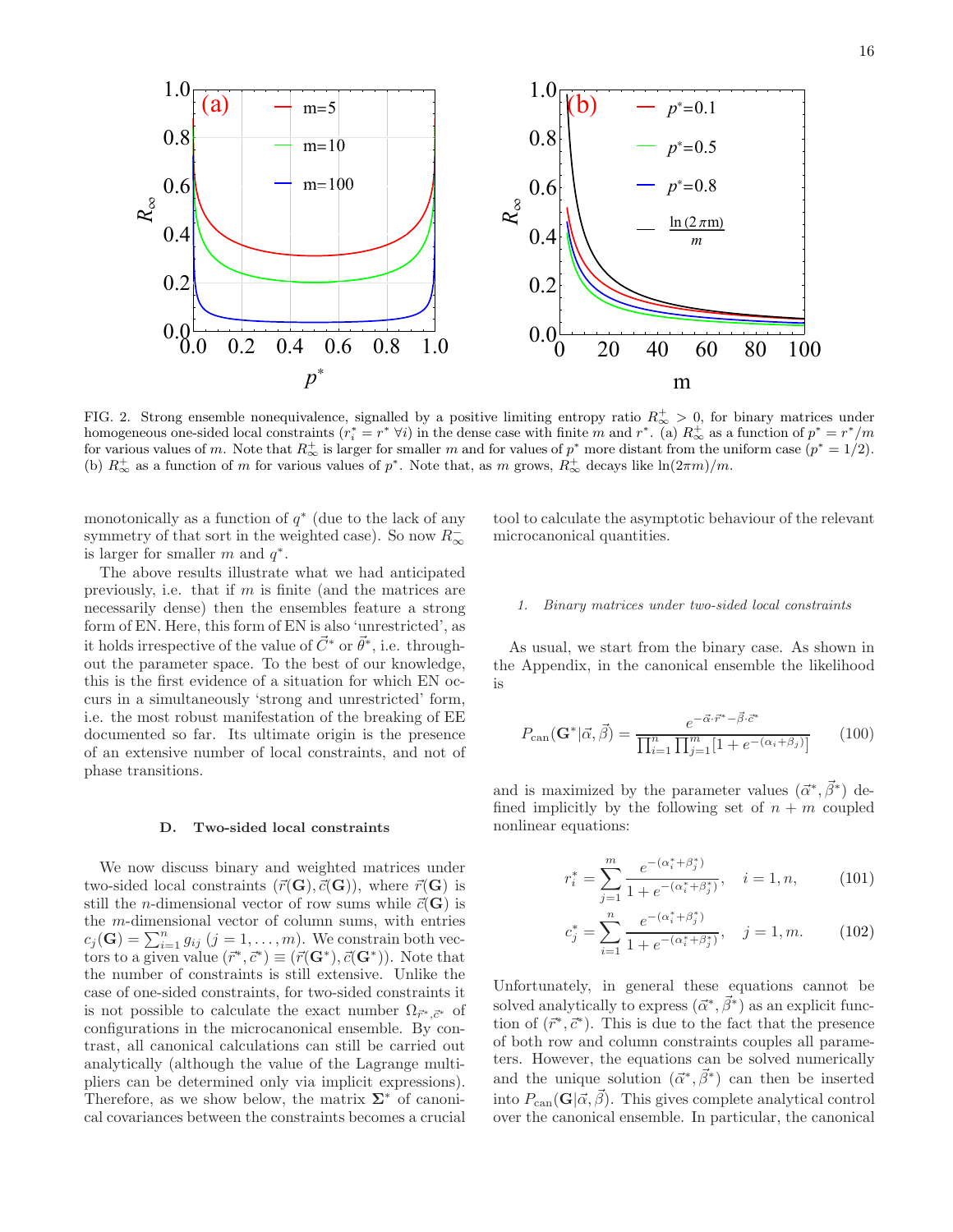<span id="page-16-0"></span>FIG. 3. Strong ensemble nonequivalence, signalled by a positive limiting entropy ratio  $R_{\infty}$  > 0, for weighted matrices under homogeneous one-sided local constraints  $(r_i^* = r^* \forall i)$  in the dense case with finite m and  $r^*$ . (a)  $R_{\infty}^-$  as a function of  $q^* = \frac{r^*}{m+r^*}$ for various values of m. Note that  $R_{\infty}^-$  is larger for smaller m and  $q^*$ . (b)  $R_{\infty}^-$  as a function of m for various values of  $q^*$ . As in the binary case,  $R_{\infty}^-$  decays like  $\ln(2\pi m)/m$  as m grows.

entropy is

<span id="page-16-2"></span>
$$
S_{\text{can}}^{*} = -\ln P_{\text{can}}(\mathbf{G}^{*}|\vec{\alpha}^{*}, \vec{\beta}^{*})
$$
(103)  

$$
= \vec{\alpha}^{*} \cdot \vec{r}^{*} + \vec{\beta}^{*} \cdot \vec{c}^{*} + \sum_{i=1}^{n} \sum_{j=1}^{m} \ln[1 + e^{-(\alpha_{i}^{*} + \beta_{j}^{*})}].
$$

Note that, since this model has additional constraints with respect to the one-sided case with the same row sums  $\vec{r}^*$ , the canonical entropy above cannot be larger than the corresponding one-sided canonical entropy given by Eq. [\(63\)](#page-11-2), i.e. we have the following upper bound:

<span id="page-16-3"></span>
$$
S_{\text{can}}^* \le \sum_{i=1}^n \ln \frac{m^m}{(r_i^*)^{r_i^*} (m - r_i^*)^{m - r_i^*}}.\tag{104}
$$

On the other hand, the microcanonical entropy  $S_{\rm mic}^*$ cannot be computed analytically, although the asymptotic formulas based on Eqs. [\(24\)](#page-7-0) and [\(25\)](#page-7-1) can be used to estimate it from the canonical covariance matrix  $\Sigma^*$ . As we show later, this leads to an asymptotic estimate of the relative entropy based on Eq. [\(26\)](#page-7-2). As for the canonical entropy, the microcanonical one cannot be larger than the corresponding one given by Eq. [\(64\)](#page-11-3) in the one-sided case with the same row sums, with the only difference that now the resulting upper bound is tight:

<span id="page-16-4"></span>
$$
S_{\text{mic}}^* < \sum_{i=1}^n \ln \binom{m}{r_i^*}.\tag{105}
$$

Indeed, the configurations matching both the row and the column constraints in the two-sided case form a proper subset of the configurations matching only the row constraints in the one-sided case.

It should be noted that in the microcanonical ensemble both  $\vec{r}$  and  $\vec{c}$  are deterministic vectors fixed to the values  $\vec{r}^*$  and  $\vec{c}^*$  respectively, while in the canonical ensemble they are random vectors with expected values  $\vec{r}^*$ and  $\vec{c}^*$ . In the microcanonical ensemble, the hard constraints  $(\vec{r}(\mathbf{G}), \vec{c}(\mathbf{G})) = (\vec{r}^*, \vec{c}^*)$  create mutual dependencies among all the entries of G. In the canonical ensemble, the soft constraint  $(\langle \vec{r} \rangle_{\vec{\alpha}^*}, \langle \vec{c} \rangle_{\vec{\beta}^*} ) = (\vec{r}^*, \vec{c}^*)$  leaves all entries of G independent. As in all other canonical binary ensembles considered above, each entry  $g_{ij}$  is Bernoullidistributed, but now with its specific parameters:

$$
p(g_{ij}|\vec{\alpha}^*, \vec{\beta}^*) = \frac{e^{-(\alpha_i^* + \beta_i^*)g_{ij}}}{1 + e^{-(\alpha_i^*, \beta_i^*)}}, \quad g_{ij} \in \{0, 1\}, \quad (106)
$$

as shown in the Appendix.

For illustration, we consider the special case where the column sums are all equal to each other, i.e.  $c_j^* = c^*$ for all  $j$ . In this case, since the corresponding Lagrange multipliers must also be all equal to each other  $(\beta_j^* = \beta^*$ for all  $j$ ), it is indeed possible to solve for the parameters explicitly. Indeed, Eqs. [\(101\)](#page-15-1) and [\(102\)](#page-15-1) reduce to the  $n + 1$  independent equations

<span id="page-16-1"></span>
$$
r_i^* = m \frac{e^{-(\alpha_i^* + \beta^*)}}{1 + e^{-(\alpha_i^* + \beta^*)}}, \quad i = 1, n,
$$
 (107)

$$
c^* = \sum_{i=1}^n \frac{e^{-(\alpha_i^* + \beta^*)}}{1 + e^{-(\alpha_i^* + \beta^*)}},\tag{108}
$$

where the second equation is simply the consistency condition  $c^* = \sum_{i=1}^n r_i^*/m$  implied by the first one. This means that the parameter  $\beta^*$  is actually redundant, as it could in principle be reabsorbed into a shift of all the  $\alpha_i^*$ 's. In any case, the combination  $\alpha_i^* + \beta^*$  is found ex-

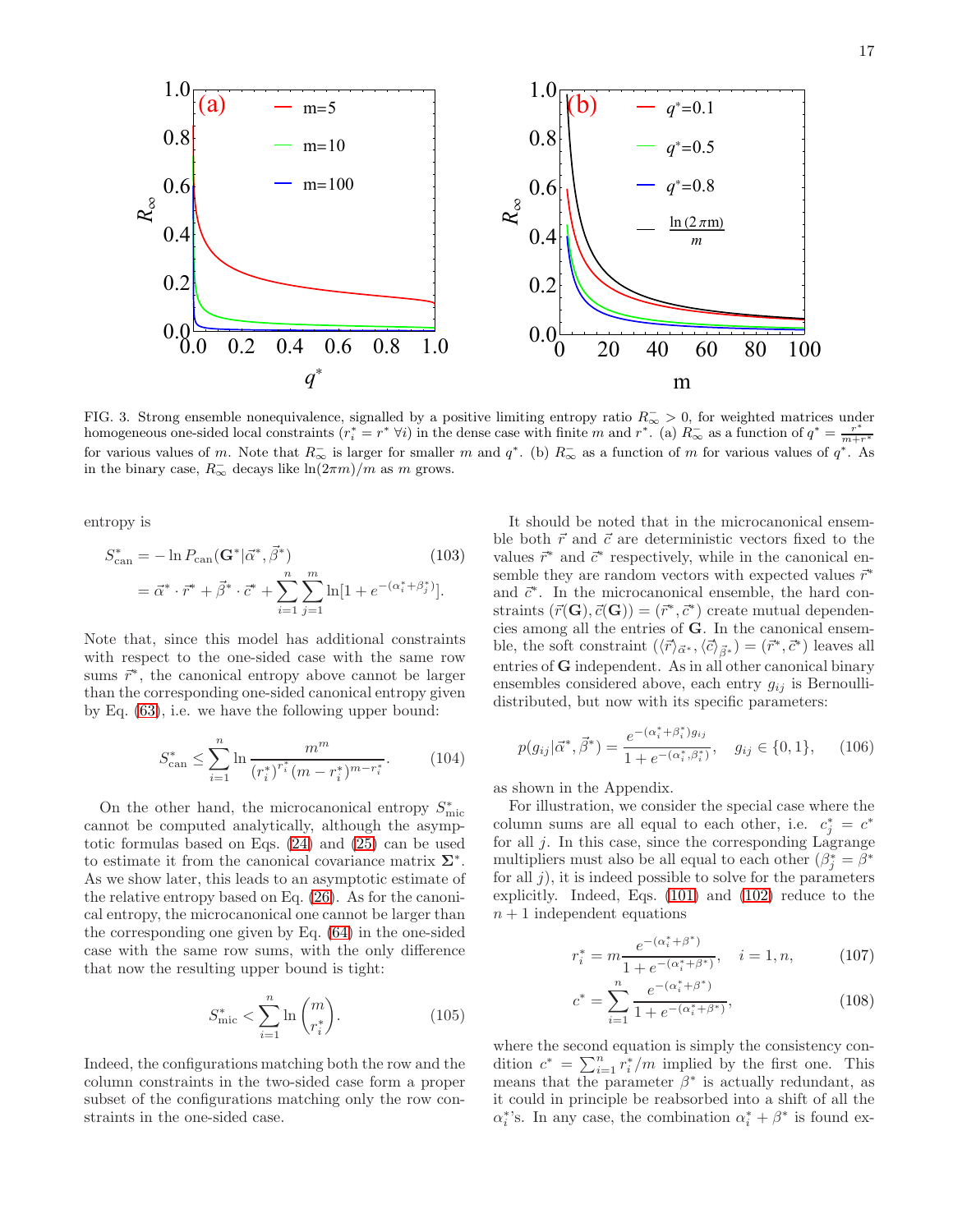plicitly by inverting Eq. [\(107\)](#page-16-1):

<span id="page-17-6"></span>
$$
\alpha_i^* + \beta^* = \ln \frac{m - r_i^*}{r_i^*}.
$$
 (109)

Note that, inserting this value into the expression for  $S_{\text{can}}^*$  in Eq. [\(103\)](#page-16-2), we obtain exactly the canonical entropy found previously in Eq. [\(63\)](#page-11-2) for the binary ensemble with one-sided (row) constraints specified by the same vector  $\vec{r}^*$ , i.e. the bound in Eq. [\(104\)](#page-16-3) is fully saturated:

<span id="page-17-5"></span>
$$
S_{\text{can}}^* = \vec{\alpha}^* \cdot \vec{r}^* + m\beta^* c^* + m \sum_{i=1}^n \ln[1 + e^{-(\alpha_i^* + \beta^*)}]
$$

$$
= \sum_{i=1}^n \ln \frac{m^m}{(r_i^*)^{r_i^*} (m - r_i^*)^{m - r_i^*}}.
$$
(110)

Indeed, the two canonical ensembles are indistinguishable and all their properties are the same. However, the corresponding microcanonical ensembles remain very different, because in the two-sided case each of the m column sums has to match the exact value  $c^*$  separately, while in the one-sided case only the total sum  $mc^*$  of all the m column sums (which is necessarily implied by the row constraints) has to be matched exactly. Indeed Eq. [\(105\)](#page-16-4) is a tight bound that cannot be saturated. Similarly, the covariance matrix  $\Sigma^*$  is now a  $(n+m) \times (n+m)$  matrix (calculated later) and its determinant is different from the one obtained in the one-sided case, where the matrix is  $n \times n$ .

Again, we are going to discuss the (non)equivalence of the two ensembles together with the corresponding case of weighted matrices, after studying the latter below.

#### *2. Weighted matrices under two-sided local constraints*

We now discuss EN in weighted matrices with twosided local constraints. The likelihood (see Appendix) is now

$$
P_{\text{can}}(\mathbf{G}^*|\vec{\alpha}, \vec{\beta}) = \frac{e^{-\vec{\alpha} \cdot \vec{r}^* - \vec{\beta} \cdot \vec{c}^*}}{\prod_{i=1}^n \prod_{j=1}^m [1 - e^{-(\alpha_i + \beta_j)}]^{-1}} \quad (111)
$$

and is maximized by the unique parameter values  $(\vec{\alpha}^*, \vec{\beta}^*)$  defined implicitly through the  $n + m$  coupled nonlinear equations

<span id="page-17-0"></span>
$$
r_i^* = \sum_{j=1}^m \frac{e^{-(\alpha_i^* + \beta_j^*)}}{1 - e^{-(\alpha_i^* + \beta_j^*)}}, \quad i = 1, n,
$$
 (112)

$$
c_j^* = \sum_{i=1}^n \frac{e^{-(\alpha_i^* + \beta_j^*)}}{1 - e^{-(\alpha_i^* + \beta_j^*)}}, \quad j = 1, m.
$$
 (113)

that can be solved numerically. The solution  $(\vec{\alpha}^*, \vec{\beta}^*)$ , when inserted into  $P_{\text{can}}(\mathbf{G}|\vec{\alpha}, \vec{\beta})$ , completely characterizes the canonical ensemble. The resulting canonical entropy is

<span id="page-17-2"></span>
$$
S_{\text{can}}^{*} = -\ln P_{\text{can}}(\mathbf{G}^{*}|\vec{\alpha}^{*}, \vec{\beta}^{*})
$$
(114)  
=  $\vec{\alpha}^{*} \cdot \vec{r}^{*} + \vec{\beta}^{*} \cdot \vec{c}^{*} - \sum_{i=1}^{n} \sum_{j=1}^{m} \ln[1 - e^{-(\alpha_{i}^{*} + \beta_{j}^{*})}]$ 

and an upper bound is provided by the canonical entropy given in Eq. [\(72\)](#page-12-2) for the one-sided case with the same row constraints  $\vec{r}^*$ :

<span id="page-17-3"></span>
$$
S_{\text{can}}^* \le \sum_{i=1}^n \ln \frac{\left(m + r_i^*\right)^{m + r_i^*}}{\left(r_i^*\right)^{r_i^*} m^m}.\tag{115}
$$

As in the binary two-sided case, the microcanonical entropy  $S_{\text{mic}}^*$  cannot be computed explicitly, but it can still be evaluated asymptotically from the determinant of the canonical covariance matrix  $\Sigma^*$  using Eqs. [\(24\)](#page-7-0) and [\(25\)](#page-7-1). Correspondingly, the relative entropy can be computed using Eq. [\(26\)](#page-7-2). The microcanonical entropy given by Eq. [\(73\)](#page-12-3) for the corresponding one-sided case is still a strict upper bound for the two-sided entropy:

<span id="page-17-4"></span>
$$
S_{\text{mic}}^* < \sum_{i=1}^n \ln \binom{m + r_i^* - 1}{r_i^*} . \tag{116}
$$

As in the corresponding binary case, in the microcanonical ensemble both  $\vec{r}$  and  $\vec{c}$  are deterministic and fixed to the values  $\vec{r}^*$  and  $\vec{c}^*$ , while in the canonical ensemble they are random with expected values  $\vec{r}^*$  and  $\vec{c}^*$ . The coupled hard constraints  $(\vec{r}(\mathbf{G}), \vec{c}(\mathbf{G})) = (\vec{r}^*, \vec{c}^*)$  create mutual dependencies among all the entries of G in the microcanonical ensemble. By contrast, the soft constraint  $(\langle \vec{r} \rangle_{\vec{\alpha}^*}, \langle \vec{c} \rangle_{\vec{\beta}^*}) = (\vec{r}^*, \vec{c}^*)$  leaves all entries of **G** independent in the canonical ensemble. In the latter, as for all weighted matrices discussed so far, each entry  $g_{ij}$  is geometrically distributed, but now with its specific parameters:

$$
p(g_{ij}|\vec{\alpha}^*, \vec{\beta}^*) = e^{-(\alpha_i^* + \beta_i^*)g_{ij}} \left[1 - e^{-(\alpha_i^* + \beta_i^*)}\right]
$$
 (117)

for  $g_{ij} \in \{0, 1, 2, \dots\}$ , as we show in the Appendix.

Here as well, the special case where the column sums are all equal to each other  $(c_j^* = c^*$  for all j) provides a nice example. The corresponding Lagrange multipliers are in this case all equal to each other  $(\beta_j^* = \beta^*$  for all j) and this allows us to solve for all parameters explicitly. In particular, Eqs. [\(112\)](#page-17-0) and [\(113\)](#page-17-0) reduce to the  $n + 1$ independent equations

<span id="page-17-1"></span>
$$
r_i^* = m \frac{e^{-(\alpha_i^* + \beta^*)}}{1 - e^{-(\alpha_i^* + \beta^*)}}, \quad i = 1, n,
$$
 (118)

$$
c^* = \sum_{i=1}^n \frac{e^{-(\alpha_i^* + \beta^*)}}{1 - e^{-(\alpha_i^* + \beta^*)}},\tag{119}
$$

where, again, the second equation is equivalent to the consistency condition  $c^* = \sum_{i=1}^n r_i^* / m$ . Inverting Eq. [\(118\)](#page-17-1), we obtain explicitly

<span id="page-17-7"></span>
$$
\alpha_i^* + \beta^* = \ln \frac{m + r_i^*}{r_i^*}
$$
 (120)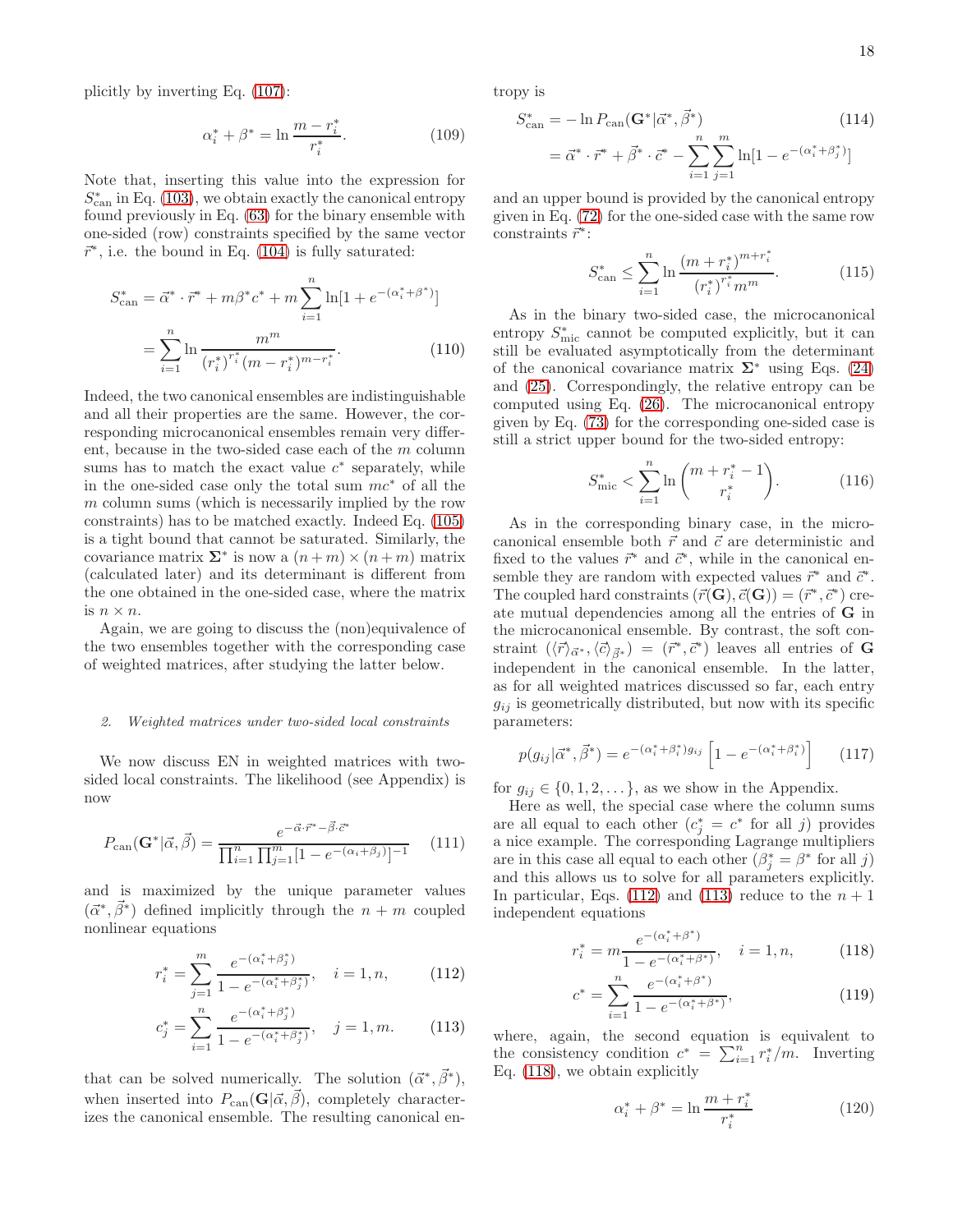which, if inserted into the expression for  $S_{\text{can}}^*$  in Eq. [\(114\)](#page-17-2), produces exactly the canonical entropy found previously in Eq. [\(72\)](#page-12-2) for the weighted ensemble with one-sided (row) constraints specified by the same vector  $\vec{r}^*$ :

<span id="page-18-0"></span>
$$
S_{\text{can}}^* = \vec{\alpha}^* \cdot \vec{r}^* + m\beta^* c^* - m \sum_{i=1}^n \ln[1 - e^{-(\alpha_i^* + \beta^*)}]
$$

$$
= \sum_{i=1}^n \ln \frac{(m + r_i^*)^{m+r_i^*}}{(r_i^*)^{r_i^*} m^m}.
$$
(121)

The upper bound in Eq. [\(115\)](#page-17-3) is therefore fully saturated. Again, while the canonical ensembles are identical for the two cases, the microcanonical ensembles remain very different and the microcanonical entropy under twosided constraints is strictly smaller than the one under one-sided constraints: the upper bound in Eq. [\(116\)](#page-17-4) cannot be saturated. Similarly, the determinant of the covariance matrix  $\Sigma^*$ , which here is a  $(n+m) \times (n+m)$ matrix (that we calculate later on), is different from the one obtained in the one-sided case.

The (non)equivalence of the two ensembles is discussed below, in conjunction with the case of two-sided binary matrices.

## *3. Ensemble nonequivalence for matrices under two-sided local constraints*

To investigate EN in the two-sided case, it is convenient to preliminary combine the results obtained so far in the binary  $(+)$  and weighted  $(-)$  cases as follows.

The canonical entropy  $S_n^{\pm}[P_{\text{can}}^*]$  can be evaluated by combining Eqs.  $(103)$  and  $(114)$ , as well as the corresponding upper bounds given by Eqs. [\(104\)](#page-16-3) and [\(115\)](#page-17-3), into

$$
S_n^{\pm}[P_{\text{can}}^*] = \vec{\alpha}^* \cdot \vec{r}^* + \vec{\beta}^* \cdot \vec{c}^* \pm \sum_{i=1}^n \sum_{j=1}^m \ln[1 \pm e^{-(\alpha_i^* + \beta_j^*)}]
$$
  

$$
\leq \sum_{i=1}^n \ln \frac{m^{\pm m}}{(r_i^*)^{r_i^*} (m \mp r_i^*)^{\pm m - r_i^*}}
$$
(122)

(see Eq. [\(79\)](#page-12-7) for a comparison). It is easy to check that, in all the three regimes considered (sparse, dense with diverging  $m$ , dense with finite  $m$ ), the above canonical entropy has the same qualitative behaviour as the corresponding quantity obtained previously in Eq. [\(79\)](#page-12-7) for the one-sided case.

Unlike the one-sided case, the microcanonical entropy cannot be evaluated exactly, neither through a direct combinatorial formula nor via the complex integral approach, and we only have strict upper bounds given by Eqs. [\(105\)](#page-16-4) and [\(116\)](#page-17-4) in the binary and weighted case respectively, which we can combine as follows:

$$
S_n^{\pm}[P_{\text{mic}}^*] < \sum_{i=1}^n \ln\left[ (\pm 1)^{r_i^*} \binom{\pm m}{r_i^*} \right] \tag{123}
$$

(see Eq. [\(80\)](#page-12-8) for a comparison).

We can now discuss EN in a combined fashion for binary and weighted matrices. While we cannot calculate the relative entropy exactly, we can correctly evaluate its asymptotic scaling via Eq. [\(26\)](#page-7-2), because the canonical covariance matrix  $(\Sigma^*)^{\pm}$  between the constraints can still be calculated analytically as a function of the parameters  $(\vec{\alpha}^*, \vec{\beta}^*)$ , in both the binary and weighted cases. In particular, it is easy to see that the entries  $(\Sigma_{ij}^*)^{\pm}$  are arranged into a block structure, with a square  $n \times n$  diagonal block  $(i, j \in [1, n])$  representing the covariance matrix between pairs of row sums, a square  $m \times m$  diagonal block  $(i, j \in [n+1, n+m])$  representing the covariance matrix between pairs of column sums, and two rectangular  $(n \times m$  and  $m \times n)$  off-diagonal blocks representing the covariances between row and column sums  $(i \in [1, n], j \in [n + 1, n + m] \text{ and } i \in [n + 1, n + m], j \in$  $[1, n]$ . As we show in the Appendix, these entries are

<span id="page-18-1"></span>
$$
\left(\Sigma_{ij}^{*}\right)^{\pm} = \begin{cases}\n\delta_{ij} \sum_{k=1}^{m} \frac{e^{-(\alpha_{i}^{*} + \beta_{k}^{*})}}{\left[1 \pm e^{-(\alpha_{i}^{*} + \beta_{j-n}^{*})}\right]^{2}} i, j \in [1, n], \\
\frac{e^{-(\alpha_{i}^{*} + \beta_{j-n}^{*})}}{\left[1 \pm e^{-(\alpha_{i}^{*} + \beta_{j-n}^{*})}\right]^{2}} i \in [1, n], j \in [n+1, n+m] \\
\frac{e^{-(\alpha_{j}^{*} + \beta_{i-n}^{*})}}{\left[1 \pm e^{-(\alpha_{j}^{*} + \beta_{i-n}^{*})}\right]^{2}} i \in [n+1, n+m], j \in [1, n] \\
\delta_{ij} \sum_{k=1}^{n} \frac{e^{-(\alpha_{k}^{*} + \beta_{j-n}^{*})}}{\left[1 \pm e^{-(\alpha_{k}^{*} + \beta_{j-n}^{*})}\right]^{2}} i, j \in [n+1, n+m]\n\end{cases} (124)
$$

The above expression is the generalization of Eq. [\(86\)](#page-13-5) to the case of two-sided constraints. Once the values of  $\vec{r}^*$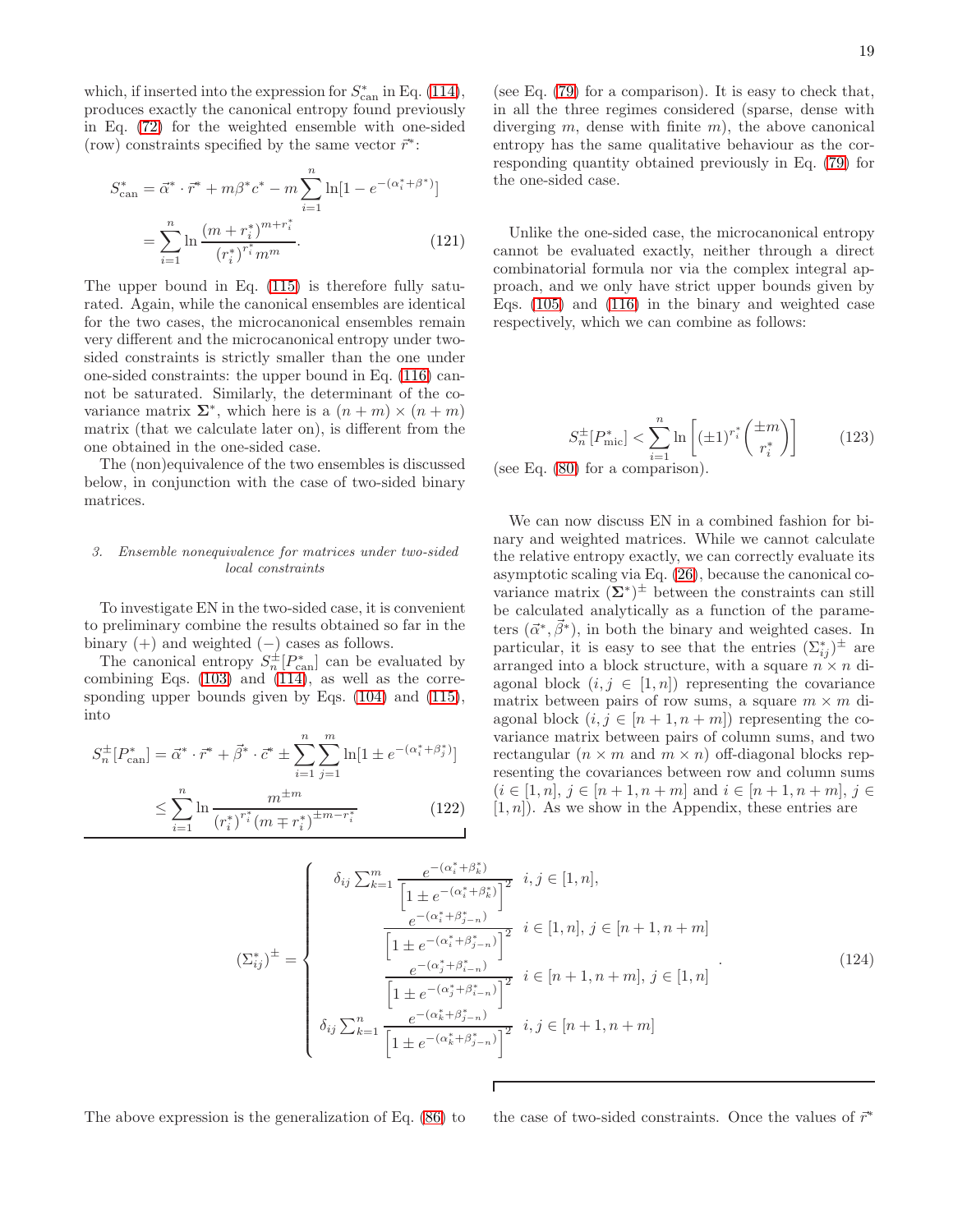and  $\vec{c}^*$  are specified, one can calculate the determinant of the above matrix and, through Eq. [\(26\)](#page-7-2), the leading order of the relative entropy  $S^{\pm}_{n} [P^*_{\text{mic}}] | P^*_{\text{can}}]$ . As we show in the Appendix, the order of  $\alpha_n^{\pm}$  confirms the same scalings for the relative entropy found previously in Eqs. [\(83\)](#page-13-2), [\(84\)](#page-13-0) and [\(85\)](#page-13-3) for the one-sided case: namely,  $\alpha_n^{\pm} = O(n)$  in the sparse regime,  $\alpha_n^{\pm} = O(n \ln n)$  in the dense regime with  $m = O(n)$ , and  $\alpha_n^{\pm} = O(n)$  in the dense regime with finite m.

In practice, unlike the one-sided case, calculating the values of  $S_n^{\pm}[P_{\text{mic}}^*||P_{\text{can}}^*]$  and  $R_{\infty}^{\pm}$  (or bounds for them) as explicit functions of the constraints is not easy in general. It is however possible, and instructive, to consider a special case where  $S_n^{\pm}[P_{\text{mic}}^*||P_{\text{can}}^*]$  and  $R_{\infty}^{\pm}$  in this twosided case (given the vectors  $\vec{r}^*$  and  $\vec{c}^*$ ) can be related to the corresponding values obtained in the one-sided case with the same vector  $\vec{r}^*$  (but without a constraint on ~c∗ ). Indeed, if we consider again the special case with constant column constraints  $(c_j^* = c^*, j = 1, m)$  then from our previous results in Eqs. [\(110\)](#page-17-5) and [\(121\)](#page-18-0) we recall that, for any given value of  $n$ , the two-sided canonical entropy  $S_n^{\pm}[P_{\text{can}}^*]$  is exactly equal to the one-sided canonical entropy given in Eq. [\(79\)](#page-12-7) corresponding to the same vector  $\vec{r}^*$ , while of course the two-sided microcanonical entropy  $S_n^{\pm}[P_{\text{mic}}^*]$  is strictly smaller than the onesided one given in Eq. [\(80\)](#page-12-8). This automatically implies that  $S_n^{\pm}[P_{\text{mic}}^*||P_{\text{can}}^*]$  in the two-sided case is strictly larger than the corresponding one-sided relative entropy given in Eq. [\(81\)](#page-12-5). This proves that the scaling of the relative entropy is always at least  $O(n)$ , irrespective of the density and of the value of  $m$ : in all regimes, EE breaks down for binary and weighted matrices under two-sided local constraints, as found in the one-sided case. The presence of the extra column constraints is not changing the qualitative behaviour of the relative entropy, but only its numerical value. Since the assumption of constant column sums only changes the values, but not the order, of the relative entropy, we expect that the scalings remain unchanged in the general case as well.

Moreover, EN has again the strong form  $(R_{\infty}^{\pm} > 0)$ in the sparse regime with finite  $m$ , because the value of  $R_n^{\pm} = 1 - S_n^{\pm} [P_{\text{mic}}^{*}] / S_n^{\pm} [P_{\text{can}}^{*}]$  in the two-sided case is strictly larger than the corresponding one calculated previously for the one-sided case. In particular, we can use Eq. [\(93\)](#page-14-0) to establish the following lower bound in the two-sided case with constant column constraints and finite m:

<span id="page-19-5"></span>
$$
R_n^{\pm} > 1 - \frac{\sum_{i=1}^n \ln\left[ (\pm 1)^{r_i^*} \binom{\pm m}{r_i^*} \right]}{\sum_{i=1}^n \ln \frac{m^{\pm m}}{(r_i^*)^{r_i^*} (m \mp r_i^*)^{\pm m - r_i^*}}} > 0. \tag{125}
$$

The above inequality proves strong EN in this case as well. Again, we expect that relaxing the assumption of constant column sums will change only the value of  $R_n^{\pm}$ , but not its strict positivity.

Finally, we can also establish an upper bound for  $R_n^{\pm}$ by rewriting Eq.  $(26)$  asymptotically for large n, in analogy with Eq. [\(88\)](#page-13-4), as

<span id="page-19-1"></span>
$$
S_n^{\pm}[P_{\text{mic}}^*||P_{\text{can}}^*] = C_2(m)\alpha_n^{\pm} \tag{126}
$$

where  $C_2(m)$  is a finite positive constant and noticing that, since the covariance matrix  $(\Sigma^*)^{\pm}$  is positivedefinite, we can use Hadamard's inequality stating that the determinant of a positive-definite matrix is less than or equal to the product of the diagonal entries of the matrix. This means

<span id="page-19-2"></span>
$$
\alpha_n^{\pm} = \ln \sqrt{\det \left[2\pi (\Sigma^*)^{\pm}\right]} \le \tilde{\alpha}_n^{\pm} \tag{127}
$$

where, using Eq. [\(124\)](#page-18-1), we have introduced

<span id="page-19-0"></span>
$$
\tilde{\alpha}_n^{\pm} = \frac{1}{2} \sum_{i=1}^n \ln \left[ 2\pi (\Sigma_{ii}^*)^{\pm} \right] + \frac{1}{2} \sum_{j=1}^m \ln \left[ 2\pi (\Sigma_{jj}^*)^{\pm} \right]. (128)
$$

Now, using Eqs. [\(109\)](#page-17-6) and [\(120\)](#page-17-7) in the binary and weighted case respectively, it is easy to show that, in the two-sided case with constant column sums, the first n diagonal entries of  $(\Sigma^*)^{\pm}$  are identical to the n diagonal entries of the covariance matrix in the corresponding one-sided case given by Eq. [\(86\)](#page-13-5), i.e.

$$
(\Sigma_{ii}^*)^{\pm} = r_i^* \left( 1 - \frac{r_i^*}{\pm m} \right), \quad i = 1, n. \tag{129}
$$

Inserting the above expression into Eq. [\(128\)](#page-19-0), and noticing that the last sum in the latter is strictly positive, we can write

<span id="page-19-3"></span>
$$
\tilde{\alpha}_n^{\pm} < \frac{1}{2} \sum_{i=1}^n \ln \left[ 2\pi r_i^* \left( 1 - \frac{r_i^*}{\pm m} \right) \right]. \tag{130}
$$

Combining Eqs.  $(126)$ ,  $(127)$  and  $(130)$  we obtain the upper bound (for large  $n$ )

<span id="page-19-4"></span>
$$
R_{n}^{\pm} = C_{2}(m) \frac{\alpha_{n}^{\pm}}{S_{n}^{\pm}[P_{\text{can}}^{*}]} \qquad (131)
$$
  
\n
$$
\leq C_{2}(m) \frac{\tilde{\alpha}_{n}^{\pm}}{S_{n}^{\pm}[P_{\text{can}}^{*}]} \qquad (131)
$$
  
\n
$$
< \frac{C_{2}(m)}{2} \frac{\sum_{i=1}^{n} \ln \left[2\pi r_{i}^{*} \left(1 - \frac{r_{i}^{*}}{\pm m}\right)\right]}{\sum_{i=1}^{n} \ln \frac{m^{\pm m}}{(r_{i}^{*})^{r_{i}^{*}}(m \mp r_{i}^{*})^{\pm m - r_{i}^{*}}}}
$$
  
\n
$$
= \frac{C_{2}(m)}{C_{1}(m)} \left[1 - \frac{\sum_{i=1}^{n} \ln \left[(\pm 1)^{r_{i}^{*}} \left(\frac{\pm m}{r_{i}^{*}}\right)\right]}{\sum_{i=1}^{n} \ln \frac{m^{\pm m}}{(r_{i}^{*})^{r_{i}^{*}}(m \mp r_{i}^{*})^{\pm m - r_{i}^{*}}}}\right],
$$

where we have used Eqs. [\(93\)](#page-14-0) and [\(94\)](#page-14-1) established in the one-sided case. Comparing Eq. [\(131\)](#page-19-4) with Eq. [\(125\)](#page-19-5) we see that we must have  $C_2(m)/C_1(m) > 1$ . We conjecture that, in analogy with  $C_1(m)$  in the one-sided case,  $C_2(m)$   $\gtrsim$  1. Moreover, here as well we know that  $\lim_{m\to\infty} C_2(m) = 1$  as in Eq. [\(89\)](#page-13-6). This means that we expect that, for n large,  $C_2(m)/C_1(m) \approx 1$  so that the upper bound in Eq. [\(131\)](#page-19-4) approaches the lower bound in Eq. [\(125\)](#page-19-5), which is therefore a very good estimate of the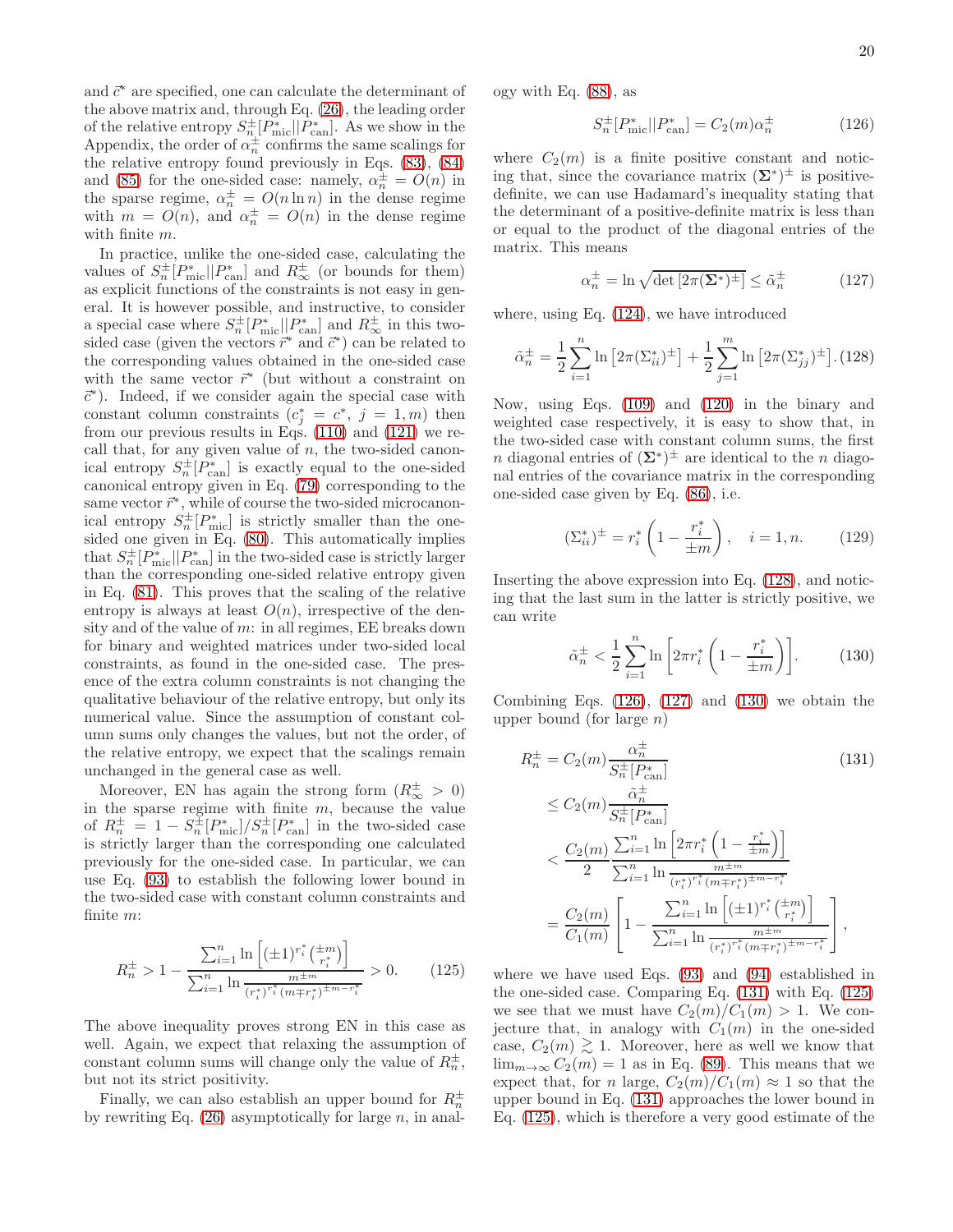<span id="page-20-0"></span>
$$
R_n^{\pm} \approx 1 - \frac{\sum_{i=1}^n \ln \left[ (\pm 1)^{r_i^*} \left( \frac{t}{r_i^*} \right) \right]}{\sum_{i=1}^n \ln \frac{m + m}{(r_i^*)^{r_i^*} (m \mp r_i^*)^{\pm m - r_i^*}}}. \tag{132}
$$

Upon comparison with Eq. [\(93\)](#page-14-0), we see that  $R_n^{\pm}$  remains practically unchanged with respect to the one-sided case with the same value of  $\vec{r}^*$ .

Note that the above result means that the decrease  $\Delta_{\text{mic}}$  in microcanonical entropy introduced by the extra column constraints is subleading with respect to the canonical entropy. Indeed, denoting with  $\{\cdot\}_h$  a quantity evaluated in the *h*-sided case (where  $h = 1, 2$ ), and exploiting again the identity of the canonical entropies  ${S_n^{\pm}[P_{\text{can}}^*]}_1 = {S_n^{\pm}[P_{\text{can}}^*]}_2$  and our conjecture  $C_2(m)/C_1(m) \approx 1$ , we can use Eqs. [\(15\)](#page-6-0) and the results obtained so far to express the decrease in microcanonical entropy as

$$
\Delta_{\text{mic}} = \left\{ S_n^{\pm} [P_{\text{mic}}^{*}] \right\}_1 - \left\{ S_n^{\pm} [P_{\text{mic}}^{*}] \right\}_2
$$
\n
$$
= \left\{ S_n^{\pm} [P_{\text{mic}}^{*}] | P_{\text{can}}^{*} \right\}_2 - \left\{ S_n^{\pm} [P_{\text{mic}}^{*}] | P_{\text{can}}^{*} \right\}_1
$$
\n
$$
= C_2(m) \left\{ \alpha_n^{\pm} \right\}_2 - C_1(m) \left\{ \alpha_n^{\pm} \right\}_1
$$
\n
$$
< C_2(m) \left\{ \tilde{\alpha}_n^{\pm} \right\}_2 - C_1(m) \left\{ \alpha_n^{\pm} \right\}_1
$$
\n
$$
\approx \frac{C_1(m)}{2} \sum_{j=1}^m \ln \left[ 2\pi (\Sigma_{jj}^*)^{\pm} \right]
$$
\n
$$
= C_1(m) \frac{m}{2} \ln \sum_{k=1}^n \frac{2\pi e^{-(\alpha_k^* + \beta^*)}}{\left[ 1 \pm e^{-(\alpha_k^* + \beta^*)} \right]^2}
$$
\n
$$
= C_1(m) \frac{m}{2} \ln \sum_{k=1}^n \left[ 2\pi \frac{r_i^*}{m} \left( 1 - \frac{r_i^*}{\pm m} \right) \right], \quad (133)
$$

which is of order  $O(\ln n)$ , while the canonical entropy is of order  $O(n)$  in the dense case with finite m considered here.

Clearly, if we additionally consider constant row constraints, i.e.  $r_i^* = r^*$  for  $i = 1, n$  (where necessarily  $r^* = c^*m/n$ , then in analogy with Eq. [\(95\)](#page-14-2) we can establish the following explicit lower bound for the value of  $R^{\pm}_{\infty}$  in the two-sided case with constant row and column constraints:

$$
R_{\infty}^{\pm} > 1 - \frac{\ln\left[ (\pm 1)^{r^*} \binom{\pm m}{r^*} \right]}{\ln \frac{m^{\pm m}}{(r^*)^{r^*} (m \mp r^*)^{\pm m - r^*}}} > 0. \tag{134}
$$

Our expectation in Eq. [\(132\)](#page-20-0) suggests that the above lower bound is a very good approximation for the actual value of  $R^{\pm}_{\infty}$ :

$$
R_{\infty}^{\pm} \approx 1 - \frac{\ln\left[\left(\pm 1\right)^{r^*} \left(\frac{\pm m}{r^*}\right)\right]}{\ln \frac{m^{\pm m}}{\left(r^*\right)^{r^*} \left(m \mp r^*\right)^{\pm m - r^*}}},\tag{135}
$$

leading to the same result as in Eq. [\(95\)](#page-14-2) for the one-sided case.

The above results generalize the finding of strong EN to the two-sided case, again in the dense regime with

finite m. The results do not change qualitatively, and apparently only slightly quantitatively, with respect to the one-sided case. This result points again at the fact that it is the extensivity of the constraints that plays the key role for EN: adding a finite number  $m$  of (column) constraints does not relevantly change the picture already obtained in the one-sided case.

## IV. DISCUSSION AND CONCLUSIONS

We have studied the problem of EN in the general context of  $n \times m$  matrices with given constraints. Such matrices can represent high-dimensional data such as multivariate time series, expression profiles, multiplex social activity, and other relational or structured data encountered in many settings. Their entries can either be binary (Boolean) or weighted (non-negative integers). The constraints imposed on these matrices represent sums over either all the entries of the matrix (single global constraint) or over individual rows (local one-sided constraints) and possibly also columns (local two-sided constraints). These constraints take the form of linear terms into the Hamiltonian at the exponent of the maximumentropy probability distribution characterizing the matrix ensemble.

Global constraints do not account for the heterogeneity (either spatial or temporal, i.e. nonstationarity) in the physical data-generating process, as they lead to probability distributions with identical parameters for all the entries of the matrix. By contrast, local constraints produce probability distributions with different local (rowand possibly column-specific) parameters. Most modern data structures are heterogeneous and/or nonstationary, and are therefore characterized by (at least) the type of local constraints considered here. Indeed, maximumentropy ensembles with local constraints are being increasingly used, either as null models for pattern detection or even as generative models and inference methods whenever there is only partial, local information available about the system [\[15,](#page-22-9) [21\]](#page-22-15).

We have shown that local constraints break the asymptotic (i.e. for large  $n$ ) equivalence of canonical and microcanonical ensembles, where the constraints are enforced in a soft and hard manner respectively. By contrast, global constraints preserve EE. Mathematically, EE is encountered when the relative entropy between the canonical and microcanonical probability distributions is  $o(n)$ . Importantly, the breakdown of EE observed here under local constraints occurs without phase transitions, which would require nonlinear constraints in the Hamiltonian and are therefore deliberately excluded from the cases we considered. The form of EN we observe under local constraints is also 'unrestricted', i.e. it holds for any value of the model parameters (here, for any graphical value of the constraints), while the mechanism for EN based on phase transitions requires specific parameters or phases. Our results hold in all regimes of density and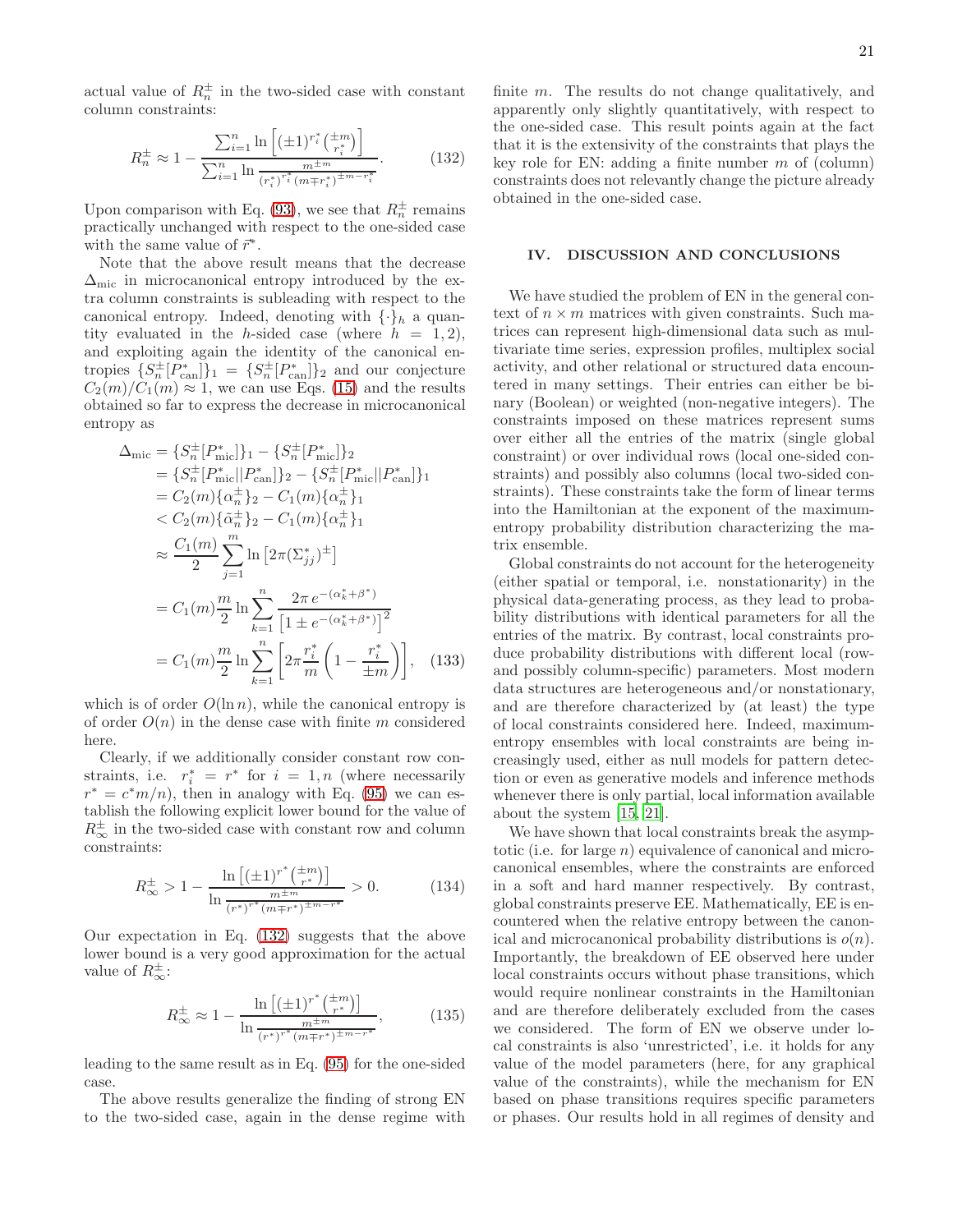for all values of  $m$ , and therefore generalize a recently discovered, alternative mechanism for the breakdown of EE observed so far in ensembles of binary graphs with given degree sequence [\[5,](#page-21-3) [11,](#page-22-5) [13](#page-22-7), [14\]](#page-22-8) and weighted graphs with given strength sequence [\[8](#page-22-2)].

At the same time, our results highlight a qualitatively new finding. While the systems with local constraints studied in the past exhibited a 'weak' degree of EN (where the relative entropy is of smaller order compared with the canonical entropy, while still growing at least linearly in  $n$ ), here we identified a regime for which EN is as 'strong' as in presence of phase transitions (i.e. with the relative entropy being of the same order as the canonical entropy). This regime is obtained when both  $m$  and the expected value of each entry of the matrix are finite, i.e.  $O(1)$ . In practice, this means that the data structure is one where  $n$  grows as the size of the system grows, while  $m$  remains finite. This circumstance is naturally encountered e.g. when  $n$  represents a large number of timesteps during which a small number  $m$  of synchronous time series are observed (e.g. for EEG signals), or when n represents a large number of genes for which expression levels are observed in a small number m of cells at the same time, or when  $n$  represents a large number of users whose activities or preferences are recorded for a small number m of platforms, items, or other dimensions.

The simultaneously 'strong' and 'unrestricted' form of EN discussed here has never been documented so far, to the best of our knowledge. Indeed, in all the settings that had been studied previously,  $m$  was necessarily equal to n since the matrices represented the special case of square adjacency matrices of graphs, therefore the regime leading to strong EN could not be observed.

EN has important practical consequences. A traditional expectation in statistical physics is that, in absence of phase transitions or long-range interactions, ensembles are equivalent and it is therefore legitimate to freely choose the ensemble to work with, e.g. based purely on mathematical or computational convenience. For instance, if the ensemble is used as a null model for a real system, one may either want to randomize the data numerically by keeping certain quantities fixed (in which case the microcanonical ensemble is the most efficient choice) or prefer an exact mathematical characterization of the probability of each configuration in the ensemble (in which case the canonical ensemble is the easiest to work with). This view has been challenged by the recent discovery of EN under local constraints. Nonequivalence

imposes a principled choice of the ensemble, that can no longer be based on practical convenience. For instance, if one has reasons to believe that the hypothesis underlying the null model, or the partial information available about the system, should be treated as a hard constraint, then one is forced to choose the microcanonical ensemble. By contrast, if one believes the constraints should be treated as soft (for instance to account for possible measurement errors leading to noisy values of the constraints in the data), then one should take the canonical route.

Our observation of strong EN shows that the quantitative differences between the two descriptions of the same system are much bigger than previously encountered in the case of weak EN. These big quantitative differences are exemplified by Eqs. [\(34\)](#page-8-7), [\(35\)](#page-8-8) and [\(36\)](#page-8-9). A 'wrong' choice of the ensemble can therefore lead to major errors in the estimation of the probability distribution characterizing the ensemble, of the resulting entropy, of the expected values of higher-order properties that are nonlinear functions of the constraints, etc. Conclusions of statistical analyses can therefore be highly biased.

However, besides this warning, the findings presented here are intended to offer also a constructive solution. The fact that it is possible to rigorously quantify the differences between the two ensembles via the explicit calculation of the relative entropy ratio  $R_n$  and its limiting value  $R_{\infty}$  implies that one can still make a convenient choice of the ensemble, while at the same time being able to retrieve the desired results for the other ensemble via the calculated value of  $R_{\infty}$ . In other words, besides being a warning signal for strong EN,  $R_{\infty}$  is also a concrete tool allowing researchers to switch more easily between alternative descriptions of the same system, by compensating for their irreducible differences. The calculations carried out here can hopefully serve as useful references for future quantitative research in a variety of domains.

## ACKNOWLEDGMENTS

This work is supported by the Chinese Scholarship Council (No. 201606990001), the Dutch Econophysics Foundation (Stichting Econophysics, Leiden, the Netherlands), the Netherlands Organization for Scientific Research (NWO/OCW) and the EU project SoBigData++, contract no. 871042.

- <span id="page-21-0"></span>[1] L. Boltzmann, *Lectures on gas theory* (Courier Corporation, 2012).
- <span id="page-21-1"></span>[2] J. Gibbs, Elementary principles in statistical physics, The Collected Works of JW Gibbs (Yale University, New Haven, CT, 1957) 2 (1902).
- <span id="page-21-2"></span>[3] R. S. Ellis, K. Haven, and B. Turkington, Nonequivalent statistical equilibrium ensembles and refined stabil-

ity theorems for most probable flows, Nonlinearity 15, 239 (2002).

- [4] M. Kastner, Nonequivalence of ensembles for long-range quantum spin systems in optical lattices, Physical review letters 104, 240403 (2010).
- <span id="page-21-3"></span>[5] T. Squartini, J. de Mol, F. den Hollander, and D. Garlaschelli, Breaking of ensemble equivalence in networks,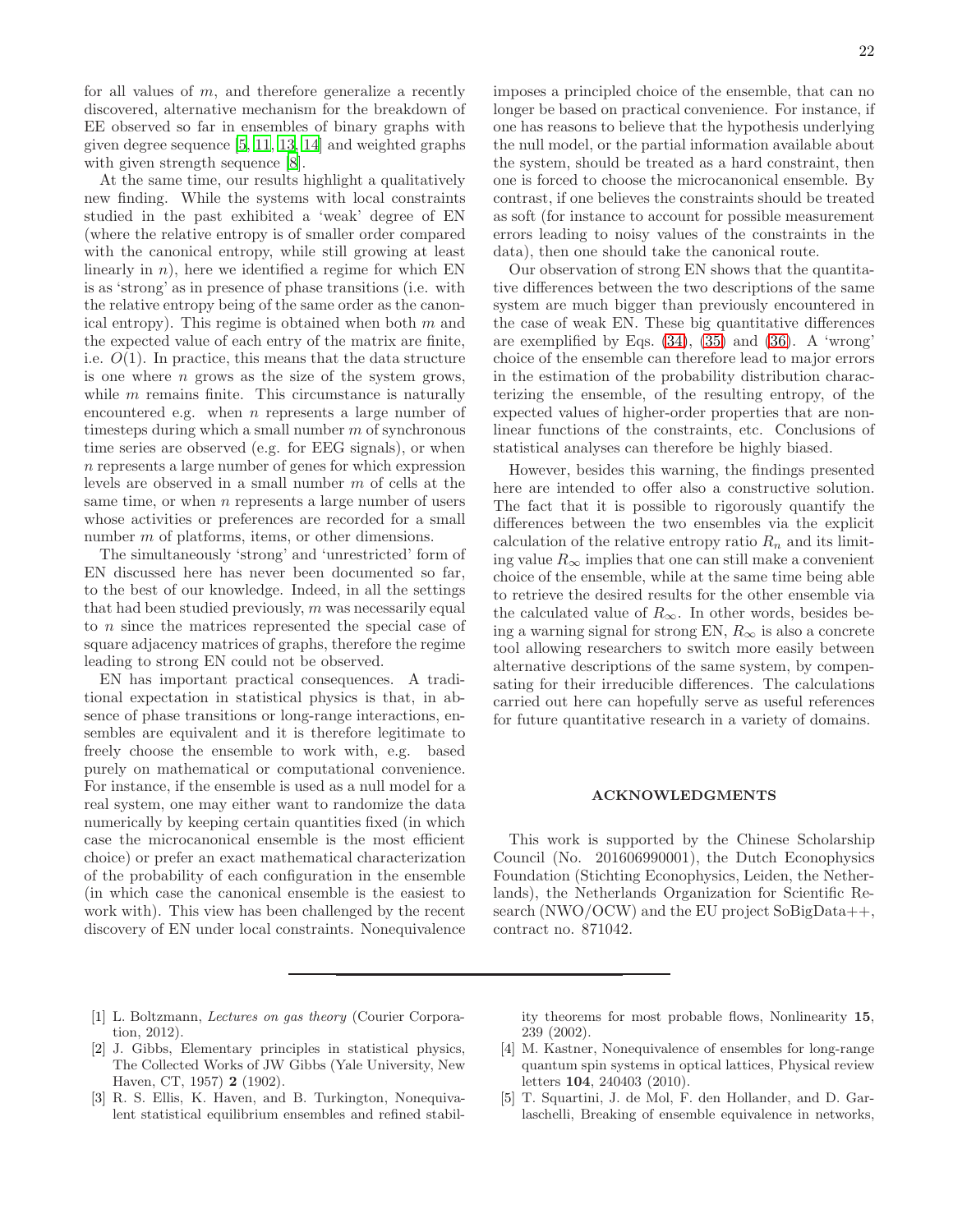Physical review letters 115, 268701 (2015).

- <span id="page-22-0"></span>[6] H. Touchette, Equivalence and nonequivalence of ensembles: Thermodynamic, macrostate, and measure levels, Journal of Statistical Physics 159, 987 (2015).
- <span id="page-22-1"></span>[7] T. Squartini and D. Garlaschelli, Reconnecting statistical physics and combinatorics beyond ensemble equivalence, arXiv preprint arXiv:1710.11422 (2017).
- <span id="page-22-2"></span>[8] Q. Zhang and D. Garlaschelli, Ensemble nonequivalence and bose-einstein condensation in weighted networks, arXiv preprint arXiv:2012.09998 (2020).
- <span id="page-22-3"></span>[9] F. d. Hollander, M. Mandjes, A. Roccaverde, and N. Starreveld, Breaking of ensemble equivalence for perturbed erd\h {o} sr\'enyi random graphs, arXiv preprint arXiv:1807.07750 (2018).
- <span id="page-22-4"></span>[10] A. Campa, T. Dauxois, and S. Ruffo, Statistical mechanics and dynamics of solvable models with long range interactions, Physics Reports 480, 57 (2009).
- <span id="page-22-5"></span>[11] D. Garlaschelli, F. Den Hollander, and A. Roccaverde, Ensemble nonequivalence in random graphs with modular structure, Journal of Physics A: Mathematical and Theoretical 50, 015001 (2016).
- <span id="page-22-6"></span>[12] T. Squartini, R. Mastrandrea, and D. Garlaschelli, Unbiased sampling of network ensembles, New Journal of Physics 17, 023052 (2015).
- <span id="page-22-7"></span>[13] D. Garlaschelli, F. den Hollander, and A. Roccaverde, Covariance structure behind breaking of ensemble equivalence in random graphs, Journal of Statistical Physics 173, 644 (2018).
- <span id="page-22-8"></span>[14] A. Roccaverde, Is breaking of ensemble equivalence monotone in the number of constraints?, Indagationes Mathematicae 30, 7 (2019).
- <span id="page-22-9"></span>[15] G. Cimini, T. Squartini, F. Saracco, D. Garlaschelli, A. Gabrielli, and G. Caldarelli, The statistical physics of real-world networks, Nature Reviews Physics 1, 58 (2019).
- <span id="page-22-10"></span>[16] A. Almog and D. Garlaschelli, Binary versus non-binary information in real time series: empirical results and maximum-entropy matrix models, New journal of physics 16, 093015 (2014).
- <span id="page-22-11"></span>[17] A. Roccaverde, Is breaking of ensemble equivalence monotone in the number of constraints?, Indagationes Mathematicae 30, 7 (2019).
- <span id="page-22-12"></span>[18] S. Semrau, J. E. Goldmann, M. Soumillon, T. S. Mikkelsen, R. Jaenisch, and A. Van Oudenaarden, Dynamics of lineage commitment revealed by single-cell transcriptomics of differentiating embryonic stem cells, Nature communications 8, 1096 (2017).
- <span id="page-22-13"></span>[19] P. Wang, W. He, and J. Zhao, A tale of three social networks: User activity comparisons across facebook, twitter, and foursquare, IEEE 18, 10 (2013).
- <span id="page-22-14"></span>[20] T. M. Cover and J. A. Thomas, *Elements of information theory* (John Wiley & Sons, 2012).
- <span id="page-22-15"></span>[21] T. Squartini and D. Garlaschelli, *Maximum-Entropy Networks: Pattern Detection, Network Reconstruction and Graph Combinatorics* (Springer, 2017).
- <span id="page-22-16"></span>[22] A. Almog, M. R. Buijink, O. Roethler, S. Michel, J. H. Meijer, J. H. Rohling, and D. Garlaschelli, Uncovering functional signature in neural systems via random matrix theory, PLoS computational biology 15, e1006934 (2019).
- <span id="page-22-17"></span>[23] E. T. Jaynes, Information theory and statistical mechanics, Physical review 106, 620 (1957).
- <span id="page-22-18"></span>[24] S. Kullback and R. A. Leibler, On information and sufficiency, The annals of mathematical statistics 22, 79 (1951).
- <span id="page-22-19"></span>[25] F. den Hollander, M. Mandjes, A. Roccaverde, N. Starreveld, *et al.*, Ensemble equivalence for dense graphs, Electronic Journal of Probability 23 (2018).
- <span id="page-22-20"></span>[26] S. Heubach and T. Mansour, *Combinatorics of compositions and words* (CRC Press, 2009).

#### Appendix A: Global constraints

Here we derive the main mathematical expressions for the case of global constraints on our ensembles of binary and weighted matrices. This corresponds to the case where the constraint  $\vec{C}(\mathbf{G})$  is a simple scalar quantity  $C(G)$  defined as the total value  $C(G) \equiv t(G) \equiv$  $\sum_{i=1}^{n}$  $\sum_{i=1}^{n} \sum_{j=1}^{m} g_{ij}$ . There is only one scalar Lagrange multiplier  $\theta$  entering the definition of the Hamiltonian

<span id="page-22-22"></span>
$$
H(\mathbf{G}, \theta) = \theta t(\mathbf{G}) = \theta \sum_{i=1}^{n} \sum_{j=1}^{m} g_{ij}.
$$
 (A1)

The above Hamiltonian is the same for both binary and weighted matrices under a global constraint. However, the calculation of the partition function (hence of all the other properties) is different in the two cases.

## 1. Binary matrices under a global constraint

Let us consider binary matrices first  $(g_{ij} = 0, 1)$ . The partition function can be calculated as follows:

−H(G,θ)

<span id="page-22-23"></span>
$$
Z(\theta) = \sum_{\mathbf{G} \in \mathcal{G}} e^{-H(\mathbf{G}, \theta)}
$$
  
= 
$$
\sum_{\mathbf{G} \in \mathcal{G}} e^{-\theta \sum_{i=1}^{n} \sum_{j=1}^{m} g_{ij}}
$$
  
= 
$$
\sum_{\mathbf{G} \in \mathcal{G}} \prod_{i=1}^{n} \prod_{j=1}^{m} e^{-\theta g_{ij}}
$$
  
= 
$$
\prod_{i=1}^{n} \prod_{j=1}^{m} \sum_{g_{ij}=0,1} e^{-\theta g_{ij}}
$$
  
= 
$$
\prod_{i=1}^{n} \prod_{j=1}^{m} (1 + e^{-\theta})
$$
  
= 
$$
(1 + e^{-\theta})^{mn}.
$$
 (A2)

This leads to

<span id="page-22-21"></span>
$$
P_{\text{can}}(\mathbf{G}|\theta) = \frac{e^{-H(\mathbf{G},\theta)}}{Z(\theta)}
$$

$$
= \frac{e^{-\theta t(\mathbf{G})}}{(1+e^{-\theta})^{mn}}
$$

$$
= \prod_{i=1}^{n} \prod_{j=1}^{m} \frac{e^{-\theta g_{ij}}}{1+e^{-\theta}}
$$
(A3)

and to Eq. [\(37\)](#page-8-0) in the main text. Notice that Eq. [\(A3\)](#page-22-21) reveals that each entry  $g_{ij}$  of the matrix **G** is a Bernoullidistributed random variable taking the value  $g_{ij} = 1$  with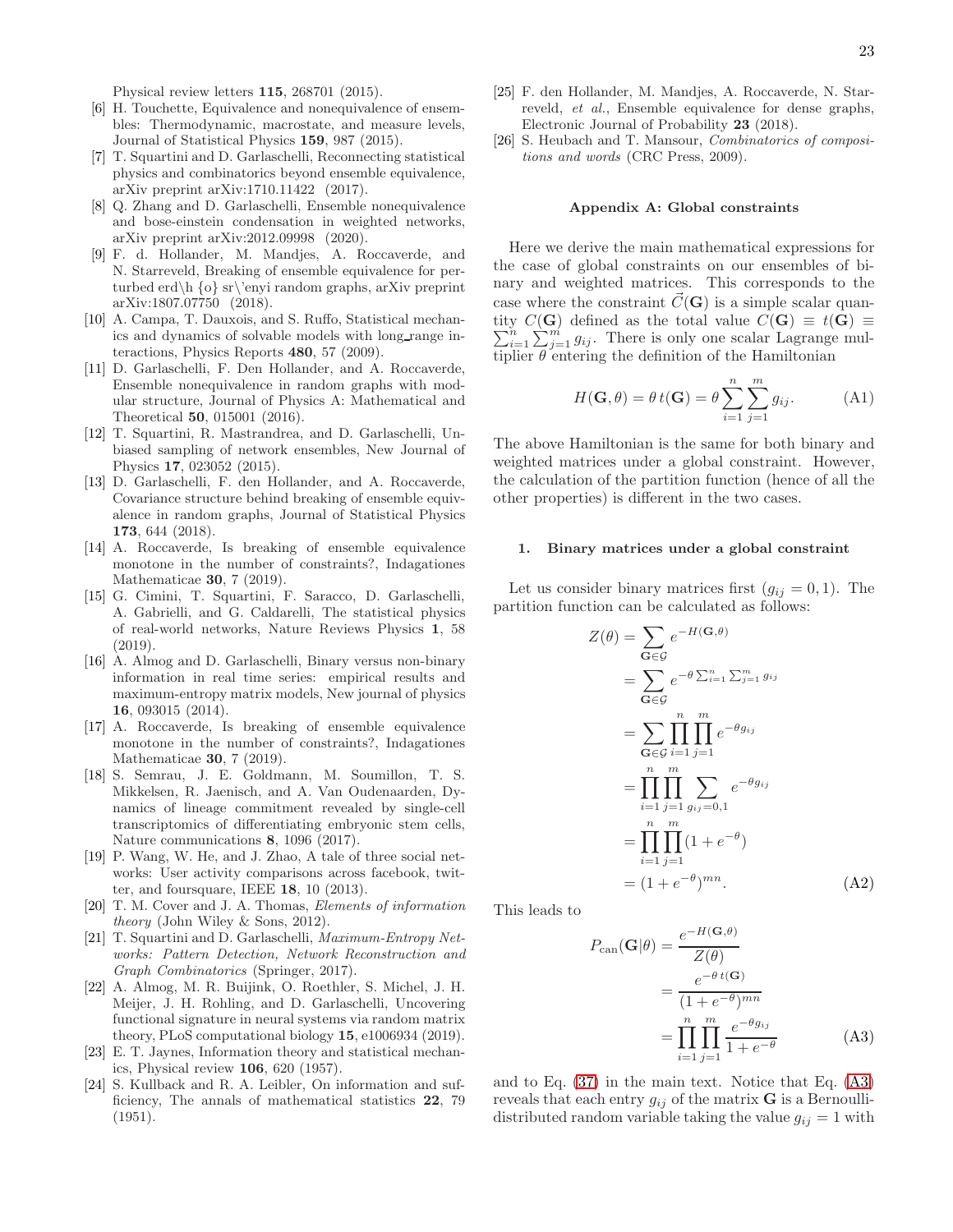probability  $p(1|\theta) = e^{-\theta}/(1 + e^{-\theta})$  and the value  $g_{ij} = 0$ with probability  $p(0|\theta) = 1/(1 + e^{-\theta})$ , i.e.

$$
p(g_{ij}|\theta) = \frac{e^{-\theta g_{ij}}}{1 + e^{-\theta}}.
$$
 (A4)

(the entries of  $G$  are therefore *i.i.d.*). The expected value of  $g_{ij}$  is

<span id="page-23-3"></span>
$$
\langle g_{ij} \rangle_{\theta} \equiv \sum_{g_{ij}=0,1} g_{ij} p(g_{ij}|\theta) = \frac{e^{-\theta}}{1 + e^{-\theta}}, \quad (A5)
$$

while its variance is

<span id="page-23-1"></span>
$$
\text{Var}_{\theta}[g_{ij}] \equiv \langle g_{ij}^2 \rangle_{\theta} - \langle g_{ij} \rangle_{\theta}^2 = \frac{e^{-\theta}}{(1 + e^{-\theta})^2}.
$$
 (A6)

The resulting expected value and variance of the constraint  $t(G)$  are

$$
\langle t \rangle_{\theta} = \sum_{i=1}^{n} \sum_{j=1}^{m} \langle g_{ij} \rangle_{\theta} = nm \frac{e^{-\theta}}{1 + e^{-\theta}}, \quad (A7)
$$

$$
Var_{\theta}[t] = \sum_{i=1}^{n} \sum_{j=1}^{m} Var_{\theta}[g_{ij}] = nm \frac{e^{-\theta}}{(1 + e^{-\theta})^2}, \quad (A8)
$$

the latter identity following from the fact that, since all the entries of G are mutually independent, the variance of the constraint  $t(G)$  is the sum of all variances.

Now, we have to find the parameter value  $\theta^*$  that solves Eq. [\(5\)](#page-4-1) or equivalently maximizes the log-likelihood  $\ln P_{\text{can}}(\mathbf{G}^*|\theta)$ . This can be done by setting the expected value  $\langle t \rangle_{\theta^*}$  equal to the desired value  $t^*$ , which leads to

<span id="page-23-0"></span>
$$
e^{-\theta^*} = \frac{t^*}{mn - t^*},\tag{A9}
$$

and to Eq. [\(38\)](#page-8-1) in the main text. Inserting Eq. [\(A9\)](#page-23-0) into the expressions for  $P_{\text{can}}(\mathbf{G}^*|\theta)$  and  $\text{Var}_{\theta}[t]$  leads to the values of  $S_{\text{can}}^*$  and  $\text{Var}_{\theta^*}[t]$  given in Eqs. [\(39\)](#page-8-5) and [\(44\)](#page-9-3) in the main text. One can easily confirm that  $Var_{\theta^*}[t]$  coincides with the only  $(K = 1)$  entry of the  $1 \times 1$  covariance matrix  $\Sigma^*$  obtained through Eq. [\(23\)](#page-6-5), i.e.

$$
\Sigma^* = \frac{\partial^2 \ln Z(\theta)}{\partial \theta^2} \bigg|_{\theta = \theta^*}
$$

$$
= t^* \left( 1 - \frac{t^*}{mn} \right)
$$

$$
= \text{Var}_{\theta^*}[t] \tag{A10}
$$

and, trivially,

$$
\det(\Sigma^*) = t^* \left( 1 - \frac{t^*}{mn} \right). \tag{A11}
$$

The calculation of the microcanonical entropy  $S_{\rm mic}^*$  is in this case trivial and given by Eq. [\(40\)](#page-8-2) in the main text. Given the simplicity of this example, it is instructive to show explicitly that the integral formula in Eq. [\(20\)](#page-6-3), which can be calculated exactly in this case, gives the correct value of  $\Omega_{t^*}$ . To do this, we use Eq. [\(A3\)](#page-22-21) to obtain the complex-valued quantity

$$
P_{\text{can}}(\mathbf{G}^*|\theta^*+i\psi) = \frac{e^{-(\theta^*+i\psi)t^*}}{[1+e^{-(\theta^*+i\psi)}]^{mn}} \tag{A12}
$$

and use Eq. [\(20\)](#page-6-3) to calculate  $\Omega_{t^*}$  as

$$
\Omega_{t^*} = \frac{1}{2\pi} \int_{-\pi}^{\pi} [1 + e^{-(\theta^* + i\psi)}]^{mn} e^{(\theta^* + i\psi)t^*} d\psi.
$$
 (A13)

To calculate the above integral, we change variable from  $\psi$  to  $z \equiv e^{-(\theta^* + i\psi)}$ , so that  $dz = de^{-(\theta^* + i\psi)} = -izd\psi$ and  $d\psi = i dz/z$ . Then the integral becomes

<span id="page-23-4"></span>
$$
\Omega_{t^*} = \frac{1}{2\pi} \int_{e^{-(\theta^* - i\pi)}}^{e^{-(\theta^* + i\pi)}} (1 + z)^{mn} z^{-(t^* + 1)} dz.
$$
 (A14)

and, using the binomial formula

<span id="page-23-2"></span>
$$
(1+x)^{l} = \sum_{k=0}^{l} {l \choose k} x^{l-k},
$$
 (A15)

we obtain

<span id="page-23-5"></span>
$$
\Omega_{t^*} = \frac{1}{2\pi} \sum_{k=1}^{mn} {mn \choose k} \int_{e^{-(\theta^* - i\pi)}}^{e^{-(\theta^* + i\pi)}} z^{mn - k - t^* - 1} dz. \tag{A16}
$$

Now, each integral in the above sum can be calculated using Cauchy's residue theorem, from which we know that the integral is non-zero only when the exponent of z is  $-1$ , in which case it equals  $-2\pi i$ . This selects the only value  $k = mn - t^*$  in the sum, so that

<span id="page-23-6"></span>
$$
\Omega_{t^*} = \frac{1}{2\pi} \binom{mn}{mn - t^*} (-2\pi i) = \binom{mn}{t^*},\tag{A17}
$$

which coincides with the binomial coefficient used in Eq. [\(40\)](#page-8-2).

### 2. Weighted matrices under a global constraint

We now consider the case of weighted matrices  $(g_{ij} =$  $(0, 1, 2, \ldots, +\infty)$  with a global constraint  $t^*$ . The Hamiltonian is still given by Eq. [\(A1\)](#page-22-22), while the partition func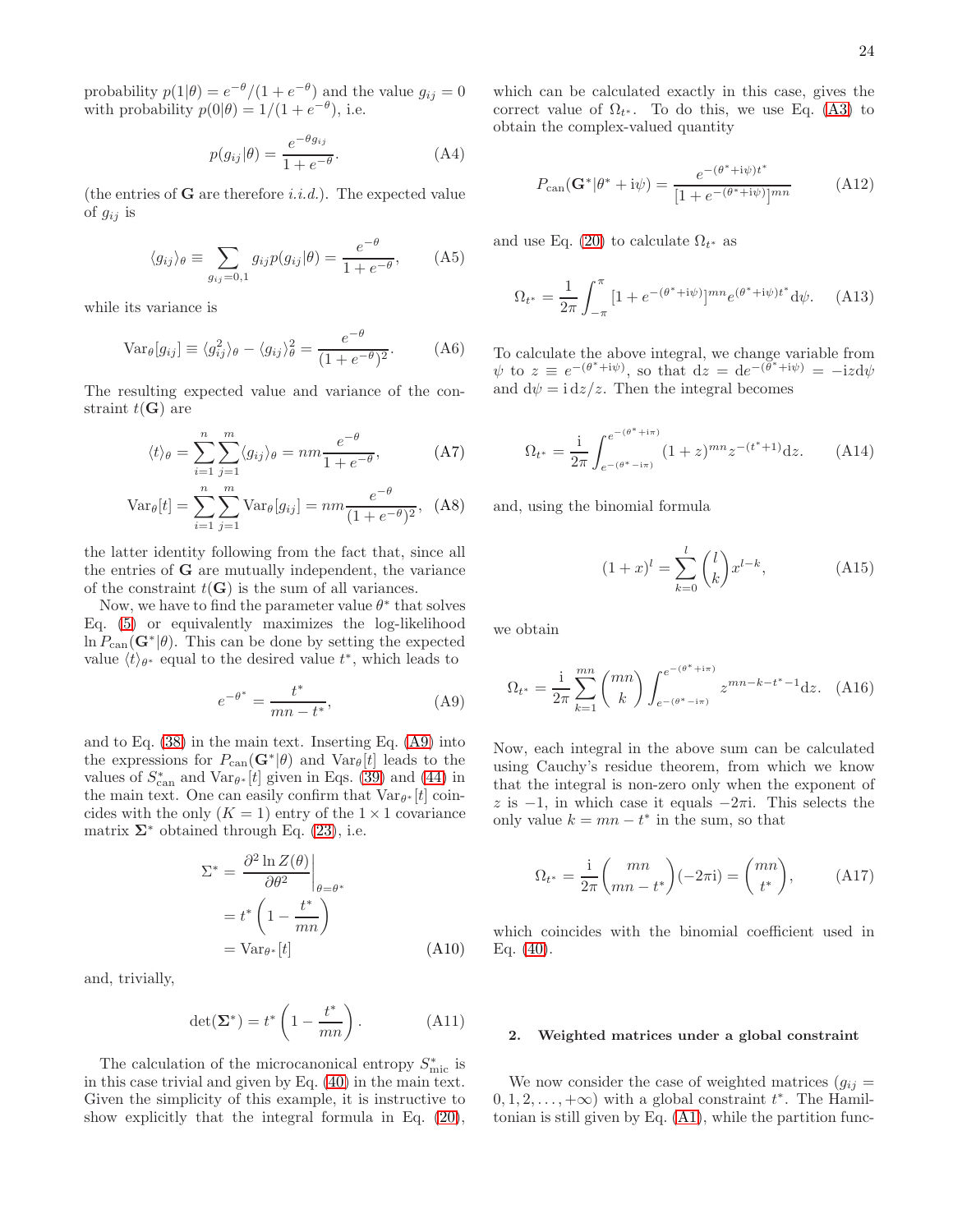tion is now calculated differently as follows:

<span id="page-24-3"></span>
$$
Z(\theta) = \sum_{\mathbf{G} \in \mathcal{G}} e^{-H(\mathbf{G}, \theta)}
$$
  
= 
$$
\sum_{\mathbf{G} \in \mathcal{G}} e^{-\theta \sum_{i=1}^{n} \sum_{j=1}^{m} g_{ij}}
$$
  
= 
$$
\sum_{\mathbf{G} \in \mathcal{G}} \prod_{i=1}^{n} \prod_{j=1}^{m} e^{-\theta g_{ij}}
$$
  
= 
$$
\prod_{i=1}^{n} \prod_{j=1}^{m} \sum_{g_{ij}=0}^{+\infty} e^{-\theta g_{ij}}
$$
  
= 
$$
\prod_{i=1}^{n} \prod_{j=1}^{m} \frac{1}{1 - e^{-\theta}}
$$
  
= 
$$
\frac{1}{(1 - e^{-\theta})^{mn}}.
$$
 (A18)

The canonical probability is therefore

<span id="page-24-0"></span>
$$
P_{\text{can}}(\mathbf{G}|\theta) = \frac{e^{-H(\mathbf{G},\theta)}}{Z(\theta)}
$$
  
=  $e^{-\theta t(\mathbf{G})}(1 - e^{-\theta})^{mn}$   
=  $\prod_{i=1}^{n} \prod_{j=1}^{m} e^{-\theta g_{ij}}(1 - e^{-\theta}),$  (A19)

which leads to Eq. [\(45\)](#page-9-5) in the main text. Equation [\(A19\)](#page-24-0) shows that all the entries of  $G$  are *i.i.d.* random variables, in this case distributed according to a geometric distribution with success probability  $e^{-\theta}$ :

$$
p(g_{ij}|\theta) = e^{-\theta g_{ij}} (1 - e^{-\theta}).
$$
 (A20)

The expected value of  $g_{ij}$  is now

<span id="page-24-4"></span>
$$
\langle g_{ij} \rangle_{\theta} = \sum_{g_{ij}=0}^{+\infty} g_{ij} p(g_{ij} | \theta) = \frac{e^{-\theta}}{1 - e^{-\theta}} \tag{A21}
$$

and its variance is

<span id="page-24-5"></span>
$$
\text{Var}_{\theta}[g_{ij}] \equiv \langle g_{ij}^2 \rangle_{\theta} - \langle g_{ij} \rangle_{\theta}^2 = \frac{e^{-\theta}}{(1 - e^{-\theta})^2} \tag{A22}
$$

(note the change of sign at the denominator with respect to Eq. [\(A6\)](#page-23-1)), from which we calculate the expected value and variance of the constraint  $t(G)$  as

<span id="page-24-2"></span>
$$
\langle t \rangle_{\theta} = \sum_{i=1}^{n} \sum_{j=1}^{m} \langle g_{ij} \rangle_{\theta} = nm \frac{e^{-\theta}}{1 - e^{-\theta}}, \quad (A23)
$$

$$
Var_{\theta}[t] = \sum_{i=1}^{n} \sum_{j=1}^{m} Var_{\theta}[g_{ij}] = nm \frac{e^{-\theta}}{(1 - e^{-\theta})^2}.
$$
 (A24)

The maximum-likelihood parameter value  $\theta^*$  is found by setting the expected value  $\langle t \rangle_{\theta^*}$  equal to  $t^*$ , resulting in

<span id="page-24-1"></span>
$$
e^{-\theta^*} = \frac{t^*}{mn + t^*}
$$
 (A25)

(notice again the change of sign with respect to the binary case) and to Eq. [\(46\)](#page-9-6) in the main text. Substituting Eq. [\(A25\)](#page-24-1) into Eqs. [\(A19\)](#page-24-0) and [\(A24\)](#page-24-2) produces the expressions for  $S_{\text{can}}^*$  and  $\text{Var}_{\theta^*}[t]$  shown in Eqs. [\(47\)](#page-9-4) and [\(52\)](#page-10-1) in the main text. As for the binary case, one can easily confirm that  $Var_{\theta^*}[t]$  coincides with

$$
\Sigma^* = \frac{\partial^2 \ln Z(\theta)}{\partial \theta^2} \bigg|_{\theta = \theta^*}
$$
  
=  $t^* \left( 1 + \frac{t^*}{mn} \right)$   
=  $\text{Var}_{\theta^*}[t]$  (A26)

so that

$$
\det(\Sigma^*) = t^* \left( 1 + \frac{t^*}{mn} \right). \tag{A27}
$$

Again, it is instructive to show that the complex integral in Eq. [\(20\)](#page-6-3) gives the exact result corresponding to the microcanonical entropy reported in Eq. [\(48\)](#page-9-0). Calculating the quantity

$$
P_{\text{can}}(\mathbf{G}^*|\theta^*+i\psi) = \frac{e^{-(\theta^*+i\psi)t^*}}{[1-e^{-(\theta^*+i\psi)}]^{-mn}} \tag{A28}
$$

and inserting it into Eq. [\(20\)](#page-6-3) yields

$$
\Omega_{t^*} = \frac{1}{2\pi} \int_{-\pi}^{\pi} \frac{e^{(\theta^* + i\psi)t^*}}{[1 - e^{-(\theta^* + i\psi)}]^{mn}} d\psi.
$$
 (A29)

We first perform the change of variable  $y \equiv e^{-(\theta^* + i\psi)}$ ,  $d\psi = i dy/y$  and rearrange the integral as

$$
\Omega_{t^{*}} = \frac{\mathrm{i}}{2\pi} \int_{e^{-(\theta^{*}+i\pi)}}^{e^{-(\theta^{*}+i\pi)}} y^{-(t^{*}+1)} \left(\frac{1}{1-y}\right)^{mn} \mathrm{d}y \quad \text{(A30)}
$$

$$
= \frac{\mathrm{i}}{2\pi} \int_{e^{-(\theta^{*}-i\pi)}}^{e^{-(\theta^{*}+i\pi)}} y^{-(t^{*}+1)} \left(1+\frac{y}{1-y}\right)^{mn} \mathrm{d}y.
$$

Then we perform a second change of variable  $z \equiv$  $y/(1-y)$ ,  $dy = dz/(z+1)^2$  and apply the binomial formula in Eq. [\(A15\)](#page-23-2) twice to obtain

$$
\Omega_{t^{*}} = \frac{\mathrm{i}}{2\pi} \sum_{k=0}^{mn} {mn \choose k} \int_{z_{-}}^{z_{+}} \left(\frac{z}{z+1}\right)^{-(t^{*}+1)} \frac{z^{k}}{(z+1)^{2}} \mathrm{d}z
$$
\n
$$
= \frac{\mathrm{i}}{2\pi} \sum_{k=0}^{mn} {mn \choose k} \int_{z_{-}}^{z_{+}} z^{k-t^{*}-1} (z+1)^{t^{*}-1} \mathrm{d}z
$$
\n
$$
= \frac{\mathrm{i}}{2\pi} \sum_{k=0}^{mn} {mn \choose k} \sum_{h=0}^{t^{*}-1} {t^{*}-1 \choose h} \int_{z_{-}}^{z_{+}} z^{k+h-t^{*}-1} \mathrm{d}z
$$

where we have defined

$$
z_{\pm} \equiv \frac{e^{-(\theta^* \pm i\pi)}}{1 - e^{-(\theta^* \pm i\pi)}}.
$$
 (A31)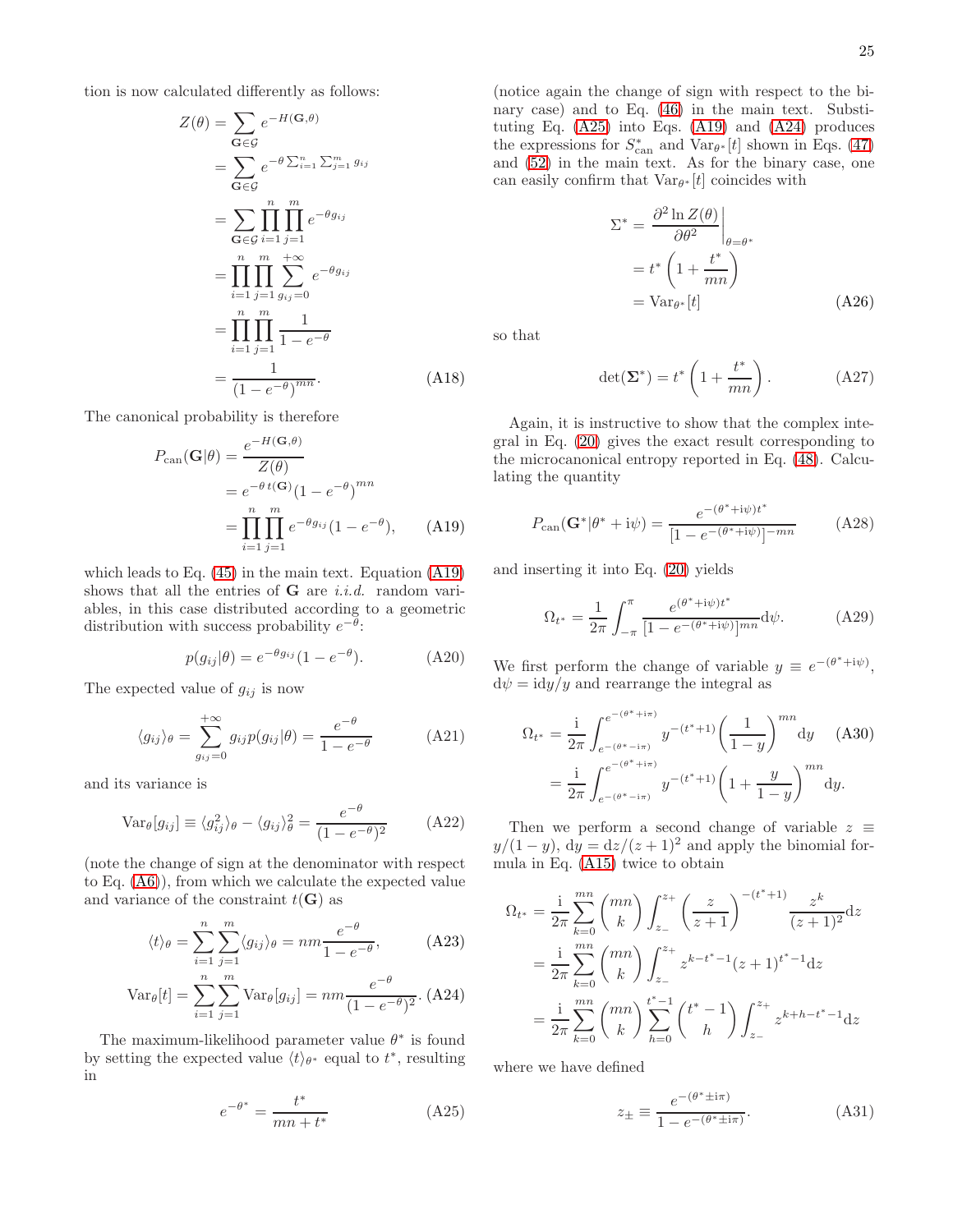Using again the residue theorem, the only non-zero integral is obtained for  $h = t^* - k$ , which selects the value

$$
\Omega_{t^*} = \frac{1}{2\pi i} \sum_{k=0}^{mn} {mn \choose k} {t^* - 1 \choose k - 1} (-2\pi i)
$$

$$
= \sum_{k=0}^{mn} {mn \choose k} {t^* - 1 \choose k - 1}
$$

$$
= \sum_{k=0}^{mn} {mn \choose k} {t^* - 1 \choose t^* - k}
$$

$$
= {t^* + mn - 1 \choose t^*}
$$
(A32)

(where we have used the generalized Vandermonde's identity). The above calculation retrieves exactly the negative binomial coefficient used in Eq. [\(48\)](#page-9-0).

# eralization of Eq. [\(A2\)](#page-22-23):

<span id="page-25-4"></span>
$$
Z(\vec{\theta}) = \sum_{\mathbf{G} \in \mathcal{G}} e^{-H(\mathbf{G}, \vec{\theta})}
$$
  
\n
$$
= \sum_{\mathbf{G} \in \mathcal{G}} e^{-\sum_{i=1}^{n} \theta_i \sum_{j=1}^{m} g_{ij}}
$$
  
\n
$$
= \sum_{\mathbf{G} \in \mathcal{G}} \prod_{i=1}^{n} \prod_{j=1}^{m} e^{-\theta_i g_{ij}}
$$
  
\n
$$
= \prod_{i=1}^{n} \prod_{j=1}^{m} \sum_{g_{ij}=0,1} e^{-\theta_i g_{ij}}
$$
  
\n
$$
= \prod_{i=1}^{n} \prod_{j=1}^{m} (1 + e^{-\theta_i})
$$
  
\n
$$
= \prod_{i=1}^{n} (1 + e^{-\theta_i})^m.
$$
 (B2)

The resulting canonical probability is

<span id="page-25-3"></span>
$$
P_{\text{can}}(\mathbf{G}|\vec{\theta}) = \frac{e^{-H(\mathbf{G},\vec{\theta})}}{Z(\vec{\theta})}
$$

$$
= \frac{e^{-\vec{\theta}\cdot\vec{r}}(\mathbf{G})}{\prod_{i=1}^{n} (1 + e^{-\theta_i})^m}
$$

$$
= \prod_{i=1}^{n} \prod_{j=1}^{m} \frac{e^{-\theta_i g_{ij}}}{1 + e^{-\theta_i}},
$$
(B3)

## Appendix B: One-sided local constraints

We now consider the case of one-sided local constraints on ensembles of binary and weighted  $n \times m$  matrices. The constraint  $\vec{C}(\mathbf{G})$  is now an *n*-dimensional  $(K = n)$ vector  $\vec{r}(\mathbf{G})$  where the entry  $r_i(\mathbf{G}) = \sum_{j=1}^m g_{ij}$  is the *i*-th row sum of the matrix  $\mathbf{G}$ . Correspondingly, there is an n-dimensional vector  $\vec{\theta}$  of Lagrange multipliers and the Hamiltonian is

<span id="page-25-0"></span>
$$
H(\mathbf{G}, \vec{\theta}) = \vec{\theta} \cdot \vec{r}(\mathbf{G}) = \sum_{i=1}^{n} \theta_i r_i(\mathbf{G}) = \sum_{i=1}^{n} \theta_i \sum_{j=1}^{m} g_{ij} \quad (B1)
$$

for both binary and weighted matrices. The calculation of the resulting properties of binary and weighted ensembles is discussed separately below.

## 1. Binary matrices under one-sided local constraints

In the binary case, the partition function  $Z(\vec{\theta})$  can be calculated from Eq. [\(B1\)](#page-25-0) according to the following gen-

which leads to Eq. [\(61\)](#page-11-1) in the main text. As in the case of binary matrices under a global constraint, each entry  $g_{ij}$  of the matrix **G** is a Bernoulli-distributed random variable. However, while all these entries are still independent, the parameter of the distribution depends on the row being considered:

$$
p(g_{ij}|\vec{\theta}) = \frac{e^{-\theta_i g_{ij}}}{1 + e^{-\theta_i}}.
$$
 (B4)

Consequently, Eqs. [\(A5\)](#page-23-3) and [\(A6\)](#page-23-1) generalize to

$$
\langle g_{ij} \rangle_{\vec{\theta}} \equiv \sum_{g_{ij}=0,1} g_{ij} p(g_{ij} | \vec{\theta}) = \frac{e^{-\theta_i}}{1 + e^{-\theta_i}}, \quad (B5)
$$

$$
\text{Var}_{\vec{\theta}}[g_{ij}] \equiv \langle g_{ij}^2 \rangle_{\vec{\theta}} - \langle g_{ij} \rangle_{\vec{\theta}}^2 = \frac{e^{-\theta_i}}{(1 + e^{-\theta_i})^2}.
$$
 (B6)

We can therefore calculate the expected value of each constraint  $r_i(G)$  as

<span id="page-25-2"></span>
$$
\langle r_i \rangle_{\vec{\theta}} = \sum_{j=1}^{m} \langle g_{ij} \rangle_{\vec{\theta}} = m \frac{e^{-\theta_i}}{1 + e^{-\theta_i}}, \quad i = 1, n. \tag{B7}
$$

Similarly, the variance of  $r_i$  is

<span id="page-25-1"></span>
$$
\text{Var}_{\vec{\theta}}[r_i] = \sum_{j=1}^{m} \text{Var}_{\vec{\theta}}[g_{ij}] = m \frac{e^{-\theta_i}}{(1 + e^{-\theta_i})^2}, \quad i = 1, n
$$
\n(B8)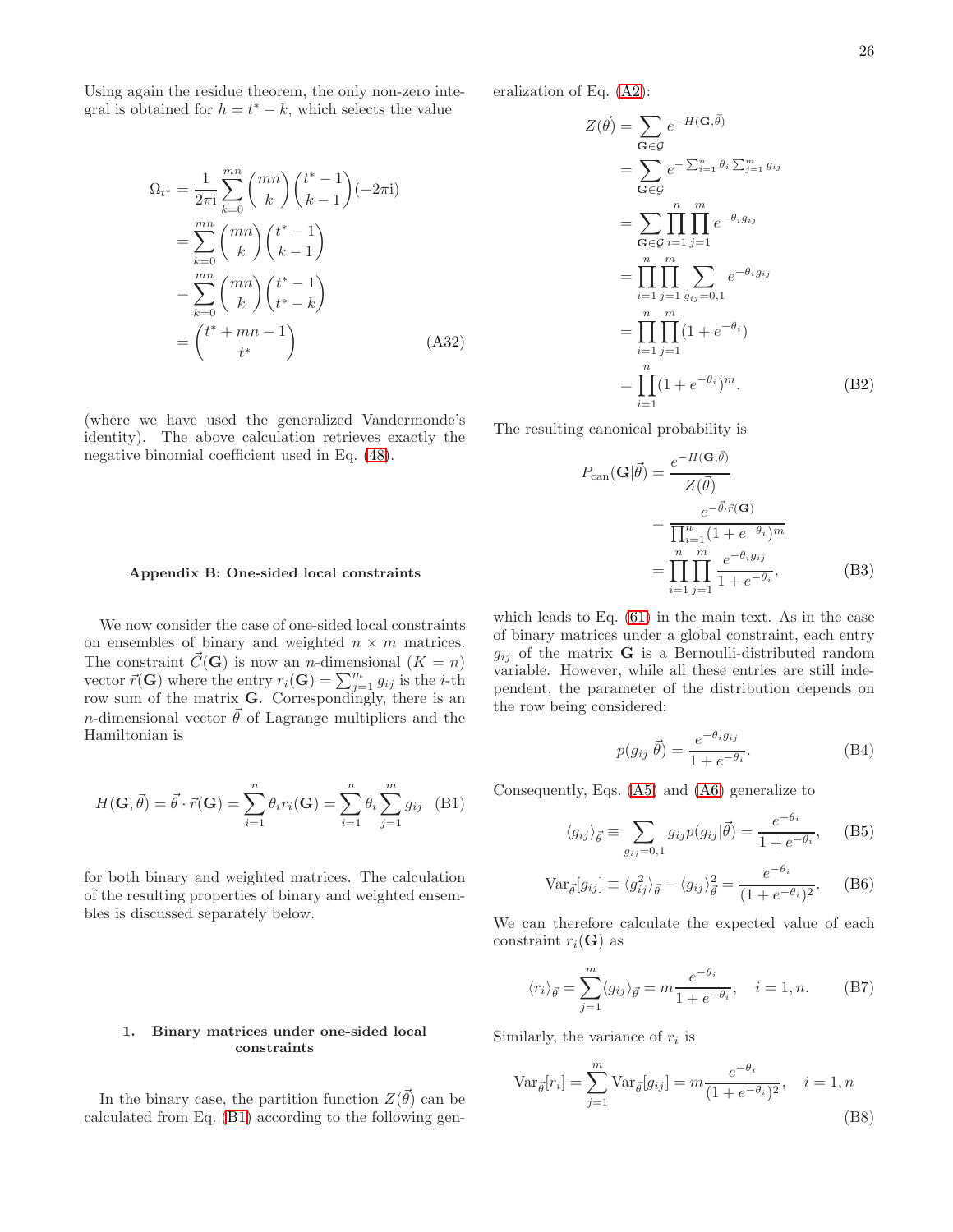while all covariances between different constraints are zero, because of the independence of distinct entries of G:

<span id="page-26-0"></span>
$$
Cov_{\vec{\theta}}[r_i, r_j] = \sum_{k=1}^{m} \sum_{l=1}^{m} Cov_{\vec{\theta}}[g_{ik}, g_{jl}] = 0, \quad i \neq j. \quad (B9)
$$

We can combine Eqs. [\(B8\)](#page-25-1) and [\(B9\)](#page-26-0) as follows:

<span id="page-26-2"></span>
$$
Cov_{\vec{\theta}}[r_i, r_j] = \delta_{ij} m \frac{e^{-\theta_i}}{(1 + e^{-\theta_i})^2},
$$
 (B10)

where  $\delta_{ij} = 1$  if  $i = j$  and  $\delta_{ij} = 0$  if  $i \neq j$ .

Now, the parameter value  $\vec{\theta}^*$  that maximizes the loglikelihood is found by equating the expected value  $\langle \vec{r} \rangle_{\vec{\theta}^*}$ with the desired value  $\vec{r}^*$ . Inverting Eq. [\(B7\)](#page-25-2), this leads to

<span id="page-26-1"></span>
$$
e^{-\theta_i^*} = \frac{r_i^*}{m - r_i^*} \qquad i = 1, n \tag{B11}
$$

or equivalently to Eq. [\(62\)](#page-11-0) in the main text. The expression for the canonical entropy  $S_{\text{can}}^*$  given in Eq. [\(63\)](#page-11-2) in the main text follows from substituting Eqs.[\(B11\)](#page-26-1) into Eq. [\(B3\)](#page-25-3). Similarly, the expression for the entries of the  $n \times n$  covariance matrix  $\Sigma^*$  given in Eq. [\(68\)](#page-11-5) in the main text follows from combining Eqs. [\(B10\)](#page-26-2) and [\(B11\)](#page-26-1). Note that Eq. [\(68\)](#page-11-5) can also be obtained by differentiating the logarithm of Eq. [\(B2\)](#page-25-4) as prescribed by Eq. [\(23\)](#page-6-5):

$$
\Sigma_{ij}^{*} = \frac{\partial^2 \ln Z(\vec{\theta})}{\partial \theta_i \partial \theta_j} \Big|_{\vec{\theta} = \vec{\theta}^{*}}
$$
  
=  $\delta_{ij} r_i^{*} \left( 1 - \frac{r_i^{*}}{m} \right)$   
=  $\text{Cov}_{\vec{\theta}^{*}} [r_i, r_j].$  (B12)

These results imply

$$
\det(\mathbf{\Sigma}^*) = \prod_{i=1}^n r_i^* \left(1 - \frac{r_i^*}{m}\right). \tag{B13}
$$

The microcanonical entropy  $S_{\text{mic}}^{*}$  can be directly calculated as Eq. [\(64\)](#page-11-3) in the main text. We can still confirm that its value is exactly retrieved by using the integral formula in Eq. [\(20\)](#page-6-3). From Eq. [\(B3\)](#page-25-3) we obtain

$$
P_{\text{can}}(\mathbf{G}^*|\vec{\theta}^*+{\rm i}\vec{\psi}) = \prod_{i=1}^n \frac{e^{-(\theta_i^*+{\rm i}\psi_i)r_i^*}}{[1+e^{-(\theta_i^*+{\rm i}\psi_i)}]^m}.
$$
 (B14)

Using Eq. [\(20\)](#page-6-3), we can calculate  $\Omega_{\vec{r}}$  by exploiting again the binomial theorem, a change of variables ( $z_i \equiv$  $e^{-(\theta_i^*+i\psi_i)}, dz_i = -iz_i d\psi_i$  and the residue theorem as in

Eqs. [\(A14\)](#page-23-4), [\(A16\)](#page-23-5) and [\(A17\)](#page-23-6):

$$
\Omega_{\vec{r}^*} = \int_{-\vec{\pi}}^{+\vec{\pi}} \frac{d\vec{\psi}}{(2\pi)^n} \prod_{i=1}^n \frac{[1 + e^{-(\theta_i^* + i\psi_i)}]^m}{e^{-(\theta_i^* + i\psi_i)r_i^*}}
$$
\n
$$
= \prod_{i=1}^n \int_{-\pi}^{+\pi} \frac{d\psi_i}{2\pi} \frac{[1 + e^{-(\theta_i^* + i\psi_i)}]^m}{e^{-(\theta_i^* + i\psi_i)r_i^*}}
$$
\n
$$
= \prod_{i=1}^n \int_{-\pi}^{+\pi} \frac{d\psi_i}{2\pi} \sum_{k=0}^m {m \choose k} e^{-(\theta_i^* + i\psi_i)(k - r_i^*)}
$$
\n
$$
= \prod_{i=1}^n \int_{\theta_i^* - i\pi}^{\theta_i^* + i\pi} \frac{dz_i}{(-2\pi i)} \sum_{k=0}^m {m \choose k} z_i^{k - r_i^* - 1}
$$
\n
$$
= \prod_{i=1}^n \frac{(-2\pi i)}{(-2\pi i)} {m \choose r_i^*}
$$
\n
$$
= \prod_{i=1}^n {m \choose r_i^*}
$$
\n(B15)

which coincides with Eq. [\(64\)](#page-11-3).

## 2. Weighted matrices under one-sided local constraints

In the weighted case, the partition function is given by the following generalization of Eq. [\(A18\)](#page-24-3):

<span id="page-26-4"></span>
$$
Z(\vec{\theta}) = \sum_{\mathbf{G} \in \mathcal{G}} e^{-H(\mathbf{G}, \vec{\theta})}
$$
  
= 
$$
\sum_{\mathbf{G} \in \mathcal{G}} e^{-\sum_{i=1}^{n} \theta_i \sum_{j=1}^{m} g_{ij}}
$$
  
= 
$$
\sum_{\mathbf{G} \in \mathcal{G}} \prod_{i=1}^{n} \prod_{j=1}^{m} e^{-\theta_i g_{ij}}
$$
  
= 
$$
\prod_{i=1}^{n} \prod_{j=1}^{m} \sum_{g_{ij}=0}^{+\infty} e^{-\theta_i g_{ij}}
$$
  
= 
$$
\prod_{i=1}^{n} \frac{1}{(1 - e^{-\theta_i})^m}.
$$
 (B16)

The resulting canonical probability is

<span id="page-26-3"></span>
$$
P_{\text{can}}(\mathbf{G}|\vec{\theta}) = \frac{e^{-H(\mathbf{G},\vec{\theta})}}{Z(\vec{\theta})}
$$

$$
= \frac{e^{-\vec{\theta}\cdot\vec{r}(\mathbf{G})}}{\prod_{i=1}^{n} (1 - e^{-\theta_i})^{-m}}
$$

$$
= \prod_{i=1}^{n} \prod_{j=1}^{m} \frac{e^{-\theta_i g_{ij}}}{(1 - e^{-\theta_i})^{-1}}, \qquad (B17)
$$

leading to Eq. [\(70\)](#page-12-1) in the main text. As in the case of weighted matrices under a global constraint, each entry  $g_{ij}$  of the matrix **G** is an independent and geometrically distributed random variable. On the other hand, as in the case of binary matrices under local constraints, the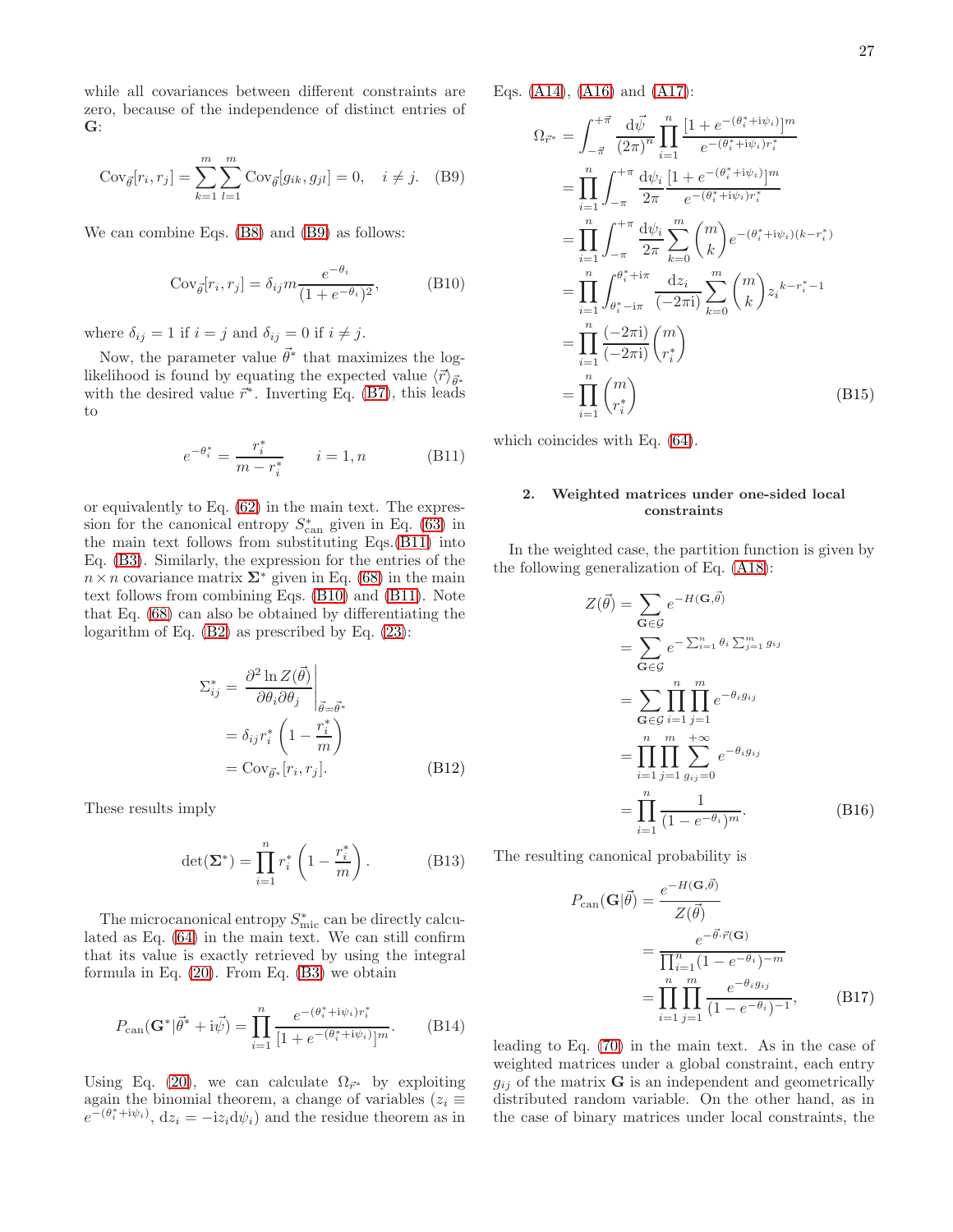parameter of the distribution depends on the row being considered:

$$
p(g_{ij}|\vec{\theta}) = e^{-\theta_i g_{ij}} (1 - e^{-\theta_i}).
$$
 (B18)

The resulting expected value and variance of  $g_{ij}$  are given by the following generalizations of Eqs. [\(A21\)](#page-24-4) and [\(A22\)](#page-24-5):

$$
\langle g_{ij} \rangle_{\vec{\theta}} \equiv \sum_{g_{ij}=0,1} g_{ij} p(g_{ij} | \vec{\theta}) = \frac{e^{-\theta_i}}{1 - e^{-\theta_i}}, \quad \text{(B19)}
$$

$$
\text{Var}_{\vec{\theta}}[g_{ij}] \equiv \langle g_{ij}^2 \rangle_{\vec{\theta}} - \langle g_{ij} \rangle_{\vec{\theta}}^2 = \frac{e^{-\theta_i}}{(1 - e^{-\theta_i})^2}.
$$
 (B20)

The expected value of each constraint  $r_i(G)$  is therefore

<span id="page-27-0"></span>
$$
\langle r_i \rangle_{\vec{\theta}} = \sum_{j=1}^{m} \langle g_{ij} \rangle_{\vec{\theta}} = m \frac{e^{-\theta_i}}{1 - e^{-\theta_i}}, \quad i = 1, n,
$$
 (B21)

while the covariances between different constraints are

<span id="page-27-1"></span>
$$
Cov_{\vec{\theta}}[r_i, r_j] = \delta_{ij} m \frac{e^{-\theta_i}}{(1 - e^{-\theta_i})^2}.
$$
 (B22)

As usual, note the change of sign at the denominator of Eqs. [\(B21\)](#page-27-0) and [\(B22\)](#page-27-1) with respect to the corresponding Eqs. [\(B7\)](#page-25-2) and [\(B10\)](#page-26-2) valid in the binary case.

Using Eq. [\(B21\)](#page-27-0), we set  $\langle \vec{r} \rangle_{\vec{\theta}^*} = \vec{r}^*$  and solve for  $\vec{\theta}^*$ , finding

$$
e^{-\theta_i^*} = \frac{r_i^*}{m + r_i^*} \qquad i = 1, n \tag{B23}
$$

as the parameter value that maximizes the log-likelihood. From the above expression, we get Eq. [\(71\)](#page-12-0) and, using Eq.  $(B17)$ , Eq.  $(72)$  in the main text.

Similarly, the expression for the entries of the  $n \times n$ covariance matrix  $\Sigma^*$  given in Eq. [\(68\)](#page-11-5) in the main text follows from combining Eqs. [\(B8\)](#page-25-1), [\(B9\)](#page-26-0) and [\(B11\)](#page-26-1). Note that Eq. [\(68\)](#page-11-5) can also be obtained by differentiating the logarithm of Eq. [\(B2\)](#page-25-4) as prescribed by Eq. [\(23\)](#page-6-5):

$$
\Sigma_{ij}^{*} = \left. \frac{\partial^2 \ln Z(\vec{\theta})}{\partial \theta_i \partial \theta_j} \right|_{\vec{\theta} = \vec{\theta}^*}
$$

$$
= \delta_{ij} r_i^* \left( 1 + \frac{r_i^*}{m} \right)
$$

$$
= \text{Cov}_{\vec{\theta}^*} [r_i, r_j].
$$
(B24)

So, in analogy with the binary case,

$$
\det(\mathbf{\Sigma}^*) = \prod_{i=1}^n r_i^* \left( 1 + \frac{r_i^*}{m} \right). \tag{B25}
$$

The microcanonical entropy  $S_{\text{mic}}^*$  can be directly calculated as Eq. [\(73\)](#page-12-3) in the main text. We can still confirm that its value is correctly retrieved by using the integral formula in Eq. [\(20\)](#page-6-3). From Eq. [\(B17\)](#page-26-3) we obtain

$$
P_{\text{can}}(\mathbf{G}^*|\vec{\theta}^*+i\vec{\psi}) = \prod_{i=1}^n \frac{e^{-(\theta_i^*+i\psi_i)r_i^*}}{[1 - e^{-(\theta_i^*+i\psi_i)}]^{-m}}.
$$
 (B26)

Using Eq. [\(20\)](#page-6-3), we can calculate  $\Omega_{\vec{r}^*}$  by exploiting again the binomial theorem as

$$
\Omega_{\vec{r}^*} = \int_{-\vec{\pi}}^{\vec{\pi}} \frac{\mathrm{d}\vec{\psi}}{(2\pi)^n} \prod_{i=1}^n \frac{e^{(\beta_i^* + i\psi_i)(r_i^*)}}{[1 - e^{-(\beta_i^* + i\psi_i)}]^m}.
$$
(B27)

We can use the change of variables  $y_i \equiv e^{-(\beta_i^* + i\psi_i)}, \, d\psi_i =$  $-\text{id}y_i/y_i$  and the relation  $(1 - y_i)^{-m} = (1 + \frac{y_i}{1 - y_i})^m$  to calculate  $\Omega_{\vec{r}^*}$  as

$$
\Omega_{\vec{r}^*} = \prod_{i=1}^n \int_{\beta_i^* - i\pi}^{\beta_i^* + i\pi} \frac{\mathrm{d}y_i}{2\pi i} \left( 1 + \frac{y_i}{1 - y_i} \right)^m y_i^{-r_i^* - 1} \quad \text{(B28)}
$$

$$
= \prod_{i=1}^n \int_{\beta_i^* - i\pi}^{\beta_i^* + i\pi} \frac{\mathrm{d}y_i}{2\pi i} \sum_{k=0}^m {m \choose k} y_i^{-r_i^* - 1} \left( \frac{y_i}{1 - y_i} \right)^k.
$$

Using another change of variables  $z_i = y_i/(1 - y_i)$ ,  $y_i = z_i/(z_i+1)$ ,  $dy_i = dz_i/(z_i+1)^2$ , and denoting  $u_i^* = \frac{e^{-(\beta_i^* + i\pi)}}{1 - e^{-(\beta_i^* + i\pi)}}$  $\frac{e^{-(\beta_i^*+i\pi)}}{1-e^{-(\beta_i^*+i\pi)}},$  we find

$$
\Omega_{\vec{r}^*} = \prod_{i=1}^n \int_{-u_i^*}^{u_i^*} \frac{dz_i}{2\pi i} \sum_{k=0}^m \binom{m}{k} \left(\frac{z_i}{z_i+1}\right)^{-r_i^*-1} \frac{(z_i)^k}{(z_i+1)^2}
$$
\n
$$
= \prod_{i=1}^n \int_{-u_i^*}^{u_i^*} \frac{dz_i}{2\pi i} \sum_{k=0}^m \binom{m}{k} (z_i+1)^{r_i^*-1} (z_i)^{k-r_i^*-1}
$$
\n
$$
= \prod_{i=1}^n \int_{-u_i^*}^{u_i^*} \frac{dz_i}{2\pi i} \sum_{k=0}^m \binom{m}{k} \sum_{l=0}^{r_i^*-1} \binom{r_i^*-1}{l} z_i^{l+k-r_i^*-1}.
$$

Now, according to Cauchy's residue theorem, only when  $l + k = r_i^*$  we get a non-zero value. This allows us to further write

$$
\Omega_{\vec{r}^*} = \prod_{i=1}^n \sum_{k=1}^m \binom{m}{k} \binom{r_i^* - 1}{k - 1} = \prod_{i=1}^n \binom{m + r_i^* - 1}{r_i^*},
$$

which coincides with Eq. [\(74\)](#page-12-9) in the main text.

### Appendix C: Two-sided local constraints

We now discuss ensembles of binary and weighted  $n \times m$ matrices with two-sided local constraints. In this case  $C(\mathbf{G})$  is  $(n + m)$ -dimensional  $(K = n + m)$  and specified by the two vectors  $(\vec{r}(\mathbf{G}), \vec{c}(\mathbf{G}))$ , where  $\vec{r}(\mathbf{G})$  is still the *n*-dimensional vector of row sums of the matrix  $$ (as in the one-sided case) and, additionally,  $\vec{c}(\mathbf{G})$  is the  $m$ -dimensional vector of column sums of  $G$ , with entries  $c_j(\mathbf{G}) = \sum_{i=1}^n g_{ij}$   $(j = 1, m)$ . The corresponding Lagrange multipliers take the form  $(\vec{\alpha}, \vec{\beta})$  where  $\vec{\alpha}$ is *n*-dimensional and coupled to  $\vec{r}(\mathbf{G})$ , while  $\vec{\beta}$  is mdimensional and coupled to  $\vec{c}(\mathbf{G})$ . The corresponding Hamiltonian is

<span id="page-27-2"></span>
$$
H(\mathbf{G}, \vec{\alpha}, \vec{\beta}) = \sum_{i=1}^{n} \alpha_i r_i(\mathbf{G}) + \sum_{j=1}^{m} \beta_j c_j(\mathbf{G})
$$

$$
= \sum_{i=1}^{n} \sum_{j=1}^{m} (\alpha_i + \beta_j) g_{ij}.
$$
(C1)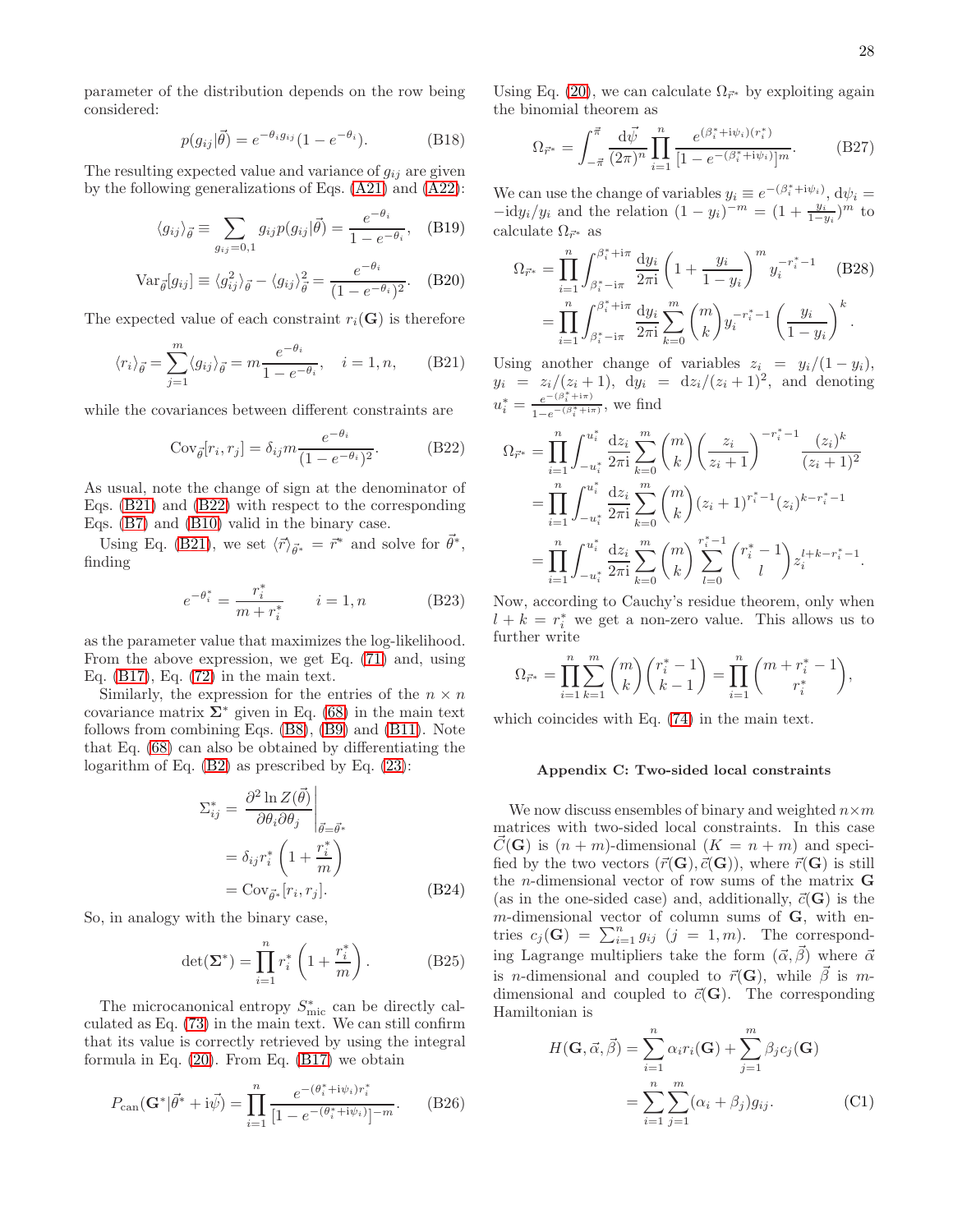As usual, the binary and weighted cases are discussed separately below.

## 1. Binary matrices under two-sided local constraints

Starting from the Hamiltonian in Eq. [\(C1\)](#page-27-2), the partition function of the canonical binary matrix ensemble can be still calculated exactly as a simple generalization of Eq. [\(B2\)](#page-25-4):

<span id="page-28-0"></span>
$$
Z(\vec{\alpha}, \vec{\beta}) = \sum_{\mathbf{G} \in \mathcal{G}} e^{-H(\mathbf{G}, \vec{\alpha}, \vec{\beta})}
$$
  
\n
$$
= \sum_{\mathbf{G} \in \mathcal{G}} e^{-\sum_{i=1}^{n} \sum_{j=1}^{m} (\alpha_i + \beta_j) g_{ij}}
$$
  
\n
$$
= \sum_{\mathbf{G} \in \mathcal{G}} \prod_{i=1}^{n} \prod_{j=1}^{m} e^{-(\alpha_i + \beta_j) g_{ij}}
$$
  
\n
$$
= \prod_{i=1}^{n} \prod_{j=1}^{m} \sum_{g_{ij}=0,1} e^{-(\alpha_i + \beta_j) g_{ij}}
$$
  
\n
$$
= \prod_{i=1}^{n} \prod_{j=1}^{m} [1 + e^{-(\alpha_i + \beta_j)}].
$$
 (C2)

The resulting probability is

$$
P_{\text{can}}(\mathbf{G}|\vec{\alpha},\vec{\beta}) = \frac{e^{-H(\mathbf{G},\vec{\alpha},\vec{\beta})}}{Z(\vec{\alpha},\vec{\beta})}
$$

$$
= \frac{e^{-\vec{\alpha}\cdot\vec{r}}(\mathbf{G}) - \vec{\beta}\cdot\vec{c}(\mathbf{G})}{\prod_{i=1}^{n} \prod_{j=1}^{m} [1 + e^{-(\alpha_i + \beta_j)}]}
$$

$$
= \prod_{i=1}^{n} \prod_{j=1}^{m} \frac{e^{-(\alpha_i + \beta_j)g_{ij}}}{1 + e^{-(\alpha_i + \beta_j)}}.
$$
(C3)

As in the case of binary matrices under global and onesided local constraints, each entry  $g_{ij}$  of the matrix **G** is still an independent and Bernoulli-distributed random variable, now controlled by the two parameters  $\alpha_i$  and  $\beta_j$ . We can write the probability of  $g_{ij}$  as

$$
p(g_{ij}|\vec{\alpha}, \vec{\beta}) = \frac{e^{-(\alpha_i + \beta_j)g_{ij}}}{1 + e^{-(\alpha_i + \beta_j)}}.
$$
 (C4)

The expected value of  $g_{ij}$  is now

$$
\langle g_{ij} \rangle_{\vec{\alpha}, \vec{\beta}} \equiv \sum_{g_{ij}=0,1} g_{ij} \, p(g_{ij} | \vec{\alpha}, \vec{\beta}) = \frac{e^{-(\alpha_i + \beta_j)}}{1 + e^{-(\alpha_i + \beta_j)}} \quad \text{(C5)}
$$

and the variance is

<span id="page-28-2"></span>
$$
\operatorname{Var}_{\vec{\alpha}, \vec{\beta}}[g_{ij}] \equiv \langle g_{ij}^2 \rangle_{\vec{\alpha}, \vec{\beta}} - \langle g_{ij} \rangle_{\vec{\alpha}, \vec{\beta}}^2
$$

$$
= \frac{e^{-(\alpha_i + \beta_j)}}{[1 + e^{-(\alpha_i + \beta_j)}]^2}.
$$
(C6)

The resulting expected values of the constraints are

$$
\langle r_i \rangle_{\vec{\alpha}, \vec{\beta}} = \sum_{j=1}^{m} \frac{e^{-(\alpha_i + \beta_j)}}{1 + e^{-(\alpha_i + \beta_j)}}, \quad i = 1, n,
$$
 (C7)

$$
\langle c_j \rangle_{\vec{\alpha}, \vec{\beta}} = \sum_{i=1}^n \frac{e^{-(\alpha_i + \beta_j)}}{1 + e^{-(\alpha_i + \beta_j)}}, \quad j = 1, m. \tag{C8}
$$

The unique parameter values  $(\vec{\alpha}^*, \vec{\beta}^*)$  that maximize the likelihood are found as usual by imposing that the expected values  $(\langle \vec{r} \rangle_{\vec{\alpha}^*, \vec{\beta}^*}, \langle \vec{c} \rangle_{\vec{\alpha}^*, \vec{\beta}^*})$  match the desired values  $(\vec{r}^*, \vec{c}^*)$ . Unfortunately, in this case the values  $(\vec{\alpha}^*, \vec{\beta}^*)$  cannot be determined analytically as a function of  $(\vec{r}^*, \vec{c}^*)$ , but they are defined implicitly by imposing

$$
(\vec{r}^*, \vec{c}^*) = (\langle \vec{r} \rangle_{\vec{\alpha}^*, \vec{\beta}^*}, \langle \vec{c} \rangle_{\vec{\alpha}^*, \vec{\beta}^*}), \tag{C9}
$$

which leads to Eqs. [\(101\)](#page-15-1) and [\(102\)](#page-15-1) in the main text.

## 2. Weighted matrices under two-sided local constraints

In the canonical ensemble of weighted matrices under two-sided local constraints, the partition function is the following generalization of Eq. [\(B16\)](#page-26-4):

<span id="page-28-1"></span>
$$
Z(\vec{\alpha}, \vec{\beta}) = \sum_{\mathbf{G} \in \mathcal{G}} e^{-H(\mathbf{G}, \vec{\alpha}, \vec{\beta})}
$$
  
\n
$$
= \sum_{\mathbf{G} \in \mathcal{G}} e^{-\sum_{i=1}^{n} \sum_{j=1}^{m} (\alpha_i + \beta_j) g_{ij}}
$$
  
\n
$$
= \sum_{\mathbf{G} \in \mathcal{G}} \prod_{i=1}^{n} \prod_{j=1}^{m} e^{-\sum_{i=1}^{n} \sum_{j=1}^{m} (\alpha_i + \beta_j) g_{ij}}
$$
  
\n
$$
= \prod_{i=1}^{n} \prod_{j=1}^{m} \sum_{g_{ij}=0}^{+\infty} e^{-(\alpha_i + \beta_j) g_{ij}}
$$
  
\n
$$
= \prod_{i=1}^{n} \prod_{j=1}^{m} \frac{1}{1 - e^{-(\alpha_i + \beta_j)}}.
$$
 (C10)

The resulting canonical probability is

$$
P_{\text{can}}(\mathbf{G}|\vec{\alpha}, \vec{\beta}) = \frac{e^{-H(\mathbf{G}, \vec{\alpha}, \vec{\beta})}}{Z(\vec{\alpha}, \vec{\beta})}
$$

$$
= \frac{e^{-\vec{\alpha} \cdot \vec{r}(\mathbf{G}) - \vec{\beta} \cdot \vec{c}(\mathbf{G})}}{\prod_{i=1}^{n} \prod_{j=1}^{m} \left[1 - e^{-(\alpha_i + \beta_j)}\right]^{-1}}
$$

$$
= \prod_{i=1}^{n} \prod_{j=1}^{m} \frac{e^{-(\alpha_i + \beta_j)g_{ij}}}{\left[1 - e^{-(\alpha_i + \beta_j)}\right]^{-1}}.
$$
(C11)

As in the case of weighted matrices under global and one-sided local constraints, each entry  $g_{ij}$  of the matrix G is an independent geometrically distributed random variable defined by the probability

$$
p(g_{ij}|\vec{\alpha}, \vec{\beta}) = e^{-(\alpha_i + \beta_j)g_{ij}}[1 - e^{-(\alpha_i + \beta_j)}], \quad (C12)
$$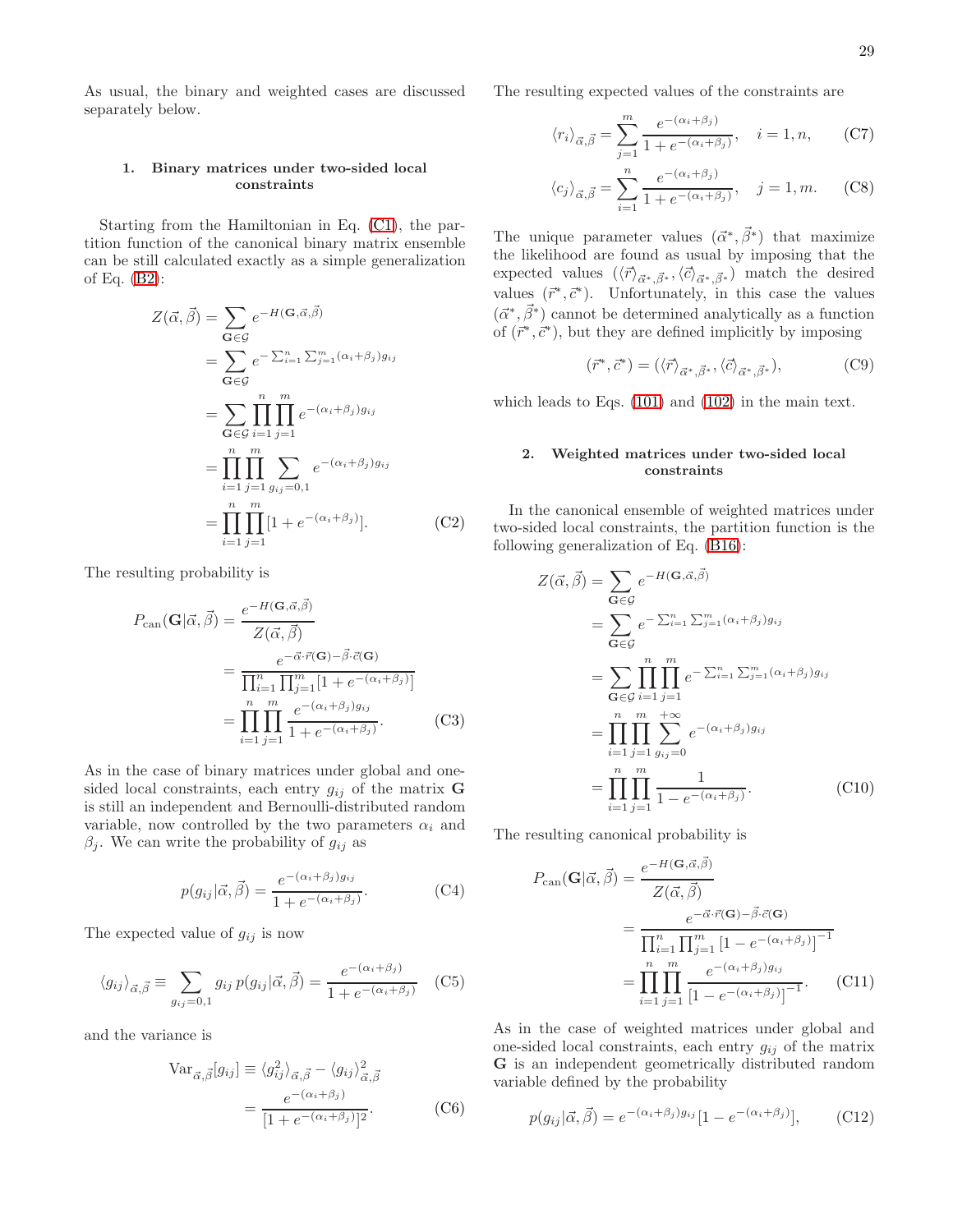which is now controlled by the entry-specific pair of parameters  $\alpha_i, \beta_j$ . The expected value of  $g_{ij}$  is

$$
\langle g_{ij} \rangle_{\vec{\alpha}, \vec{\beta}} \equiv \sum_{g_{ij}=0}^{+\infty} g_{ij} p(g_{ij} | \vec{\alpha}, \vec{\beta}) = \frac{e^{-(\alpha_i + \beta_j)}}{1 - e^{-(\alpha_i + \beta_j)}} \quad (C13)
$$

and the variance is

<span id="page-29-0"></span>
$$
\operatorname{Var}_{\vec{\alpha}, \vec{\beta}}[g_{ij}] \equiv \langle g_{ij}^2 \rangle_{\vec{\alpha}, \vec{\beta}} - \langle g_{ij} \rangle_{\vec{\alpha}, \vec{\beta}}^2
$$

$$
= \frac{e^{-(\alpha_i + \beta_j)}}{[1 - e^{-(\alpha_i + \beta_j)}]^2}.
$$
(C14)

The expected values of the constraints are

$$
\langle r_i \rangle_{\vec{\alpha}, \vec{\beta}} = \sum_{j=1}^{m} \frac{e^{-(\alpha_i + \beta_j)}}{1 - e^{-(\alpha_i + \beta_j)}}, \quad i = 1, n,
$$
 (C15)

$$
\langle c_j \rangle_{\vec{\alpha}, \vec{\beta}} = \sum_{i=1}^n \frac{e^{-(\alpha_i + \beta_j)}}{1 - e^{-(\alpha_i + \beta_j)}}, \quad j = 1, m. \quad \text{(C16)}
$$

As in the two-sided binary case, the values  $(\vec{\alpha}^*, \vec{\beta}^*)$  maximizing the likelihood cannot be determined analytically as a function of the empirical values  $(\vec{r}^*, \vec{c}^*)$ , but they are defined implicitly by imposing the equality

$$
(\vec{r}^*, \vec{c}^*) = (\langle \vec{r} \rangle_{\vec{\alpha}^*, \vec{\beta}^*}, \langle \vec{c} \rangle_{\vec{\alpha}^*, \vec{\beta}^*})
$$
(C17)

between the empirical and the expected values of the constraints. This equality leads to Eqs. [\(112\)](#page-17-0) and [\(113\)](#page-17-0) in the main text.

### 3. Determinant of the covariance matrix for two-sided local constraints

The covariance matrix  $(\Sigma^*)^{\pm}$  in binary (+) and weighted (−) ensembles of matrices under two-sided local constraints is an  $(n+m)\times(n+m)$  matrix. It contains all  $covariances among the  $n$  row sums, all covariances among$ the m column sums, and all the covariances between row and column sums. If we order the constraints by considering first the *n* row sums  $\vec{r}^*$  and then the *m* column sums  $\vec{c}^*$  into the  $(n+m)$ -dimensional vector  $\vec{C}^* = (\vec{r}^*, \vec{c}^*)$ , and combine Eqs. [\(C2\)](#page-28-0) and [\(C10\)](#page-28-1) into the general partition function

$$
Z^{\pm}(\vec{\alpha}, \vec{\beta}) = \prod_{i=1}^{n} \prod_{j=1}^{m} [1 \pm e^{-(\alpha_i + \beta_j)}]^{\pm 1}
$$
 (C18)

valid for binary  $(+)$  and weighted  $(-)$  matrices, we can determine the entries of  $\Sigma^{\pm}$  by applying the definition in

Eq. [\(23\)](#page-6-5). This yields

$$
\Sigma_{ij}^{\pm} = \begin{cases}\n\frac{\partial^2 \ln Z^{\pm}(\vec{\alpha}, \vec{\beta})}{\partial \alpha_i \partial \alpha_j} & i, j \in [1, n], \\
\frac{\partial^2 \ln Z^{\pm}(\vec{\alpha}, \vec{\beta})}{\partial \alpha_i \partial \beta_{j-n}} & i \in [1, n], j \in [n+1, n+m] \\
\frac{\partial^2 \ln Z^{\pm}(\vec{\alpha}, \vec{\beta})}{\partial \alpha_{i-n} \partial \beta_j} & i \in [n+1, n+m], j \in [1, n] \\
\frac{\partial^2 \ln Z^{\pm}(\vec{\alpha}, \vec{\beta})}{\partial \beta_{i-n} \partial \beta_{j-n}} & i, j \in [n+1, n+m] \\
\frac{\partial^2 \ln Z^{\pm}(\vec{\alpha}, \vec{\beta})}{\partial \beta_{i-n} \partial \beta_{j-n}} & i, j \in [1, n], \\
\text{Cov}_{\vec{\alpha}, \vec{\beta}}^{\pm} [r_i, r_j] & i \in [1, n], j \in [n+1, n+m], j \in [1, n] \\
\text{Cov}_{\vec{\alpha}, \vec{\beta}}^{\pm} [c_{i-n}, r_j] & i \in [n+1, n+m], j \in [1, n] \\
\text{Cov}_{\vec{\alpha}, \vec{\beta}}^{\pm} [c_{i-n}, c_{j-n}] & i, j \in [n+1, n+m]\n\end{cases}
$$

and, following Eq. [\(22\)](#page-6-6),

$$
(\Sigma_{ij}^*)^{\pm} = (\Sigma_{ij})^{\pm} \big|_{(\vec{\alpha}, \vec{\beta}) = (\vec{\alpha}^*, \vec{\beta}^*)} . \tag{C19}
$$

It is easy to see that  $(\Sigma^*)^{\pm}$  is a combination of four blocks

<span id="page-29-1"></span>
$$
(\mathbf{\Sigma}^*)^{\pm} = \begin{bmatrix} (\mathbf{A}^*)^{\pm} & (\mathbf{B}^*)^{\pm} \\ (\mathbf{C}^*)^{\pm} & (\mathbf{D}^*)^{\pm} \end{bmatrix},\tag{C20}
$$

where each block has entries as described below. What determines these entries is the elements  $g_{ij}$  of the (binary or weighted) adjacency matrix **G** that different constraints have in common. The covariance between contraints that have no  $g_{ij}$  in common is zero (as such constraints are independent), while the covariance between constraints that share a term  $g_{ij}$  receives from that term a contribution equal to

$$
\text{Var}_{\vec{\alpha}^*, \vec{\beta}^*}^{\pm}[g_{ij}] = \frac{e^{-(\alpha_i^* + \beta_j^*)}}{[1 \pm e^{-(\alpha_i^* + \beta_j^*)}]^2},\tag{C21}
$$

obtained combining Eqs. [\(C6\)](#page-28-2) and [\(C14\)](#page-29-0).

• Block  $(\mathbf{A}^*)^{\pm}$  is the  $n \times n$  covariance matrix between the row sums, with entries

<span id="page-29-2"></span>
$$
(A_{ij}^*)^{\pm} = \text{Cov}_{\vec{\alpha}^*, \vec{\beta}^*}^{\pm} [r_i, r_j]
$$
  
= 
$$
\frac{\partial^2 \ln Z^{\pm}(\vec{\alpha}, \vec{\beta})}{\partial \alpha_i \partial \alpha_j} \Big|_{(\vec{\alpha}, \vec{\beta}) = (\vec{\alpha}^*, \vec{\beta}^*)}
$$
  
= 
$$
\delta_{ij} \sum_{k=1}^m \frac{e^{-(\alpha_i^* + \beta_k^*)}}{\left[1 \pm e^{-(\alpha_i^* + \beta_k^*)}\right]^2}.
$$
 (C22)

Note that  $(\mathbf{A}^*)^{\pm}$  is a diagonal matrix, since different row sums are all independent.

• Block  $(\mathbf{B}^*)^{\pm}$  is the  $n \times m$  matrix of covariances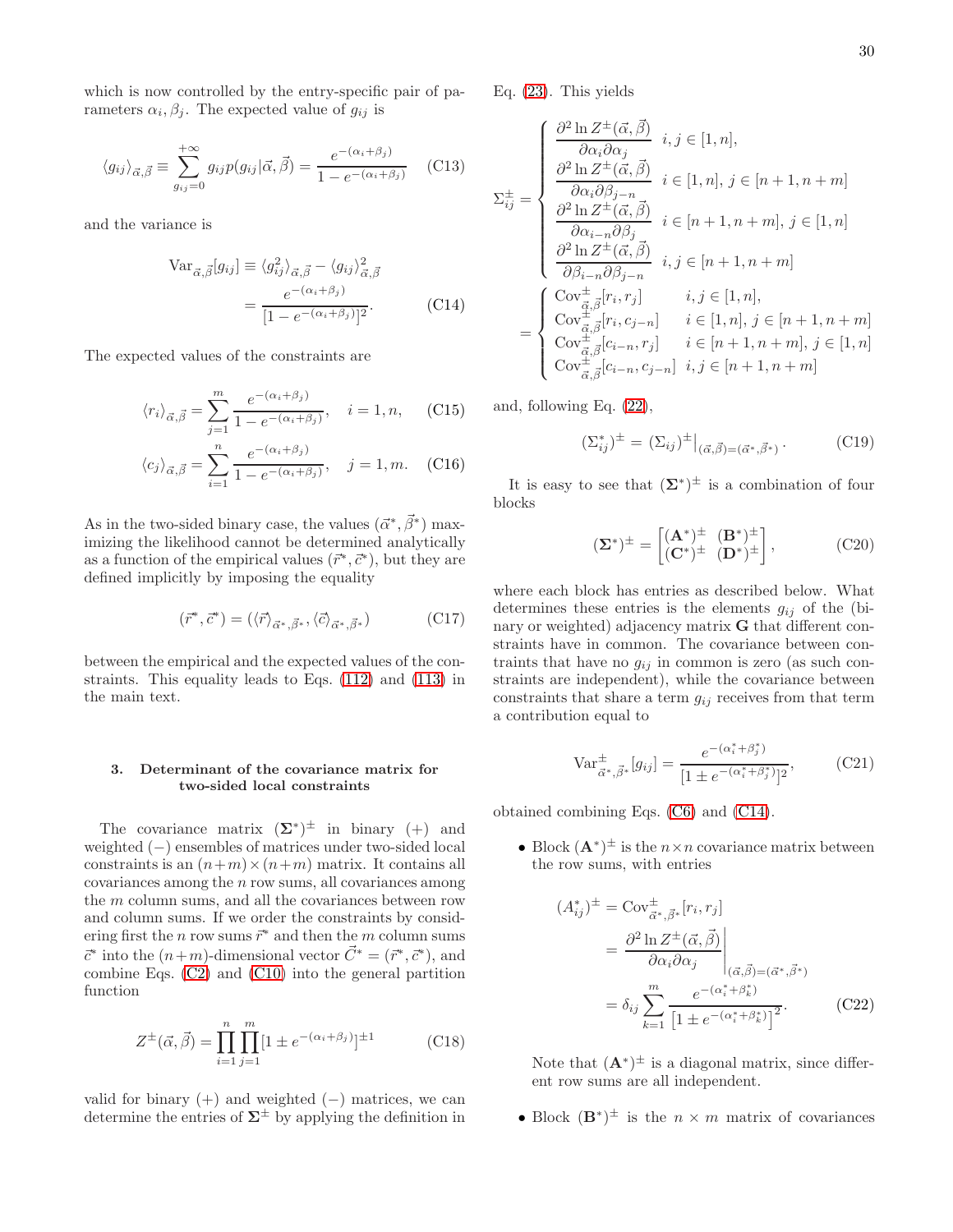between row sums and column sums, with entries

<span id="page-30-0"></span>
$$
(B_{ij}^*)^{\pm} = \text{Cov}_{\vec{\alpha}^*, \vec{\beta}^*}^{\pm} [r_i, c_j]
$$

$$
= \frac{\partial^2 \ln Z^{\pm}(\vec{\alpha}, \vec{\beta})}{\partial \alpha_i \partial \beta_j} \Big|_{(\vec{\alpha}, \vec{\beta}) = (\vec{\alpha}^*, \vec{\beta}^*)}
$$

$$
= \frac{e^{-(\alpha_i^* + \beta_j^*)}}{\left[1 \pm e^{-(\alpha_i^* + \beta_j^*)}\right]^2}, \tag{C23}
$$

where we now see that the matrix is not diagonal, as reach row sum  $r_i$  shares the entry  $g_{ij}$  with the column sum  $c_i$ .

• Similarly, block  $(\mathbb{C}^*)^{\pm}$  is the  $m \times n$  matrix of covariances between column sums and row sums, and is therefore the transpose of  $(\mathbf{B}^*)^{\pm}$ , as follows also from the fact that  $(\Sigma^*)^{\pm}$  must be symmetric. Indeed its entries are

<span id="page-30-1"></span>
$$
(C_{ij}^*)^{\pm} = \text{Cov}_{\vec{\alpha}^*, \vec{\beta}^*}^{\pm} [c_i, r_j]
$$
  
= 
$$
\frac{\partial^2 \ln Z^{\pm}(\vec{\alpha}, \vec{\beta})}{\partial \alpha_j \partial \beta_i} \Big|_{(\vec{\alpha}, \vec{\beta}) = (\vec{\alpha}^*, \vec{\beta}^*)}
$$
  
= 
$$
\frac{e^{-(\alpha_j^* + \beta_i^*)}}{\left[1 \pm e^{-(\alpha_j^* + \beta_i^*)}\right]^2}.
$$
 (C24)

• Finally, block  $(D^*)^{\pm}$  is the  $m \times m$  matrix of covariances among the column sums, with entries

<span id="page-30-2"></span>
$$
(D_{ij}^*)^{\pm} = \text{Cov}_{\vec{\alpha}^*, \vec{\beta}^*}^{\pm} [c_i, c_j]
$$
  
= 
$$
\frac{\partial^2 \ln Z^{\pm}(\vec{\alpha}, \vec{\beta})}{\partial \beta_i \partial \beta_j} \Big|_{(\vec{\alpha}, \vec{\beta}) = (\vec{\alpha}^*, \vec{\beta}^*)}
$$
  
= 
$$
\delta_{ij} \sum_{k=1}^n \frac{e^{-(\alpha_k^* + \beta_j^*)}}{\left[1 \pm e^{-(\alpha_k^* + \beta_j^*)}\right]^2}.
$$
 (C25)

Like  $(\mathbf{A}^*)^{\pm}$ ,  $(\mathbf{D}^*)^{\pm}$  is a diagonal matrix, since different column sums are all independent.

Combining Eqs. [\(C20\)](#page-29-1), [\(C22\)](#page-29-2), [\(C23\)](#page-30-0), [\(C24\)](#page-30-1) and [\(C25\)](#page-30-2) proves Eq. [\(124\)](#page-18-1) in the main text.

Now, in order to calculate the scaling of the determinant of  $(\Sigma^*)^{\pm}$ , we follow the definition by Leibniz as

<span id="page-30-3"></span>
$$
\det[(\mathbf{\Sigma}^*)^{\pm}] = \sum_{\sigma \in \mathbf{Z}_{n+m}} \text{sgn}(\sigma) \prod_{l=1}^{n+m} (\Sigma_{l,\sigma_l}^*)^{\pm}, \qquad \text{(C26)}
$$

where  $\sigma$  is a permutation of the first  $n + m$  integers that exchanges (without replacement) each of these integers i with another such integer  $j = \sigma_i$ ,  $\mathbf{Z}_{n+m}$  is the set of all such  $(n + m)!$  permutations, and the symbol sgn $(\sigma)$ represents the *parity* of  $\sigma$ :  $sgn(\sigma) = +1$  when  $\sigma$  is an even permutation (i.e. obtained by combining an even

number of pairwise exchanges of the type  $j = \sigma_i$  and  $i = \sigma_i$ ) and sgn( $\sigma$ ) = −1 when  $\sigma$  is an odd permutation (i.e. obtained by combining an odd number of pairwise exchanges). Let us call  $\sigma^0$  the identity permutation, i.e. the one such that  $\sigma_i^0 = i$  for all i, and  $\mathbf{Z}_{n+m}^0 \equiv \mathbf{Z}_{n+m} \setminus \sigma^0$ the set of all other permutations. Clearly,  $sgn(\sigma^0) = +1$ because  $\sigma^0$  involves an even number (zero) of exchanges. We can therefore rewrite Eq. [\(C26\)](#page-30-3) as

$$
\det[(\Sigma^*)^{\pm}] = \Delta^0 + \Delta' \tag{C27}
$$

where

<span id="page-30-4"></span>
$$
\Delta^{0} = \prod_{l=1}^{n+m} (\Sigma_{l,\sigma_{l}^{0}}^{*})^{\pm} = \prod_{i=1}^{n} (A_{ii}^{*})^{\pm} \prod_{j=1}^{m} (D_{jj}^{*})^{\pm}
$$
 (C28)

is the product of the diagonal entries of  $(\Sigma^*)^{\pm}$  and

<span id="page-30-5"></span>
$$
\Delta' = \sum_{\sigma \in \mathbf{Z}_{n+m}^0} \text{sgn}(\sigma) \prod_{l=1}^{n+m} (\Sigma_{l,\sigma_l}^*)^{\pm}.
$$
 (C29)

We are going to show that  $\Delta'$  is at most of the same order of  $\Delta^0$ . Setting  $c_n = 1/n$  in the sparse regime (for which we recall that  $m = O(n)$  necessarily) and  $c_n = 1$ in the dense regime (for which  $m$  can be either finite or  $O(n)$ , we note that each entry of the blocks  $(\mathbf{B}^*)^{\pm}$ and  $(\mathbf{C}^*)^{\pm}$  is of order  $O(c_n)$ , while each of the diagonal entries of block  $(\mathbf{A}^*)^{\pm}$  is of order  $O(c_n m)$  and each of the diagonal entries of block  $(D^*)^{\pm}$  is of order  $O(c_n n)$ . In general, the order of  $\Delta^0$  is therefore

$$
\Delta^{0} = O\left((c_n n)^m (c_n m)^n\right) \tag{C30}
$$

as clear from Eq. [\(C28\)](#page-30-4).

To this end, we note that each permutation  $\sigma$  appearing in Eq. [\(C29\)](#page-30-5) can be expressed as a combination of a certain number (say  $a > 0$ ) of exchanges of pairs of the first  $n + m$  integers. It is easy to see that all the  $\binom{n}{2}$  exchanges of pairs of the first  $n$  integers give a zero contribution to  $\Delta'$ , because they lead to terms of the type  $(\Sigma_{i,j}^*)^{\pm} = 0$  where  $i, j \in [0, n]$  with  $i \neq j$  (combination of exchanges that lead again to  $i = j$  are such that  $i = \sigma_i = i$  and therefore do not lead to new permutations: they are already accounted for in permutations with lower *a*). Similarly, all the  $\binom{m}{2}$  exchanges of pairs of the next m integers give a zero contribution to  $\Delta'$ , because they lead to terms of the type  $(\sum_{i,j}^*)^{\pm} = 0$  where  $i, j \in [n+1, n+m]$  with  $i \neq j$ . Therefore the only exchanges leading to nonzero contributions to  $\Delta'$  are the  $nm$  exchanges across the first  $n$  integers and the next m integers, i.e. those that lead to terms  $(\Sigma_{i,j}^*)^{\pm} > 0$ where  $i \in [0, n]$  and  $j \in [n + 1, n + m]$  or  $j \in [0, n]$ and  $i \in [n+1, n+m]$  in Eq. [\(C29\)](#page-30-5). Each of these nontrivial contributing permutations involves a (unrepeated) exchanges of integers, where  $a \in [1, nm]$ . Compared with the identity  $\sigma_0$ , each of these permutations replaces a of the first n diagonal entries and  $a$  of the next  $m$  diagonal entries of  $(\Sigma^*)^{\pm}$  appearing in Eq. [\(C28\)](#page-30-4) with a number